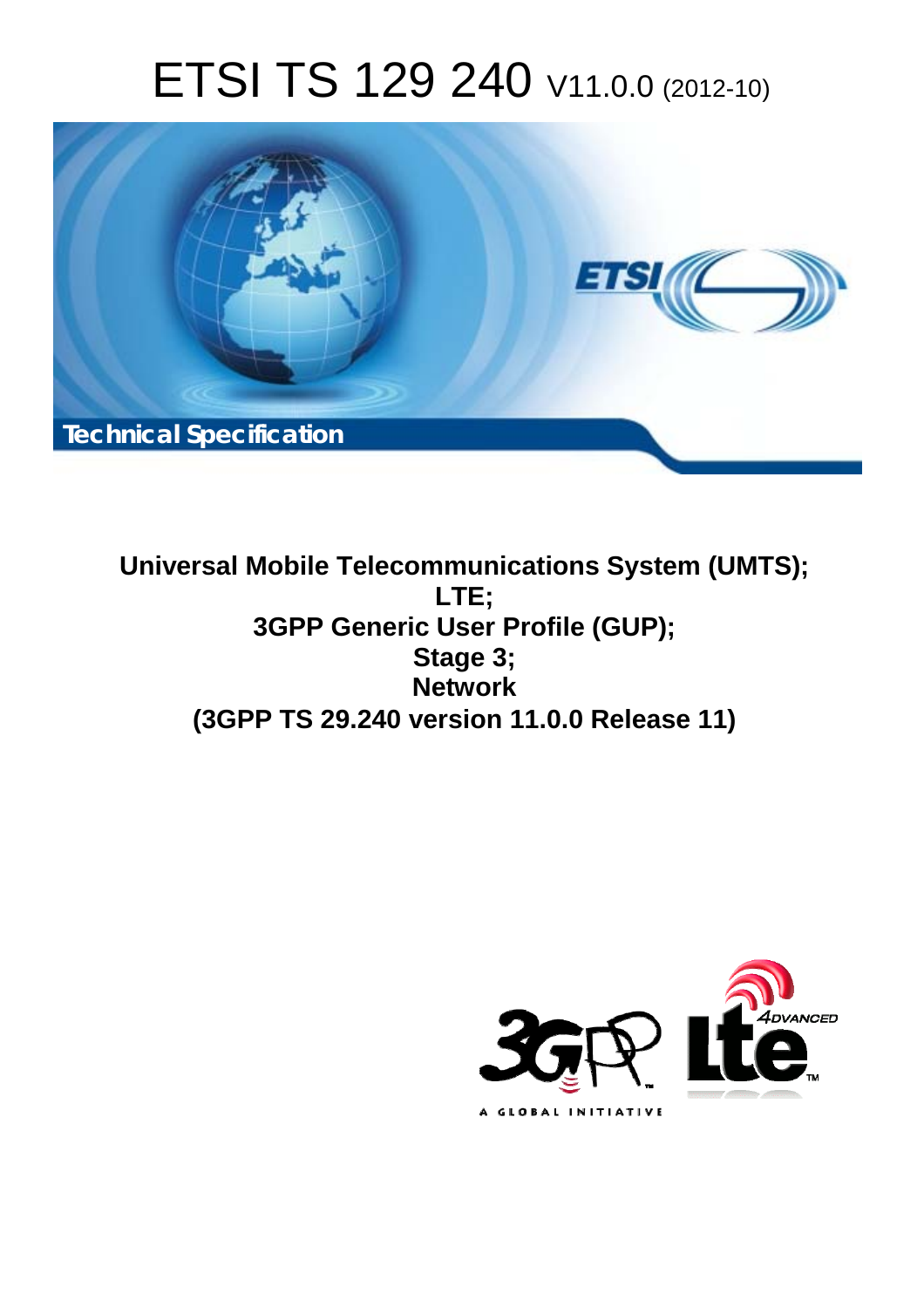Reference RTS/TSGC-0429240vb00

> Keywords LTE,UMTS

#### *ETSI*

#### 650 Route des Lucioles F-06921 Sophia Antipolis Cedex - FRANCE

Tel.: +33 4 92 94 42 00 Fax: +33 4 93 65 47 16

Siret N° 348 623 562 00017 - NAF 742 C Association à but non lucratif enregistrée à la Sous-Préfecture de Grasse (06) N° 7803/88

#### *Important notice*

Individual copies of the present document can be downloaded from: [http://www.etsi.org](http://www.etsi.org/)

The present document may be made available in more than one electronic version or in print. In any case of existing or perceived difference in contents between such versions, the reference version is the Portable Document Format (PDF). In case of dispute, the reference shall be the printing on ETSI printers of the PDF version kept on a specific network drive within ETSI Secretariat.

Users of the present document should be aware that the document may be subject to revision or change of status. Information on the current status of this and other ETSI documents is available at <http://portal.etsi.org/tb/status/status.asp>

If you find errors in the present document, please send your comment to one of the following services: [http://portal.etsi.org/chaircor/ETSI\\_support.asp](http://portal.etsi.org/chaircor/ETSI_support.asp)

#### *Copyright Notification*

No part may be reproduced except as authorized by written permission. The copyright and the foregoing restriction extend to reproduction in all media.

> © European Telecommunications Standards Institute 2012. All rights reserved.

DECT<sup>™</sup>, PLUGTESTS<sup>™</sup>, UMTS<sup>™</sup> and the ETSI logo are Trade Marks of ETSI registered for the benefit of its Members. **3GPP**TM and **LTE**™ are Trade Marks of ETSI registered for the benefit of its Members and of the 3GPP Organizational Partners.

**GSM**® and the GSM logo are Trade Marks registered and owned by the GSM Association.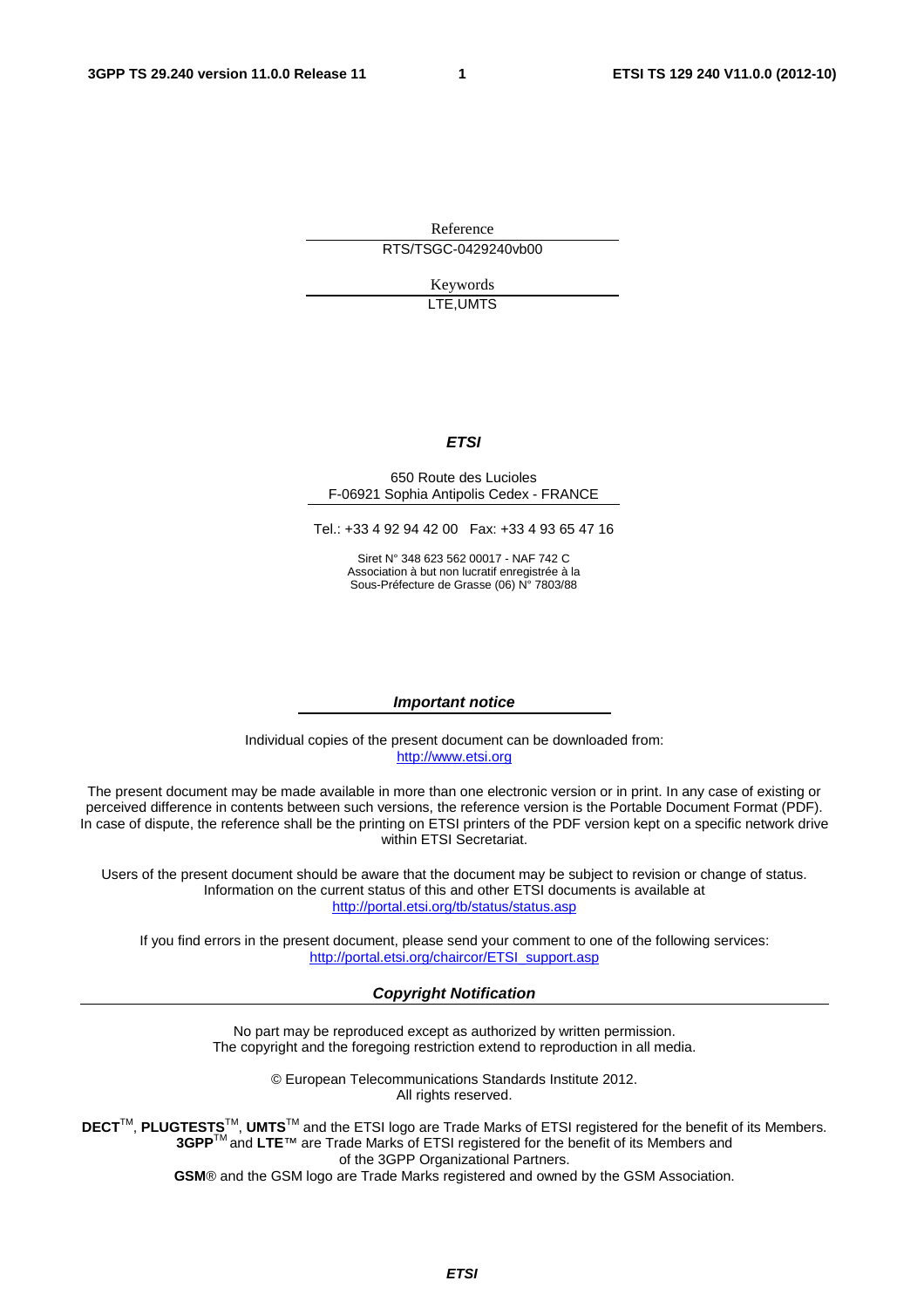## Intellectual Property Rights

IPRs essential or potentially essential to the present document may have been declared to ETSI. The information pertaining to these essential IPRs, if any, is publicly available for **ETSI members and non-members**, and can be found in ETSI SR 000 314: *"Intellectual Property Rights (IPRs); Essential, or potentially Essential, IPRs notified to ETSI in respect of ETSI standards"*, which is available from the ETSI Secretariat. Latest updates are available on the ETSI Web server [\(http://ipr.etsi.org](http://webapp.etsi.org/IPR/home.asp)).

Pursuant to the ETSI IPR Policy, no investigation, including IPR searches, has been carried out by ETSI. No guarantee can be given as to the existence of other IPRs not referenced in ETSI SR 000 314 (or the updates on the ETSI Web server) which are, or may be, or may become, essential to the present document.

## Foreword

This Technical Specification (TS) has been produced by ETSI 3rd Generation Partnership Project (3GPP).

The present document may refer to technical specifications or reports using their 3GPP identities, UMTS identities or GSM identities. These should be interpreted as being references to the corresponding ETSI deliverables.

The cross reference between GSM, UMTS, 3GPP and ETSI identities can be found under [http://webapp.etsi.org/key/queryform.asp.](http://webapp.etsi.org/key/queryform.asp)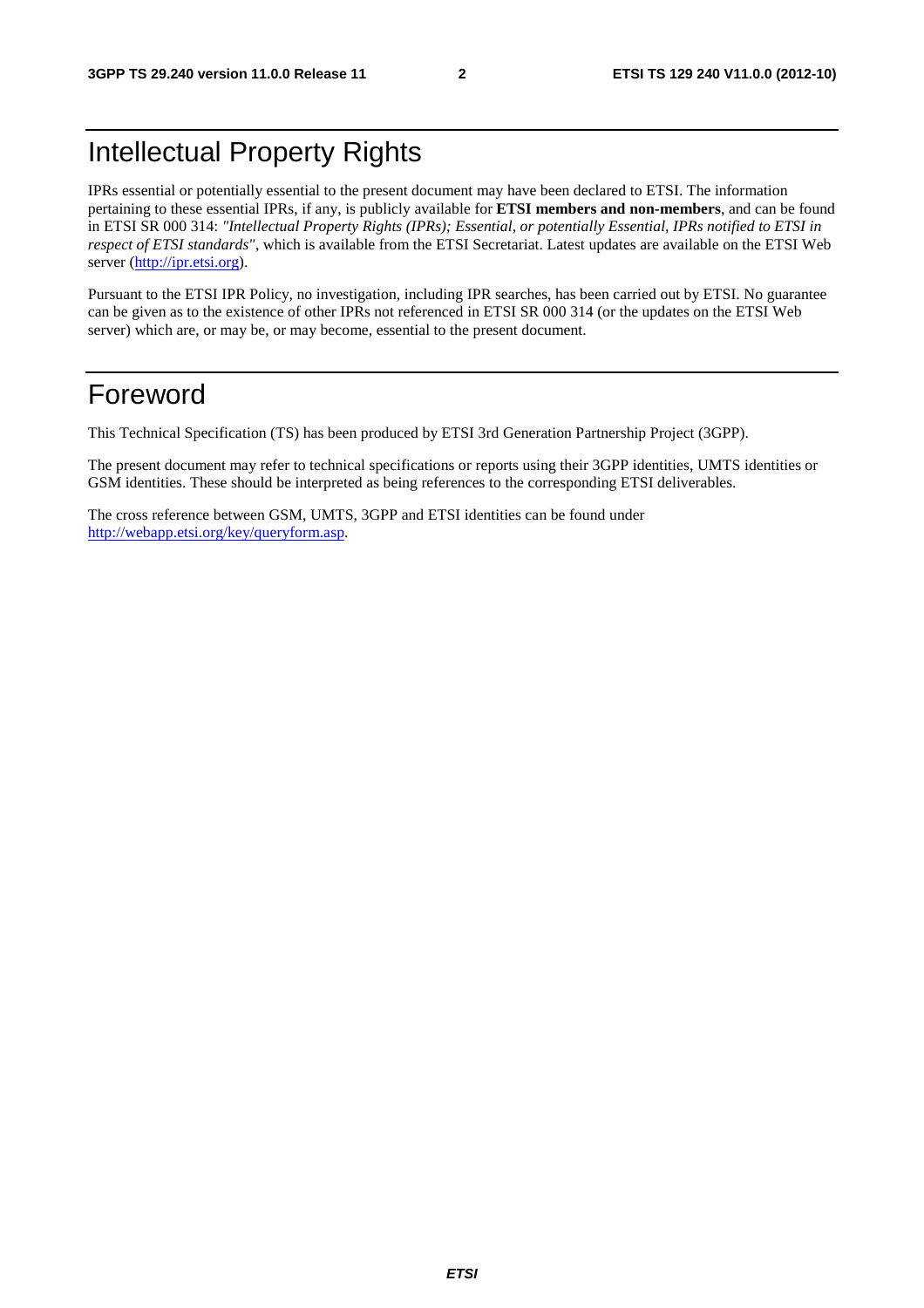$\mathbf{3}$ 

## Contents

| 1                  |  |     |  |
|--------------------|--|-----|--|
| 2                  |  |     |  |
| 3                  |  |     |  |
| 3.1                |  |     |  |
| 3.2                |  |     |  |
| 3.3                |  |     |  |
| 4                  |  |     |  |
| 5                  |  |     |  |
| 5.1                |  |     |  |
| 6                  |  |     |  |
| 6.1                |  |     |  |
| 6.2                |  |     |  |
| 6.3                |  |     |  |
| 6.4                |  |     |  |
| 6.4.1              |  |     |  |
| 6.5                |  |     |  |
| 6.5.1              |  |     |  |
| 6.5.2              |  |     |  |
| 6.6                |  |     |  |
| 7                  |  |     |  |
| 7.1                |  |     |  |
| 7.2                |  |     |  |
| 7.2.1              |  |     |  |
| 7.2.1.1            |  |     |  |
| 7.2.1.2            |  |     |  |
| 7.2.2              |  |     |  |
| 7.2.2.1            |  |     |  |
| 7.2.2.2            |  |     |  |
| 7.2.3              |  |     |  |
| 7.2.3.1            |  |     |  |
| 7.2.3.2            |  |     |  |
| 7.2.4              |  |     |  |
| 7.2.4.1<br>7.2.4.2 |  |     |  |
| 7.2.5              |  |     |  |
| 7.2.5.1            |  |     |  |
| 7.2.5.2            |  |     |  |
| 7.2.6              |  |     |  |
| 7.2.6.1            |  |     |  |
| 7.2.6.2            |  |     |  |
| 7.2.7              |  |     |  |
| 7.2.7.1            |  | 20  |  |
| 7.2.7.2            |  |     |  |
| 7.2.8              |  |     |  |
| 7.2.8.1            |  |     |  |
| 7.2.8.2            |  | 20  |  |
| 7.2.9              |  | .20 |  |
| 7.2.9.1            |  |     |  |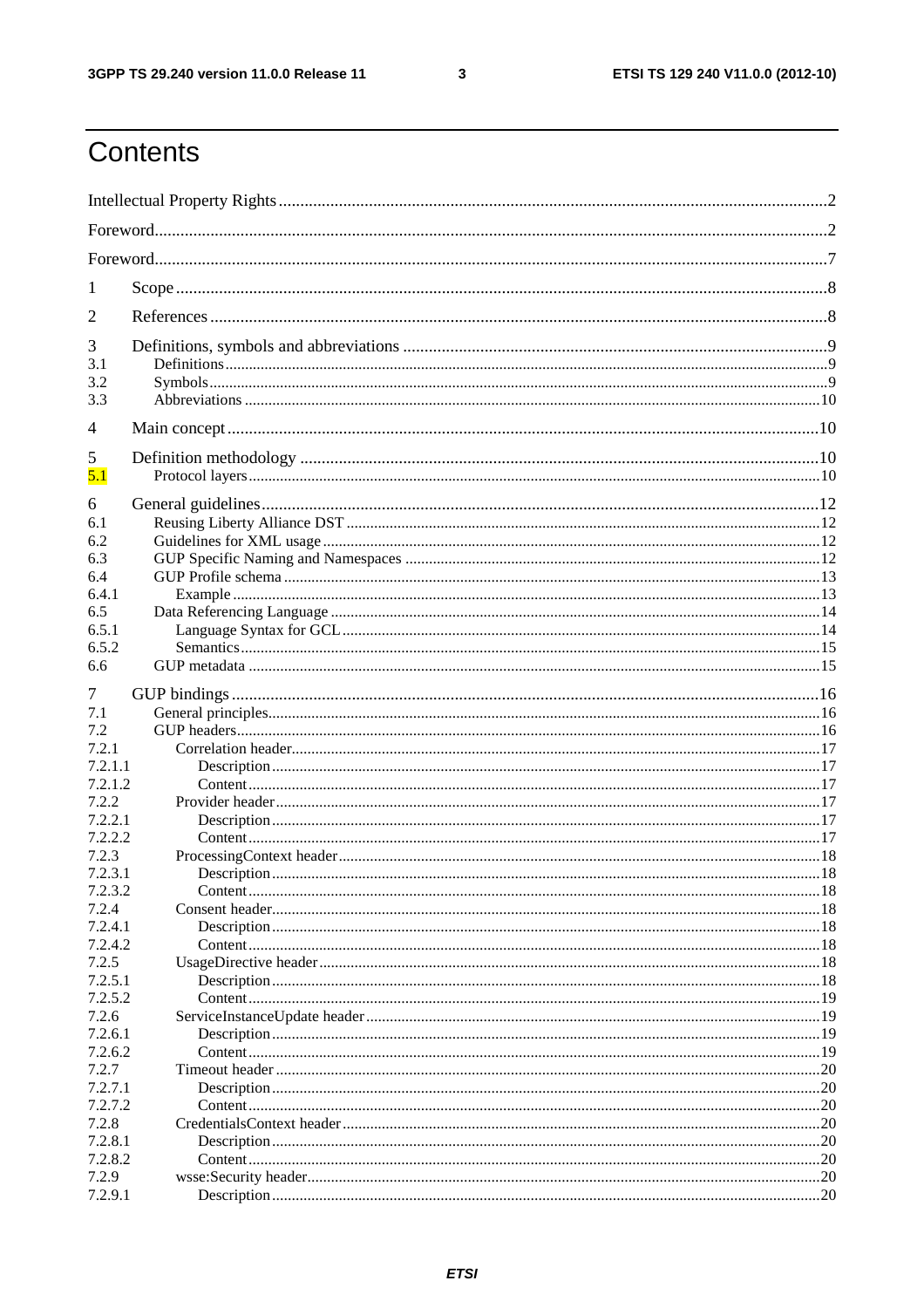#### $\overline{\mathbf{4}}$

| 7.2.9.2        |                      |     |
|----------------|----------------------|-----|
| 7.2.10         |                      |     |
| 7.2.10.1       |                      |     |
| 7.2.10.2       |                      |     |
|                |                      |     |
| 7.3            |                      |     |
| 7.3.1<br>7.3.2 |                      |     |
|                |                      |     |
| 7.3.3          |                      |     |
| 7.3.4          |                      |     |
| 7.4            |                      |     |
| 7.5            |                      |     |
| 7.5.1          |                      |     |
| 7.5.1.1        |                      |     |
| 7.5.1.2        |                      |     |
| 7.5.1.3        |                      |     |
| 7.5.1.4        |                      |     |
| 7.5.2          |                      |     |
| 7.5.2.1        |                      |     |
| 7.5.2.2        |                      |     |
| 7.5.2.3        |                      |     |
| 7.5.2.4        |                      |     |
| 7.5.3          |                      |     |
| 7.5.3.1        |                      |     |
| 7.5.3.2        |                      |     |
| 7.5.3.3        |                      |     |
| 7.5.3.4        |                      |     |
| 7.5.4          |                      |     |
| 7.5.4.1        |                      |     |
| 7.5.4.2        |                      |     |
| 7.5.4.3        |                      |     |
| 7.5.4.4        |                      |     |
| 7.5.5          |                      |     |
| 7.5.5.1        |                      |     |
| 7.5.5.2        |                      |     |
| 7.5.5.3        |                      |     |
| 7.5.6          |                      |     |
| 7.5.6.1        |                      |     |
| 7.5.6.2        |                      |     |
| 7.5.6.3        | UnSubscribe example. | .30 |
| 7.5.7          |                      |     |
| 7.5.7.1        |                      |     |
| 7.5.7.2        |                      |     |
| 7.5.7.3        |                      |     |
| 7.5.8          |                      |     |
| 7.5.8.1        |                      |     |
| 7.5.8.2        |                      |     |
| 7.5.8.3        |                      |     |
| 7.5.8.4        |                      |     |
|                |                      |     |
| 8              |                      |     |
| 8.1            |                      |     |
| 8.2            |                      |     |
| 8.2.1          |                      |     |
| 8.2.1.1        |                      |     |
| 8.2.1.2        |                      |     |
| 8.2.1.3        |                      |     |
| 8.2.2          |                      |     |
| 8.2.2.1        |                      |     |
| 8.2.2.2        |                      |     |
| 8.2.2.3        |                      |     |
| 8.2.3          |                      |     |
| 8.2.3.1        |                      |     |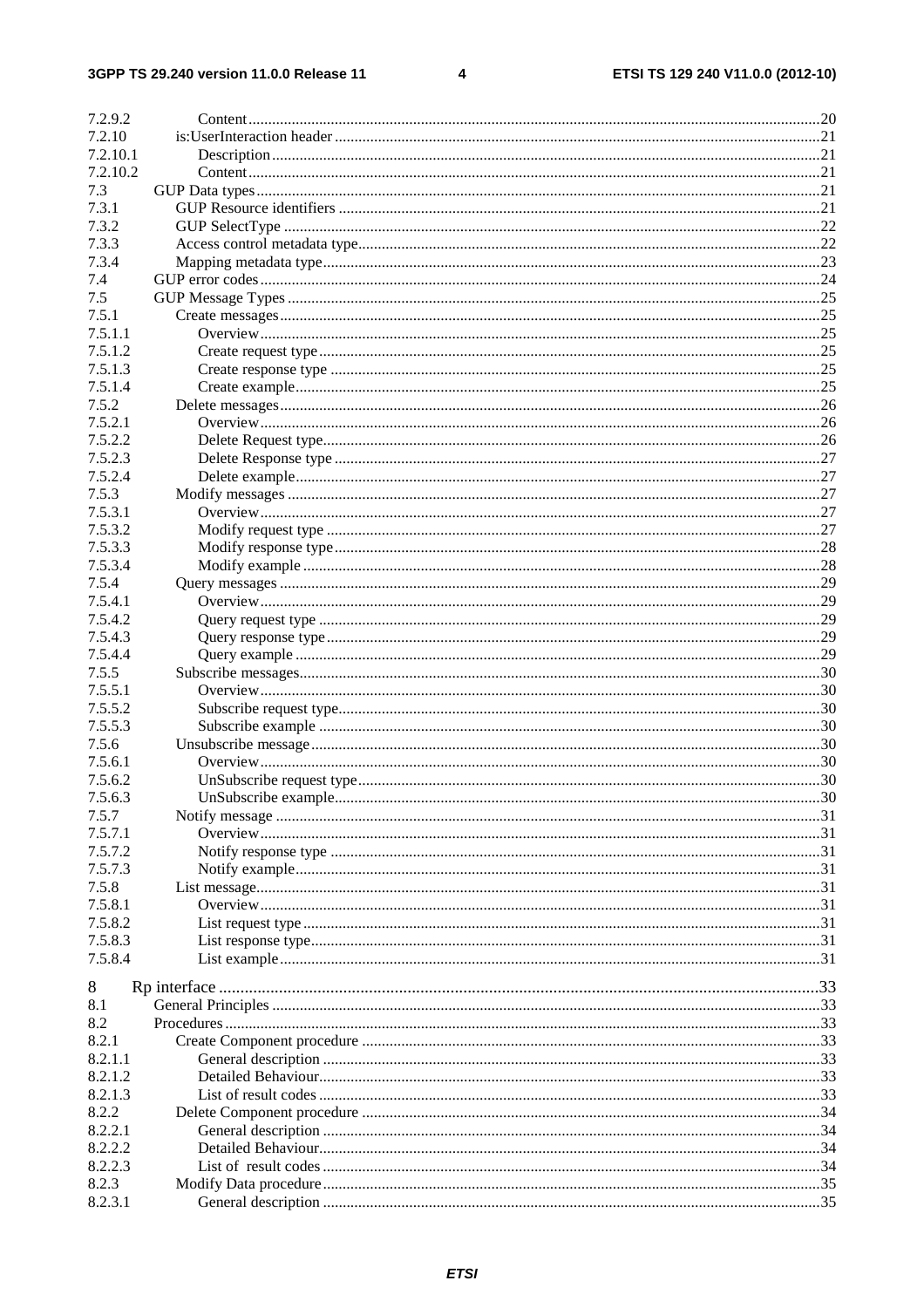#### $5\phantom{a}$

| 8.2.3.2  |  |
|----------|--|
| 8.2.3.3  |  |
| 8.2.4    |  |
| 8.2.4.1  |  |
| 8.2.4.2  |  |
| 8.2.4.3  |  |
| 8.2.5    |  |
| 8.2.5.1  |  |
| 8.2.5.2  |  |
| 8.2.5.3  |  |
| 8.2.6    |  |
| 8.2.6.1  |  |
| 8.2.6.2  |  |
| 8.2.6.3  |  |
| 8.2.7    |  |
| 8.2.7.1  |  |
| 8.2.7.2  |  |
| 8.2.7.3  |  |
|          |  |
| 9        |  |
| 9.1      |  |
| 9.2      |  |
| 9.2.1    |  |
| 9.2.1.1  |  |
| 9.2.1.2  |  |
| 9.2.1.3  |  |
| 9.2.2    |  |
| 9.2.2.1  |  |
| 9.2.2.2  |  |
| 9.2.2.3  |  |
| 9.2.3    |  |
| 9.2.3.1  |  |
| 9.2.3.2  |  |
| 9.2.3.3  |  |
| 9.2.4    |  |
| 9.2.4.1  |  |
| 9.2.4.2  |  |
| 9.2.4.3  |  |
| 9.2.5    |  |
| 9.2.5.1  |  |
| 9.2.5.2  |  |
| 9.2.5.3  |  |
| 9.2.6    |  |
| 9.2.6.1  |  |
| 9.2.6.2  |  |
| 9.2.6.3  |  |
| 9.2.7    |  |
| 9.2.7.1  |  |
| 9.2.7.2  |  |
| 9.2.7.3  |  |
|          |  |
| 10       |  |
| 10.1     |  |
| 10.2     |  |
| 10.2.1   |  |
| 10.2.1.1 |  |
| 10.2.1.2 |  |
| 10.2.2   |  |
| 10.2.3   |  |
| 10.2.4   |  |
| 10.2.5   |  |
| 10.3     |  |
|          |  |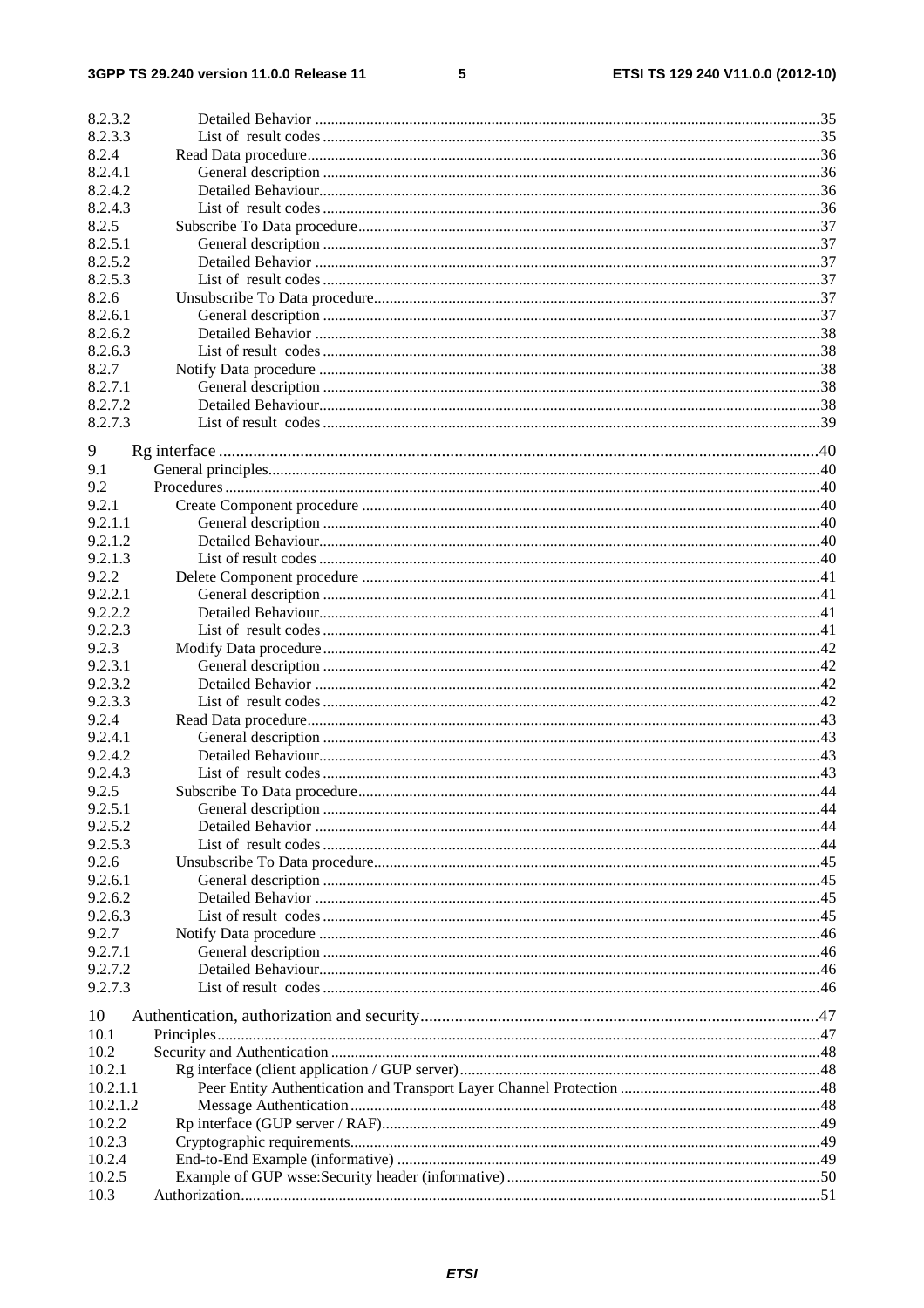$\bf 6$ 

| 10.3.1               |                               |  |
|----------------------|-------------------------------|--|
| 10.3.2<br>10.3.2.1   |                               |  |
| 10.3.2.2             |                               |  |
| 10.3.2.3             |                               |  |
| 10.3.3               |                               |  |
| 10.3.4               |                               |  |
| 10.3.4.1<br>10.3.4.2 |                               |  |
| 10.3.4.3             |                               |  |
|                      | <b>Annex A (normative):</b>   |  |
| A.1                  |                               |  |
| A.1.1                |                               |  |
| A.1.1.1              |                               |  |
| A.1.2<br>A.1.3       |                               |  |
| A.2                  |                               |  |
| A.2.1                |                               |  |
| A.2.1.1              |                               |  |
| A.2.1.2              |                               |  |
| A.2.1.3              |                               |  |
| A.2.2<br>A.2.3       |                               |  |
| A.2.3.1              |                               |  |
| A.2.4                |                               |  |
| A.2.4.1              |                               |  |
| A.2.4.2<br>A.2.4.2.1 |                               |  |
| A.2.4.2.2            |                               |  |
| A.2.4.2.2.1          |                               |  |
| A.3                  |                               |  |
| A.4                  |                               |  |
|                      | <b>Annex B</b> (normative):   |  |
|                      | <b>Annex C</b> (normative):   |  |
|                      | <b>Annex D</b> (informative): |  |
|                      | <b>Annex E</b> (normative):   |  |
| E.1                  |                               |  |
| E.2                  |                               |  |
| E.3                  |                               |  |
| E.4                  |                               |  |
| E.5                  |                               |  |
| E.6                  |                               |  |
| E.7                  |                               |  |
| E.8                  |                               |  |
| E.9                  |                               |  |
| E.10                 |                               |  |
|                      | <b>Annex G (informative):</b> |  |
|                      |                               |  |
|                      |                               |  |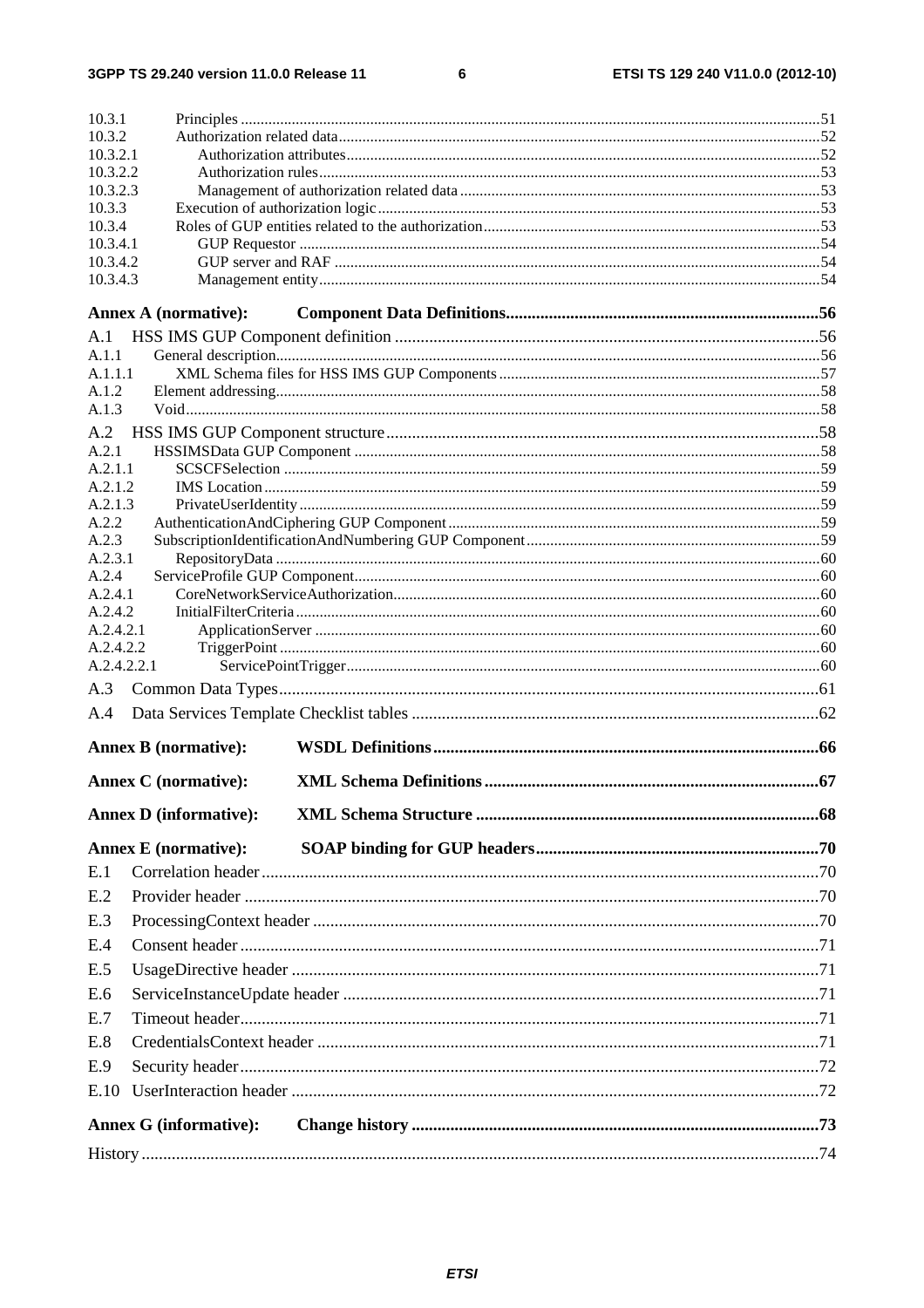## Foreword

This Technical Specification has been produced by the 3<sup>rd</sup> Generation Partnership Project (3GPP).

The contents of the present document are subject to continuing work within the TSG and may change following formal TSG approval. Should the TSG modify the contents of the present document, it will be re-released by the TSG with an identifying change of release date and an increase in version number as follows:

Version x.y.z

where:

- x the first digit:
	- 1 presented to TSG for information;
	- 2 presented to TSG for approval;
	- 3 or greater indicates TSG approved document under change control.
- y the second digit is incremented for all changes of substance, i.e. technical enhancements, corrections, updates, etc.
- z the third digit is incremented when editorial only changes have been incorporated in the document.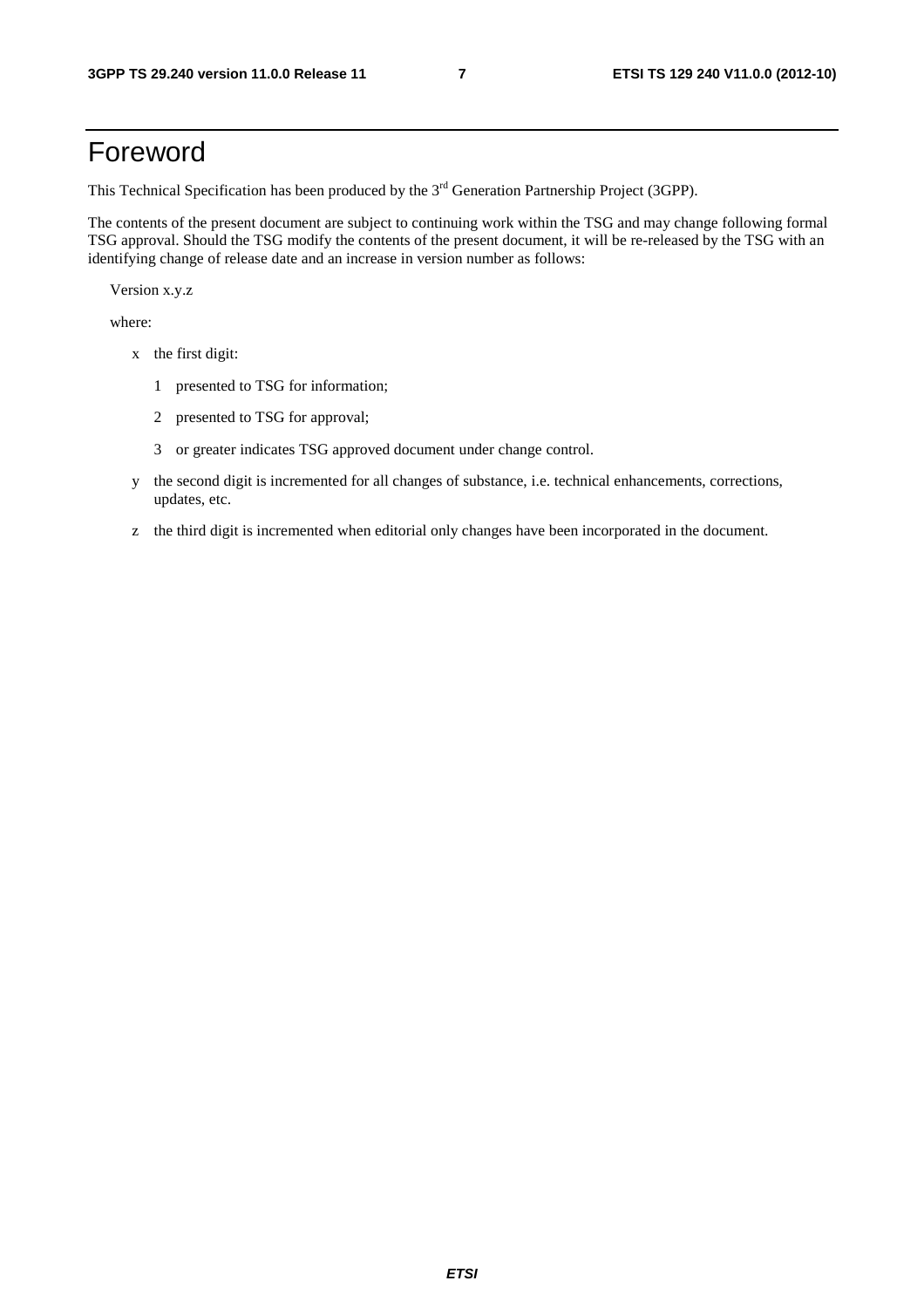## 1 Scope

The present document defines the stage 3 network protocol description to the 3GPP Generic User Profile (GUP), which includes the elements necessary to realise the stage 2 requirements in 3GPP TS 23.240 [1].

The fact of having several domains within the 3GPP mobile system (e.g. Circuit-Switched, Packet-Switched, IP Multimedia Subsystem) and access technologies (e.g. GERAN, UTRAN and WLAN) introduces a wide distribution of data associated with the user. Further, the new functions both in terminals and networks mean that the data related to users, services and user equipment will be increased greatly. This causes difficulties for users, subscribers, network operators and value added service providers to create, access and manage the user-related data located in different entities.

The objective of specifying the 3GPP Generic User Profile is to provide a conceptual description to enable harmonised usage of the user-related information located in different entities. Technically the 3GPP Generic User Profile provides an architecture, data description and interface with mechanisms to handle the data.

## 2 References

The following documents contain provisions which, through reference in this text, constitute provisions of the present document.

- References are either specific (identified by date of publication, edition number, version number, etc.) or non-specific.
- For a specific reference, subsequent revisions do not apply.
- For a non-specific reference, the latest version applies. In the case of a reference to a 3GPP document (including a GSM document), a non-specific reference implicitly refers to the latest version of that document *in the same Release as the present document*.
- [1] 3GPP TS 23.240: "3GPP Generic User Profile Architecture; Stage 2".
- [2] "Web Services Description Language (WSDL) 1.1," Christensen, Erik, Curbera, Francisco, Meredith, Greg, Weerawarana, Sanjiva, eds. World Wide Web Consortium W3C Note (15 March 2001). http://www.w3.org/TR/2001/NOTE-wsdl-20010315.
- [3] Thompson, H.S., Beech, D., Maloney, M., Mendleshon, N., eds. (May 2002). "XML Schema Part 1: Structures," Recommendation, World Wide Web Consortium.http://www.w3.org/TR/xmlschema-1/
- [4] Biron, P.V., Malhotra, A., eds. (May 2002). "XML Schema Part 2: Datatypes," Recommendation, World Wide Web Consortium http://www.w3.org/TR/xmlschema-2/.
- [5] "Simple Object Access Protocol (SOAP) 1.1," Box, Don, Ehnebuske, David , Kakivaya, Gopal, Layman, Andrew, Mendelsohn, Noah, Nielsen, Henrik Frystyk, Thatte, Satish, Winer, Dave, eds. World Wide Web Consortium W3C Note (08 May 2000). http://www.w3.org/TR/2000/NOTE-SOAP-20000508/.
- [6] RFC 2616 (June 1999): "Hypertext Transfer Protocol HTTP/1.1".
- [7] 3GPP TS 29.228: "IP Multimedia (IM) Subsystem Cx and Dx interfaces; Signalling flows and message contents".
- [8] 3GPP TS 23.008: "Organization of subscriber data".
- [9] 3GPP TS 23.228: "IP Multimedia Subsystems (IMS); Stage 2".
- [10] 3GPP TS 29.328: "IP Multimedia (IM) Subsystem Sh interface; Signalling flows and message contents".
- [11] 3GPP TS 33.102: "3G Security; Security architecture".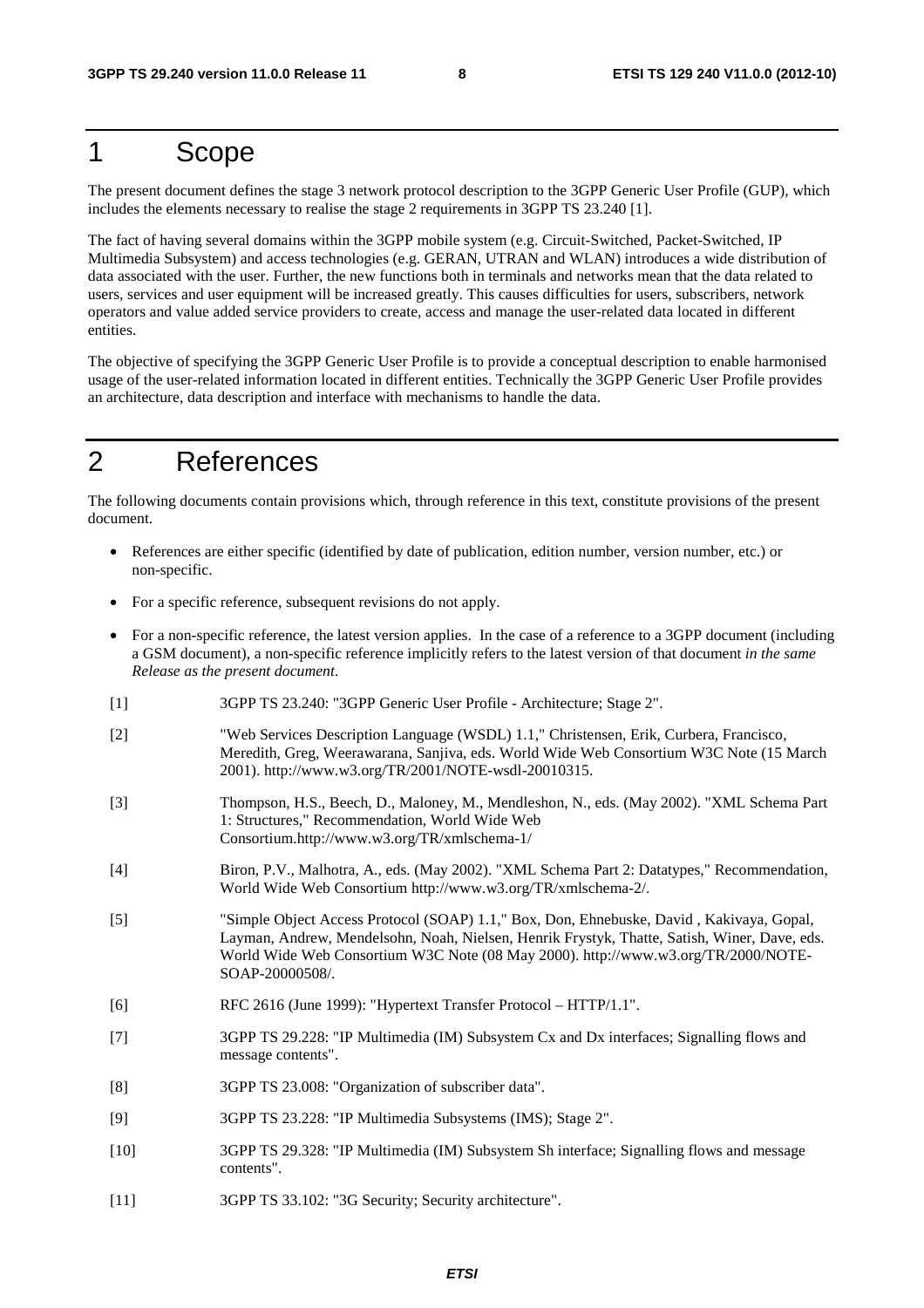| $[12]$ | 3GPP TS 33.203: "3G security; Access security for IP-based services".                                                                                                                                                                                                           |
|--------|---------------------------------------------------------------------------------------------------------------------------------------------------------------------------------------------------------------------------------------------------------------------------------|
| $[13]$ | "Liberty ID-WSF Data Services Template Specification", Liberty Alliance Project.<br>http://www.projectliberty.org/specs/draft-liberty-idwsf-dst-v2.0-01.pdf (draft)                                                                                                             |
| $[14]$ | "Liberty ID-WSF SOAP Binding Specification", Liberty Alliance Project.<br>http://www.projectliberty.org/specs/liberty-idwsf-soap-binding-v1.1.pdf                                                                                                                               |
| $[15]$ | "Liberty ID-WSF Security Mechanisms Specification", Liberty Alliance Project.<br>http://www.projectliberty.org/specs/liberty-idwsf-security-mechanisms-v1.0.pdf                                                                                                                 |
| $[16]$ | IETF RFC 2246: "The TLS Protocol".                                                                                                                                                                                                                                              |
| $[17]$ | "Liberty ID-WSF Discovery Service Specification", Liberty Alliance Project.<br>http://www.projectliberty.org/specs/liberty-idwsf-disco-svc-v1.0.pdf                                                                                                                             |
| $[18]$ | IETF RFC 2396: "Uniform Resource Identifiers (URI): Generic Syntax".                                                                                                                                                                                                            |
| $[19]$ | IETF RFC 3261: "SIP: Session Initiation Protocol".                                                                                                                                                                                                                              |
| $[20]$ | IETF RFC 2486:" The Network Access Identifier".                                                                                                                                                                                                                                 |
| $[21]$ | 3GPP TS 23.003: "Numbering, addressing and identification".                                                                                                                                                                                                                     |
| $[22]$ | IETF RFC 2821:"Simple Mail Transfer Protocol".                                                                                                                                                                                                                                  |
| $[23]$ | "Liberty ID-WSF Interaction Service Specification", Liberty Alliance Project.<br>http://www.projectliberty.org/specs/draft-liberty-idwsf-interaction-svc-1.0-errata-v1.0.pdf12                                                                                                  |
| $[24]$ | Hallam-Baker, Phillip, Kaler, Chris, Monzillo, Ronald, Nadalin, Anthony, eds. (January, 2004).<br>"Web Services Security: SOAP Message Security," OASIS Standard V1.0 [OASIS 200401],<br>Organization for the Advancement of Ctructured Information Standards http://doos.com/s |

"Web Services Security: SOAP Message Security," OASIS Standard V1.0 [OASIS 200401], Organization for the Advancement of Structured Information Standards [http://docs.oasis](http://docs.oasis-open.org/wss/2004/01/oasis-200401-wss-soap-message-security-1.0.pdf)[open.org/wss/2004/01/oasis-200401-wss-soap-message-security-1.0.pdf](http://docs.oasis-open.org/wss/2004/01/oasis-200401-wss-soap-message-security-1.0.pdf)

## 3 Definitions, symbols and abbreviations

## 3.1 Definitions

For the purposes of the present document the following definitions apply:

**3GPP Generic User Profile (GUP)**: The 3GPP Generic User Profile is the collection of user related data which affects the way in which an individual user experiences services and which may be accessed in a standardised manner as described in this specification.

**GUP Component**: A GUP component is logically an individual part of the Generic User Profile.

**Data Element**: the indivisible unit of Generic User Profile information.

**Data Element Group**: A pre-defined set of Data Elements and/or other Data Element Groups closely related to each other. One or more Data Element Groups can constitute the GUP Component.

**Data Description Method**: A method describing how to define the data contained in the Generic User Profile

## 3.2 Symbols

For the purposes of the present document the following symbols apply:

Rg Reference Point between Applications and the GUP Server. Rp Reference Point between the GUP Server and GUP Data Repositories, and between Applications and GUP Data Repositories.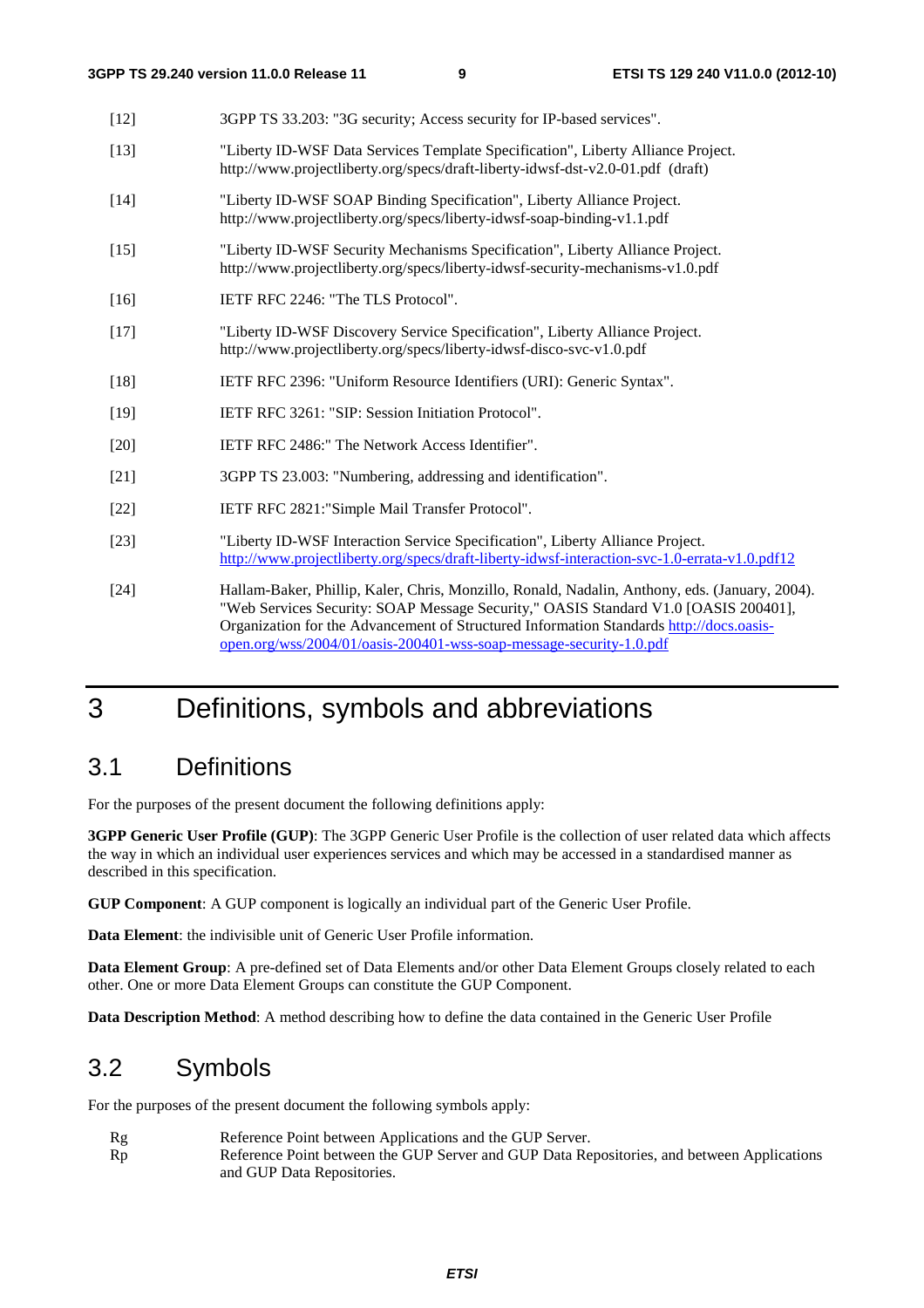## 3.3 Abbreviations

For the purposes of the present document the following abbreviations apply:

| GUP         | 3GPP Generic User Profile         |
|-------------|-----------------------------------|
| <b>SOAP</b> | Simple Object Access Protocol     |
| <b>RAF</b>  | <b>Repository Access Function</b> |

## 4 Main concept

This specification defines the binding of the GUP interfaces and procedures to SOAP protocol (defined in "Simple Object Access Protocol (SOAP) 1.1" [5] ). Each interface is defined in terms of the messages sent and received. The payload of each message is XML, defined using an XML schema language. The framework, procedures, SOAP binding and security solutions of GUP are based on the Liberty Alliance Project work.

Throughout the rest of this specification the SOAP based binding of the 3GPP GUP is described

## 5 Definition methodology

The definition of the interfaces can be divided into the following sections:

- Definition of the operations (WSDL/XML)
- Common functions like security, authentication and authorisation (WSDL/XML)
- Repository Access Function specific data contents for the operations (XML Schema)

## 5.1 Protocol layers

The protocol architecture of the Rg reference point is depicted in the figure 1. The essential contents of this specification describe the functionality, semantics and the WSDL/XML definitions of the interfaces. Additionally the special characteristics of the SOAP and http usage are defined. It is worth noting that part of the data is passed in the SOAP headers but the most GUP specific data is placed in the SOAP message body.



#### **Figure 7.2.1 GUP Rg reference point protocol architecture**

The protocol architecture of the Rp reference point is depicted in the figure 2.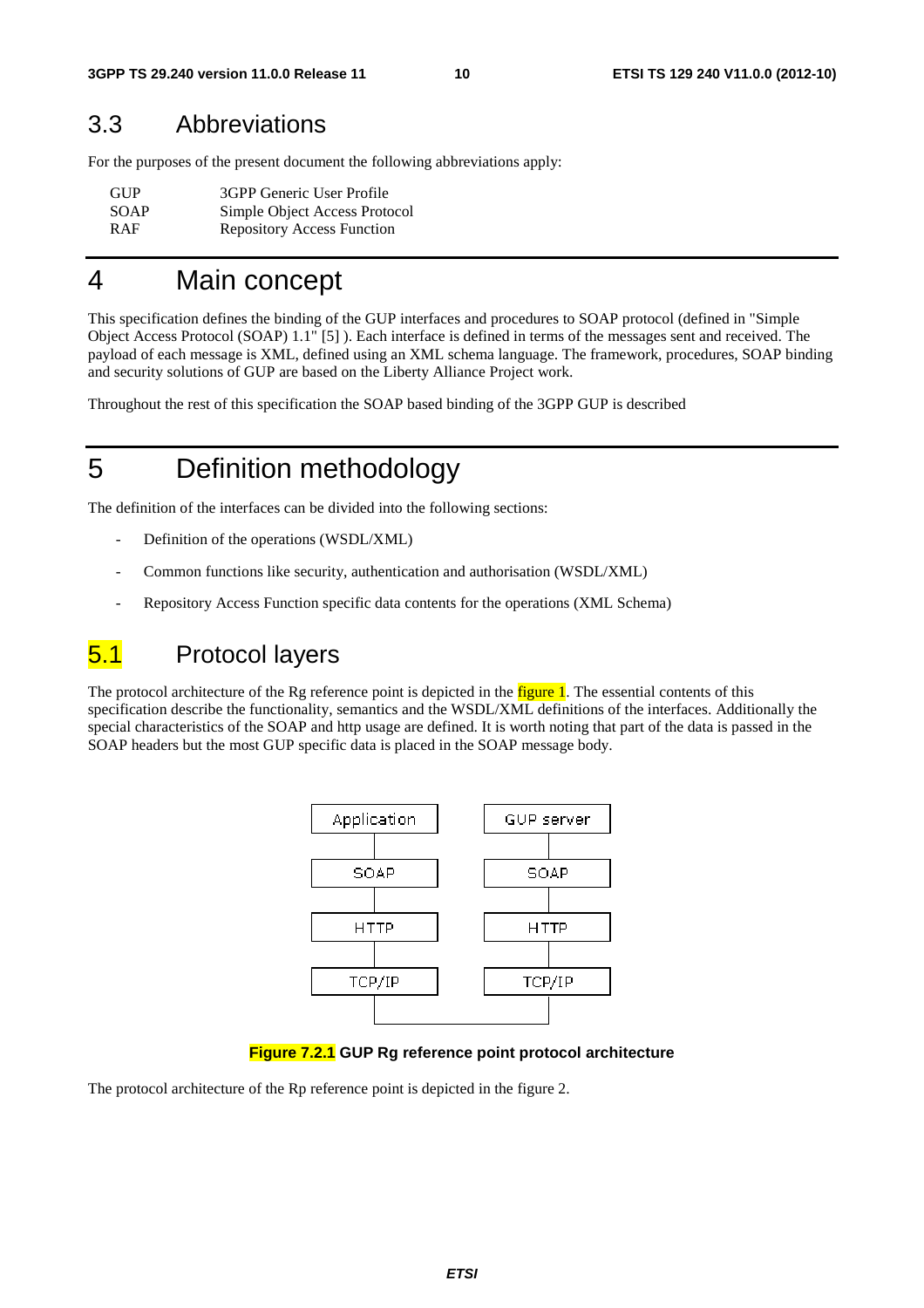

#### **Figure 7.7.2 GUP Rp reference point protocol architecture**

The interface between Repository Access Function (RAF) and GUP Data Repository is not defined by the present specification because it is not required to be standardised in 3GPP TS 23.240: "3GPP Generic User Profile - Architecture; Stage 2 [1] The protocol contains following layers:

- Application layer
	- o Application level interface specification. All the operations and data are described by XML elements and attributes in an XML Schema and WSDL. The WSDL is defined by W3C in Web Services Description Language (WSDL) 1.1 [2].
	- o The standard XML Schema is defined by W3C in "XML Schema Part 1: Structures", Recommendation [3] and "XML Schema Part 2: Datatypes," Recommendation [4].
- SOAP (Session layer)
	- o SOAP is an XML based messaging protocol that provides support for remote procedure calls by messaging. The SOAP protocol is defined by W3C in "Simple Object Access Protocol (SOAP) 1.1" [5].
	- o A few specific header types are defined for GUP e.g. for message IDs and time stamps.
- HTTP (Transport layer)
	- o HTTP defines how messages are transmitted and formatted. HTTP is a stateless protocol, i.e. each command is executed independently. HTTP is defined by RFC 2616 'Hypertext Transfer Protocol – HTTP/1.1' [6].
- TCP/IP (Network layer)
	- o TCP/IP handles network communications between network nodes. GUP does not define any special requirements for this layer.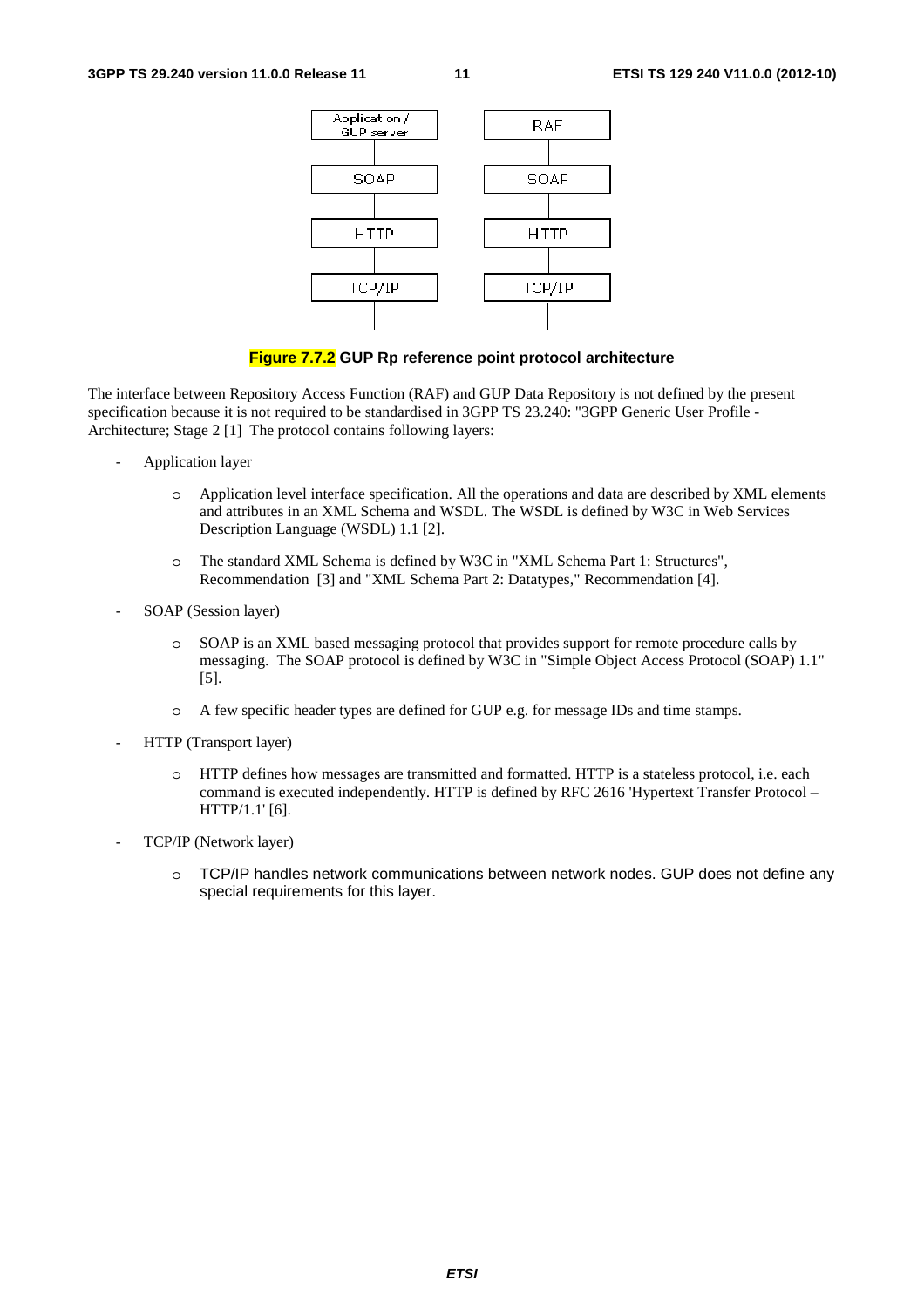## 6 General guidelines

The GUP architecture has identified three kinds of entities: (1) client applications, (2) GUP servers and (3) data repositories [point to stage 2]. For the communication between these entities, two interfaces have been defined, namely Rp and Rg.

Communication between GUP entities is performed via the exchange of messages expressed as XML documents. XML documents should include the XML declaration with the version and encoding attributes. The XML documents shall be well-formed and valid. The W3C XML Schema [3,4] is used in GUP to define the structure of valid XML documents.

The implementation of the Rp and Rg interfaces follows the Liberty Alliance Data Service Template specification [Liberty Alliance].

From a Liberty Alliance point of view, GUP servers and data repositories will play the role of Liberty Alliance data services.

## 6.1 Reusing Liberty Alliance DST

Liberty Alliance Data Service Template [13] specification proposes a framework for web services that offer access to data in general. In the context of GUP, the data services should be restricted to GUP user profile data.

The Data Service Template defines: (1) some abstract definitions about messages that are sent and received by the web service and (2) some guidelines regarding the structure of the data offered through the service.

More concretely, the Liberty Alliance Data Service Template [13] specification offers a set of incomplete XML schemas with placeholders (for data types) that need to be filled based on the nature of the data offered by the data service.

In the context of GUP, we will:

- fill the place holders with some GUP specific data types, and
- add some new messages that are not offered by the Data Service Template specification

The details of this instantiation of the Liberty Alliance Data Service Template for each GUP component are summarized in corresponding check list tables presented in Annex A together with the actual definition of the GUP component.

The guidelines and naming conventions recommended by Liberty alliance when using XML and XML Schemas are directly applicable to GUP.

## 6.2 Guidelines for XML usage

As described in Liberty ID-WSF Data Services Template Specification [13], the schemas of the different data services, and GUP in particular, should follow a set of guidelines that are included in this specification with the purpose of completeness.

## 6.3 GUP Specific Naming and Namespaces

The namespace URI for GUP specific XML documents is a 3GPP specific namespace identifier 'http://3gpp' followed by a namespace specific string starting with 'gup' followed by 'ns' and a sub-namespace specific for a certain namespace. (The 'ns' is used to grouping instances of the namespace type of URIs together. Other types of usage of URIs may be defined later.) The sub-namespaces are defined in GUP specifications and/or implementations.

Thus the syntax of the URI for all GUP specific namespaces is: 'http://3gpp/gup/ns/<sub-namespace>'.

The sub-namespace for the GUP Component specific Profile Components consists of the common 'comp' part followed by the component name.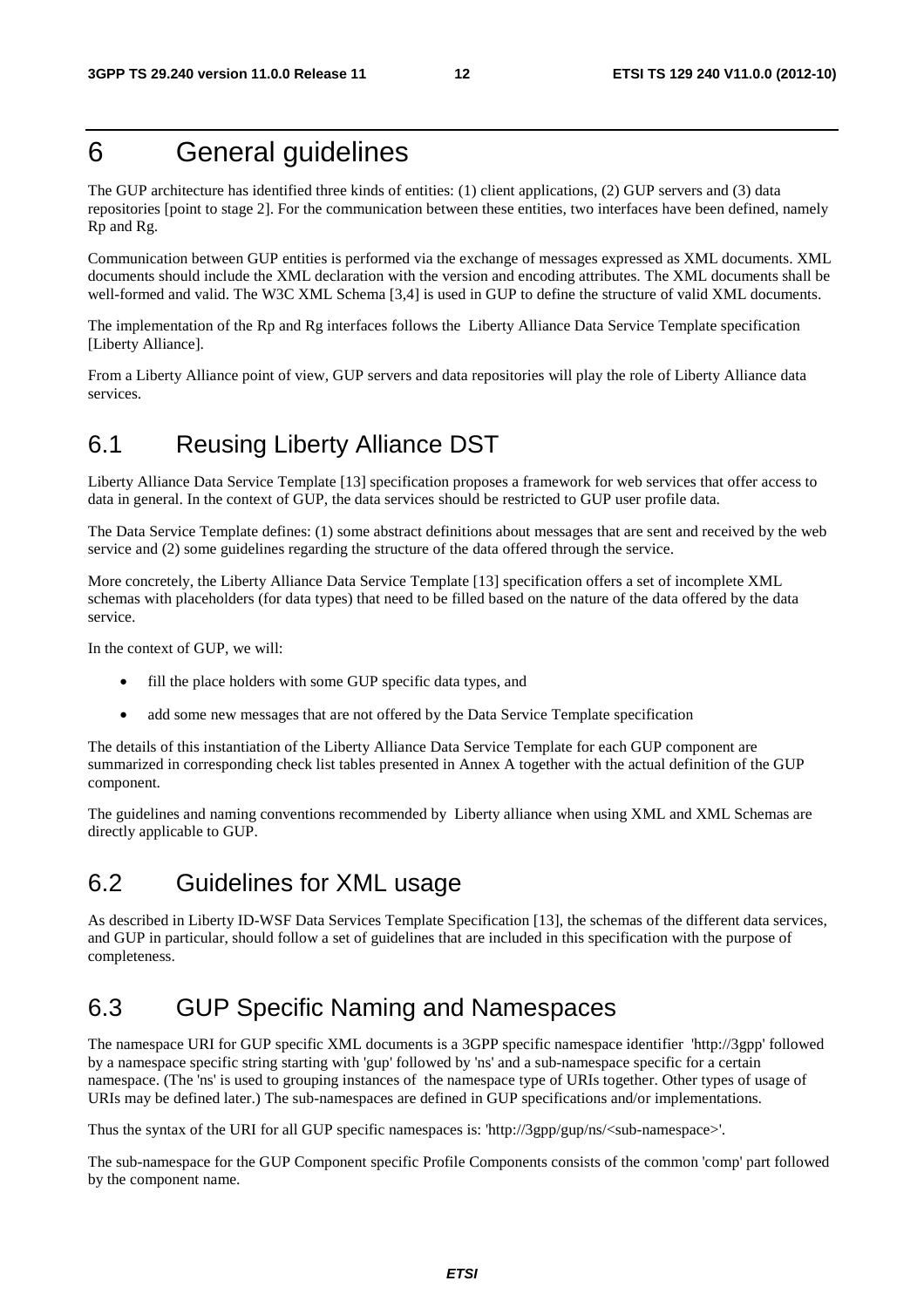The following namespaces are defined for GUP:

- GUP Profile: 'http://3gpp/gup/ns/profile'
- Common Attributes: 'http://3gpp/gup/ns/common/<name>'
- GUP procedures: 'http://3gpp/gup/ns/proc/<name>'
- GUP Components: http://3gpp/gup/ns/comp/<component name>'.

For example an HSS related component URN could be 'http://3gpp/gup/ns/comp/IMSSubscription'.

Editor"s note: This section should go into 23.003 when the specification is getting to a stable condition.

## 6.4 GUP Profile schema

If the Liberty Alliance data service template specifies the interfaces that can be used to access this data, it does not specify the exact nature of the data. In the context of GUP, we need to explicitly define what the subscriber profile data consists of.

3GPP GUP defines a global schema for the XML content of the user profile.

This schema is unique and the same for every user. The schema is defined using W3C XML schemas.

The GUP user profile consists of profile components.

There are many manners to generate the schema for Generic User Profile. But irrespectively of the manner (e.g. one single XML schema vs many schema nested within each other), the schema can always be transformed into a single "canonical" XML schema. A user profile will be a valid instance of this "canonical" schema.

way to define the global schema

will be to define a set of sub-schemas, each with its own namespace. The schema defines a set a single rooted XML documents, each of them being a valid instance of one component defined by the schema. This fact enables easier schema management as applications should not have to worry about the whole schema, but only the parts they are interested in; when one schema component gets modified, only applications using this component should care about the change. Guidelines for the construction of the profile schema

When designing the schema we want to achieve:

- Modularity
- Extensibility
- Readability
- Easy support for versioning
- Isolation (only applications concerned by the schema component should be affected)

The recommended way to design the GUP schema is to split the schema into schema components, each component being defined as a separate XML schema document, with its own namespace.

Components are assembled together as optional content (minOccurs=0, maxOccurs=1) of an <all> construct.

Common attributes as defined in Liberty ID-WSF Data Services Template Specification [13] shall be used for GUP.

## 6.4.1 Example

To illustrate this, it is shown how the the top-level component of the GUP schema could be defined as the "concatenation" of four different sub-schemas.

The component is defined by an XML schema document. The component namespace is defined by the targetNamespace of the schema.

The sub-schemas used in the definition are referenced by  $(1)$  their namespace declaration in the  $\langle x \rangle$  schemas element and (2) by importing their corresponding schema documents (<xsd:import>).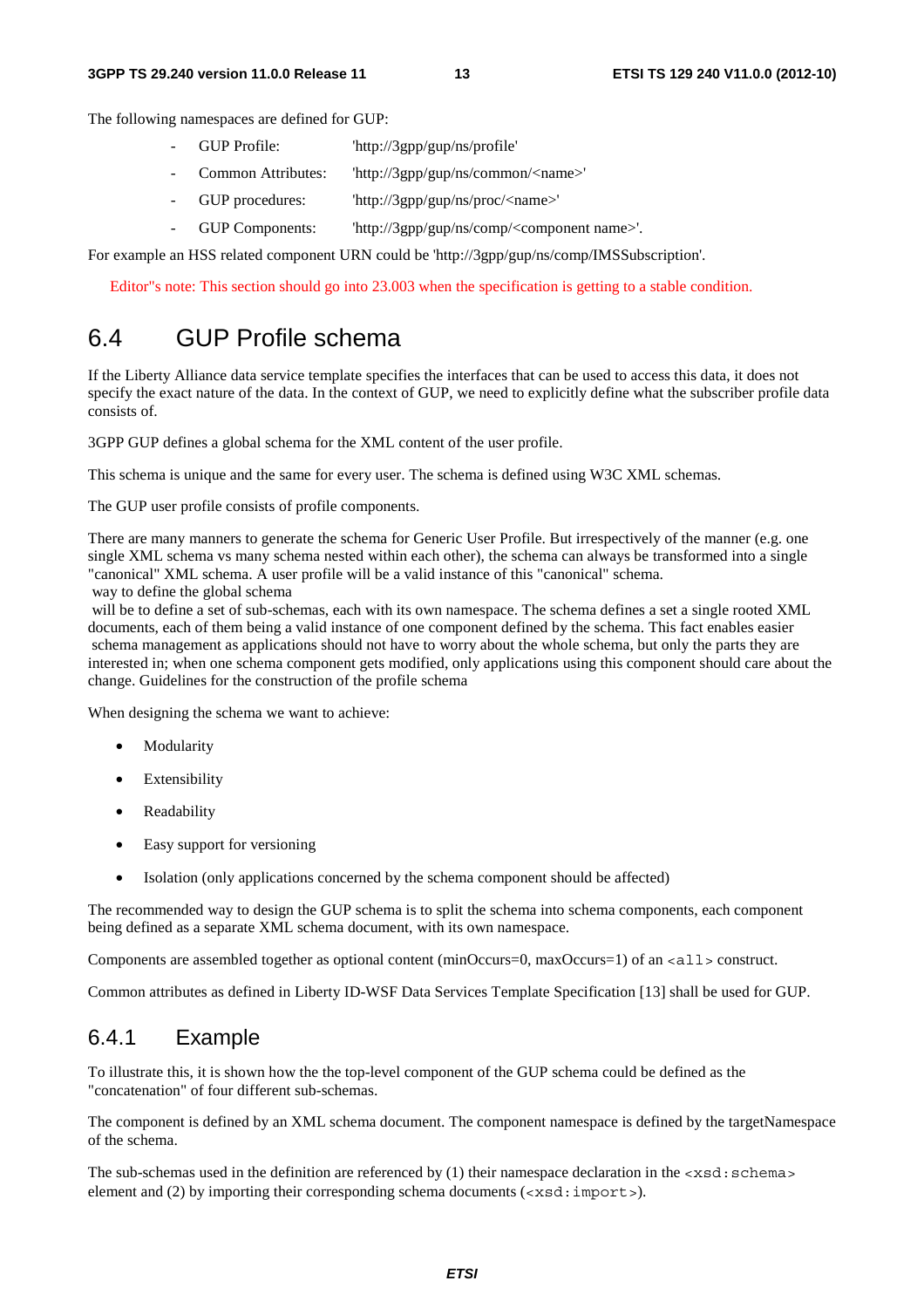Finally, the top-level component is defined by a content-model that concatenates the four sub-schemas under an <xsd:all> contruct. We now illustrate how we can build components out of other components. Let it be assumed that there are four components (c1 … c4), represented by four distinct namespaces (nsc1 … nsc4) , described in four different schema files; they can be put together as follows:

```
<?xml version="1.0"?> 
<xsd:schema targetNamespace="http://3gpp/gup/profile" 
             elementFormDefault="unqualified" 
             xmlns:xsd="http://www.w3.org/2001/XMLSchema" 
             xmlns:nsc1="http://3gpp/gup/profile/c1" 
             xmlns:nsc2="http://3gpp/gup/profile/c2" 
             xmlns:nsc3="http://3gpp/gup/profile/c3" 
             xmlns:nsc4="http://3gpp/gup/profile/c4"> 
    <xsd:import namespace="http://3gpp/gup/profile/c1" 
                 schemaLocation="gup-profile-c1.xsd"/> 
    <xsd:import namespace="http://3gpp/gup/profile/c2" 
                schemaLocation="gup-profile-c2.xsd"/> 
    <xsd:import namespace="http://3gpp/gup/profile/c3" 
                schemaLocation="gup-profile-c3.xsd"/> 
    <xsd:import namespace="http://3gpp/gup/profile/c4" 
                schemaLocation="gup-profile-c4.xsd"/>
    <xsd:element name="Top"> 
       <xsd:complexType> 
          <xsd:all> 
             <xsd:element ref="nsc1:c1" minOccurs="0" maxOccurs="1"/> 
             <xsd:element ref="nsc2:c2" minOccurs="0" maxOccurs="1"/> 
             <xsd:element ref="nsc3:c3" minOccurs="0" maxOccurs="1"/> 
             <xsd:element ref="nsc4:c4" minOccurs="0" maxOccurs="1"/> 
          </xsd:all> 
       </xsd:complexType> 
    </xsd:element>
</xsd:schema>
```
Note the benefits that we achieve using this way of doing things:

- Modularity: the GUP schema does not consist of a monolithic standalone document, but rather a collection of small schemas that can be designed and maintained independently.
- Extensibility: at every level, it is possible to extend the schema by simply adding one child to the <xsd:all>.
- Readability
- Support for versioning

## 6.5 Data Referencing Language

For referencing components, the GUP Component Language (GCL) shall be used.

The GCL is a subset of the XPath 1.0 language [XPath reference], as defined below.

Editor"s note: we only use the name "GCL" as a way to avoid confusion. In the final version of this document, the name will be skipped or replaced.

Editor"s note: we need to define the LA name to identify the GCL for the discovery service. Probably something like: xpath-gup-gcl.

## 6.5.1 Language Syntax for GCL

The following subset of XPath shall be supported by GCL:

• only the child:: and attribute:: axis of XPath are supported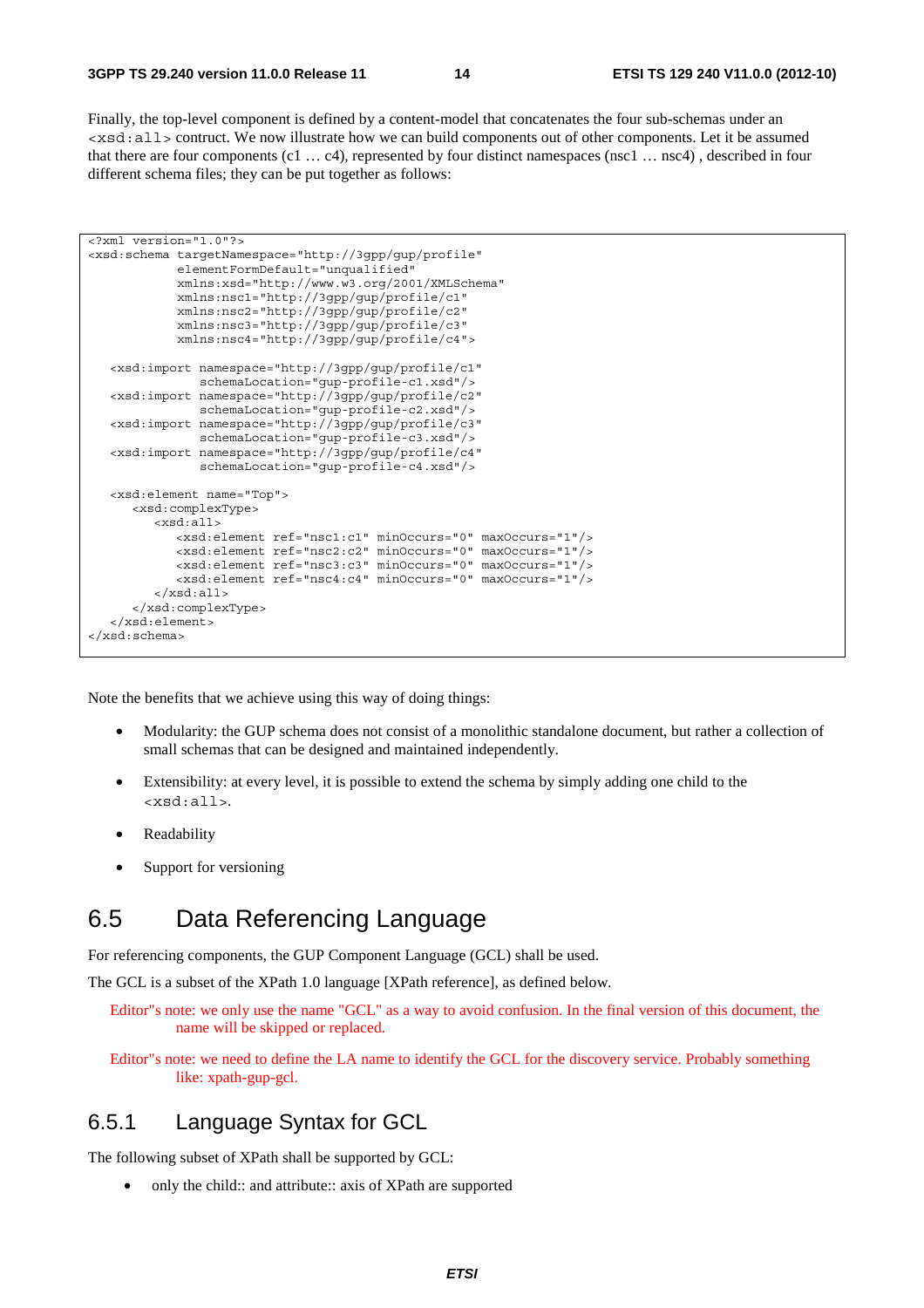- predicates are supported
- expressions inside predicates only apply to attribute nodes or element nodes with no children
- expressions inside predicates shall be of the form "node <op> value" where <op> ranges over the usual string and arithmetic operators.
- boolean negation is supported
- ordinal predicates are supported (e.g. [1], [last()], [position() $\leq$ =2])
- NOTE: AND and OR are not part of the syntax because they can be emulated by already existing language constructs: A[exp1 AND exp2] corresponds to A[exp1][exp2]; A[exp1 OR exp2] corresponds to A[exp1] | A[exp2].

## 6.5.2 Semantics

The semantics of the GCL language can be defined as follows:

- 1. we evaluate the GCL expression on the document using the XPath semantics leading to a set of nodes
- 2. for each node in the set, we also include its descendants and its ancestors

This defines a new document, sub-document of the original document.

## 6.6 GUP metadata

The 3GPP Rp and Rg interfaces define the management of data and metadata for user profile components. For the sake of uniformity, Rp and Rg do not define special procedures for metadata management. Rather, we distinguish between user profile components (or data components) and metadata components.

We define two kinds of metadata components: access control metadata and mapping metadata. The definition of other metadata components (e.g. billing, etc.) is beyond the scope of this specification.

In the following definition, ResourceIDGroup and SelectType are defined by Liberty Alliance.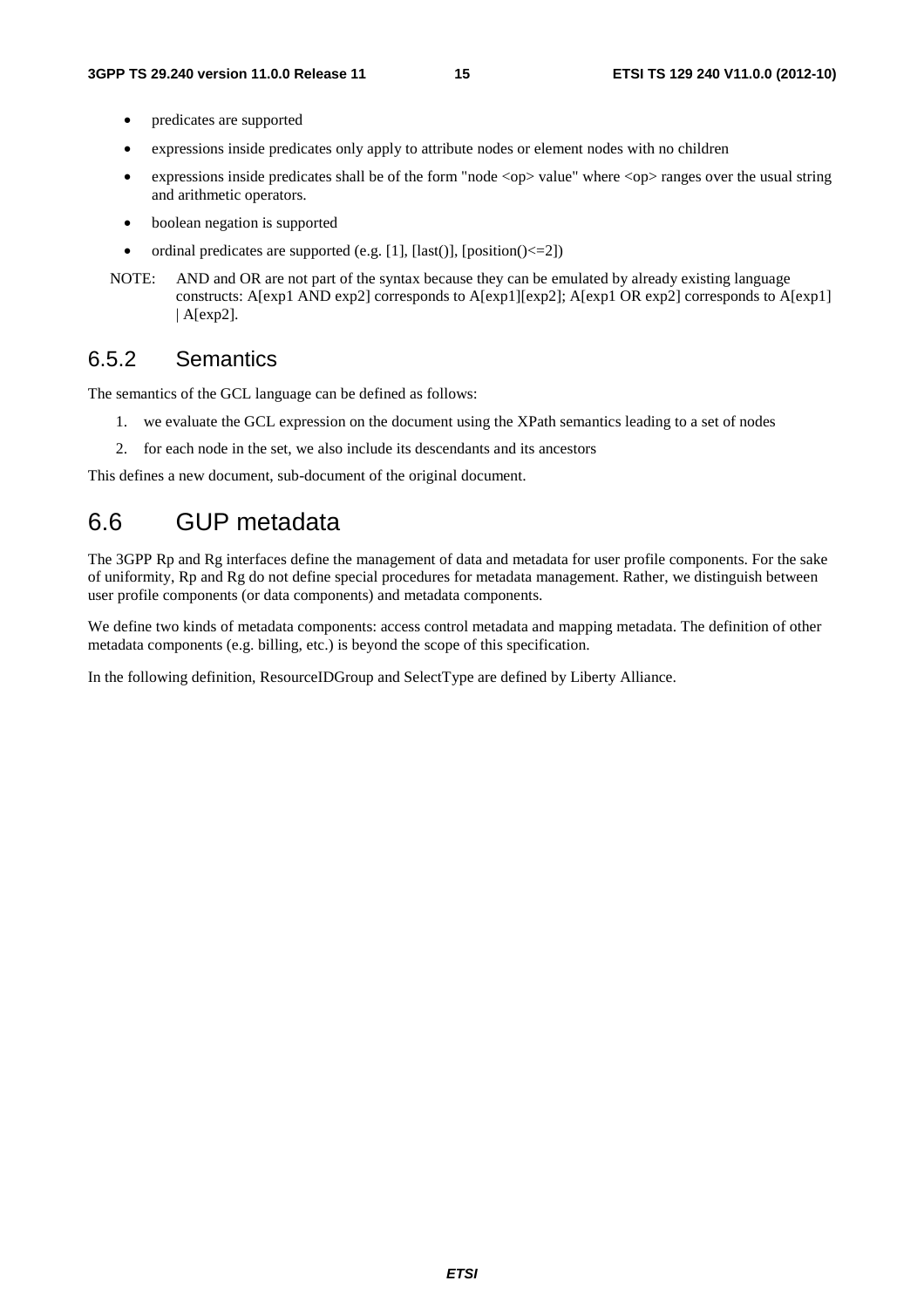## 7 GUP bindings

Liberty messages are designed so that they can be mapped onto various transport or transfer protocols, however Liberty defines and recommends a specific binding to the SOAP protocol, in order to convey such messages. Following a similar approach, the following section describes how to map GUP messages to the SOAP protocol. Another bindings are not precluded, but are not described in this specification.

This specification defines the binding of the GUP interfaces and procedures to SOAP protocol (defined in "Simple Object Access Protocol (SOAP) 1.1" [5]). Identically to Liberty Alliance specifications, and as described in Liberty ID-WSF SOAP Binding Specification [14]. GUP procedures address specific aspects of message exchange (such as to which system entity the message is to be sent, message correlation, the mechanics of message exchange, or security context), mainly at the SOAP header part of the message

In order to address the specific aspects of GUP procedures message exchange functionality this specification reuses a number of SOAP header blocks defined as part of the Liberty ID-WSF SOAP Binding Specification described in [14].

Another bindings are not precluded, but are not described in this specification.

## 7.1 General principles

SOAP provides a mechanism for exchanging structured and typed information between peers using XML. It is a generic protocol which can also be used to carry remote procedure calls. Each SOAP message has an element "Envelope" and its immediate child elements "Header" and "Body". SOAP carries the GUP procedure elements in its body part in compliance with the SOAP standard "Simple Object Access Protocol (SOAP) 1.1" [5]. The GUP Procedure elements are placed immediately below the Body element. If there are several requests or responses, the GUP Procedure elements are carried one after another.

GUP SOAP messages are specified to run over standard http, see 'Hypertext Transfer Protocol – HTTP/1.1' [6] as specified in "Simple Object Access Protocol (SOAP) 1.1" [5] but implementations may also support other transport mechanisms. If any SOAP level error is reported, no application data are returned. The used SOAP binding and error reporting mechanisms are defined in Liberty ID-WSF SOAP Binding Specification [14].

Liberty ID-WSF Data Services Template Specification [13] currently defines some generic XML attributes and data types. In general, it is recommended to make use of such information already in place, rather than defining GUPspecific elements to provide the same functionality

Editor"s note: we should mention that the "Document" style is preferred for SOAP messages.

3GPP GUP SOAP messages will be declared according to the SOAP 'document style' (I.e., 3GPP GUP messages will be placed directly into the body portion of the SOAP envelope, either as-is or encoded). This preference (versus the rpc option) provides a number of benefits as:

- Full use of XML can be done, enabling description and validation of high-level business documents
- A rigid business relationship between Web Services consumers and providers is not required.
- Asynchronous processing is improved
- Object exchange becomes more flexible.

Editor"s note: we should provide the corresponding WSDL files in the appendix.

Editor"s note: we should mention how security is taken care of (work with SA3).

## 7.2 GUP headers

Liberty Alliance defines some headers needed when passing around messages. Since Liberty Alliance only defines a SOAP binding, these headers are defined in terms of the SOAP protocol. But this is NOT mandatory, as mentioned in [soap-binding],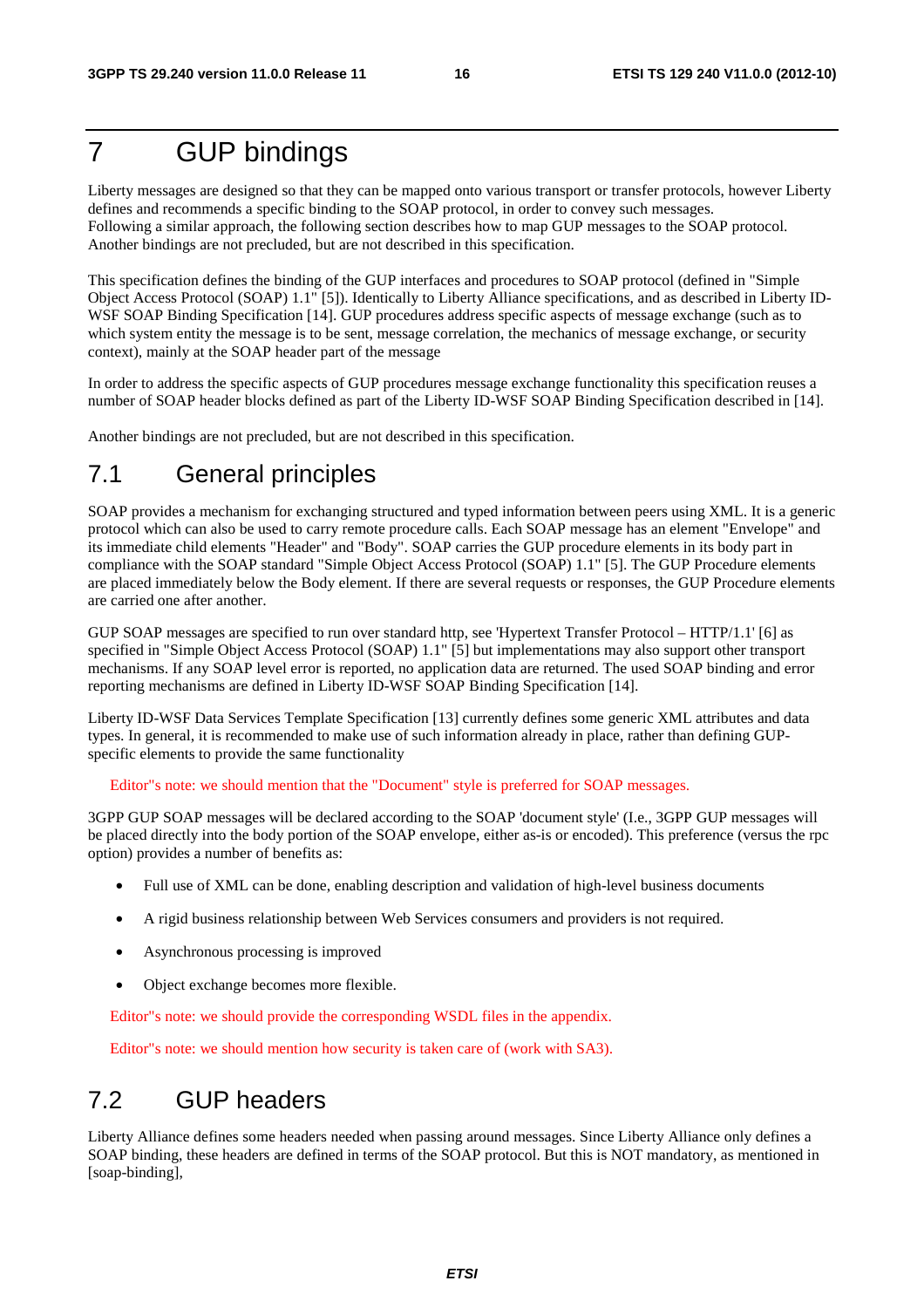"Although this binding [SOAP binding] is the only one given in this specification, other protocols could be used to convey ID-\* messages, with appropriateness depending on the protocol selected and the target operational context. "

In the context of GUP, a set of abstract headers are defined. They are needed by the messages exchanged between the various parties, against the Rp and Rg interfaces. The information contained in these headers will be described as XML data even though the binding may decide to map the information using a different syntax (e.g. ASCII, ASN.1, etc.). In the following sections, namespace "S" corresponds to the SOAP namespace.

Normative bindings for the GUP headers to SOAP are provided in the (Annex E).

## 7.2.1 Correlation header

### 7.2.1.1 Description

The **correlation** header block provides a means for correlating messages. Message correlation is achieved by using the messageID attribute to identify individual messages. Additionally, a message may refer to another message by setting its refToMessageID attribute to the value of the messageID of the message of interest.

#### 7.2.1.2 Content

The content of the correlation header can be defined using the following type.

```
<xs:complexType name="correlationType">
 <xs:attribute name="messageID" type="IDType" use="required"/> 
 <xs:attribute name="refToMessageID" type="IDType" use="optional"/> 
 <xs:attribute name="timestamp" type="xs:dateTime" use="required"/> 
 <xs:attribute name="id" type="xs:ID" use="optional"/> 
 <xs:attribute name="mustUnderstand" type="xs:boolean" use="optional"/> 
 <xs:attribute name="actor" type="xs:anyURI" use="optional"/> 
</xs:complexType>
```
## 7.2.2 Provider header

### 7.2.2.1 Description

This header block provides a means for a sender to claim that it 545 is represented by a given providerID value. The sender may also claim that it is a member of a given affiliation. Such claims are generally verifiable by receivers by looking up these values in the sender"s metadata.

### 7.2.2.2 Content

```
<xs:complexType name="ProviderType"> 
  <xs:attribute name="providerID" type="xs:anyURI" use="required"/> 
  <xs:attribute name="affiliationID" type="xs:anyURI" use="optional"/> 
  <xs:attribute name="id" type="xs:ID" use="optional"/> 
  <xs:attribute name="mustUnderstand" type="xs:boolean" use="optional"/> 
   <xs:attribute name="actor" type="xs:anyURI" use="optional"/> 
</xs:complexType>
```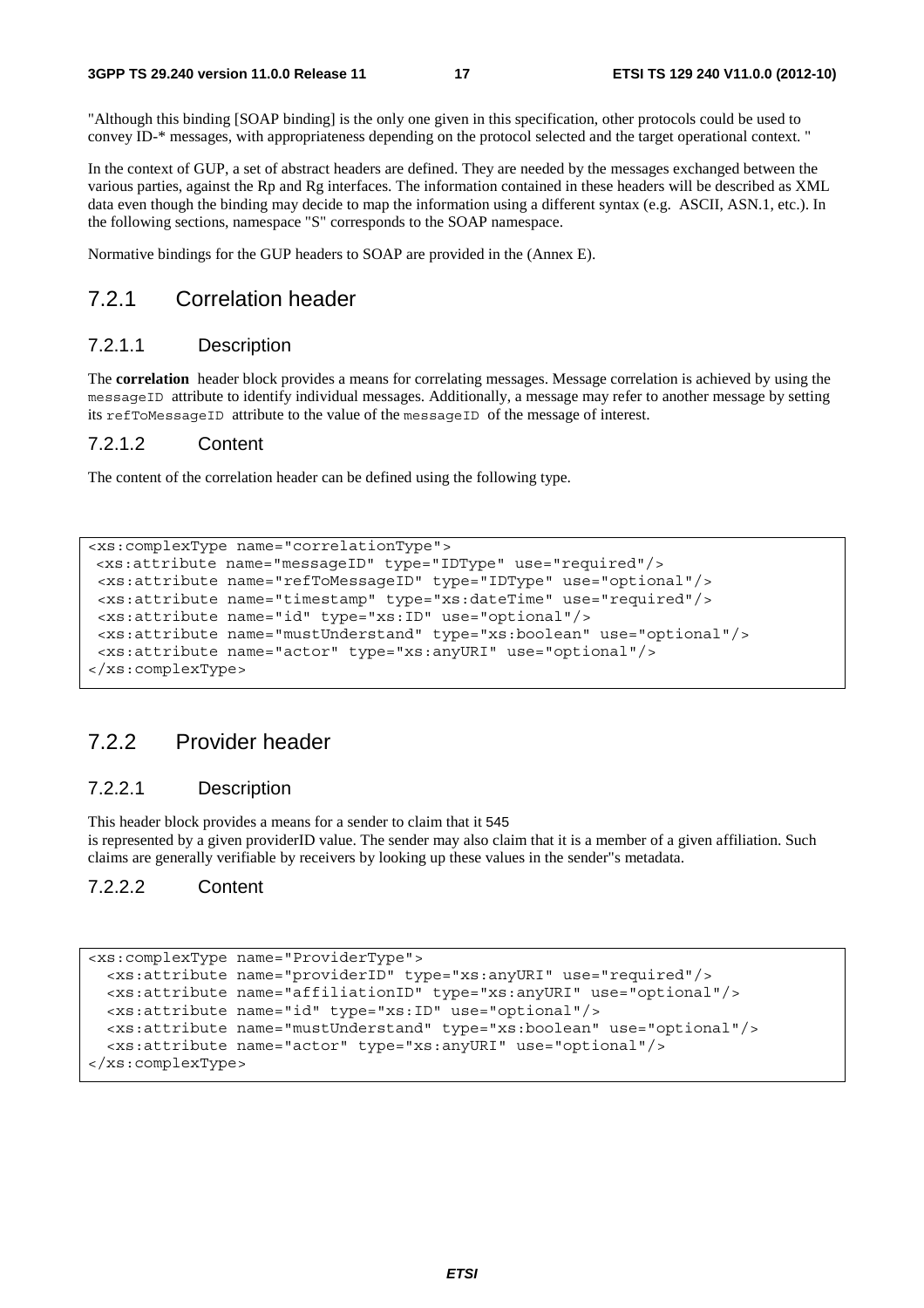## 7.2.3 ProcessingContext header

### 7.2.3.1 Description

This header block may be employed by a sender to signal to a receiver that the latter should add a specific additional facet to the overall *processing context* in which any action(s) are invoked as a result of processing any message also conveyed in the overall message.

### 7.2.3.2 Content

```
<xs:complexType name="ProcessingContextType"> 
   <xs:simpleContent> 
   <xs:extension base="xs:anyURI"> 
   <xs:attribute name="id" type="xs:ID" use="optional"/> 
   <xs:attribute name="mustUnderstand" type="xs:boolean" use="optional"/> 
   <xs:attribute name="actor" type="xs:anyURI" use="optional"/> 
   </xs:extension> 
   </xs:simpleContent> 
</xs:complexType>
```
## 7.2.4 Consent header

### 7.2.4.1 Description

The Consent header block element MAY be employed by either a requester or a receiver. For example, the Principal may be using a Liberty-enabled client or proxy (common in the wireless world), and in that sort of environment the mobile operator may cause the Principal"s terminal (AKA: cell phone) to prompt the principal for consent for some interaction.

7.2.4.2 Content

```
<xs:complexType name="consentType"> 
  <xs:attribute name="uri" type="xs:anyURI" use="required"/> 
  <xs:attribute name="timestamp" type="xs:dateTime" use="optional"/> 
  <xs:attribute name="id" type="xs:ID" use="optional"/> 
  <xs:attribute name="mustUnderstand" type="xs:Boolean" use="optional"/> 
  <xs:attribute name="actor" type="xs:anyURI" use="optional"/> 
</xs:complexType>
```
## 7.2.5 UsageDirective header

### 7.2.5.1 Description

Participants in the ID-WSF framework may need to indicate the privacy policy associated with a message. To facilitate this, senders, acting as either a client or a server, may add one or more UsageDirective header blocks to the message being sent. A UsageDirective header appearing in a request message expresses *intended usage*. A UsageDirective header appearing in a response expresses *how* the receiver of the response is to use the response data.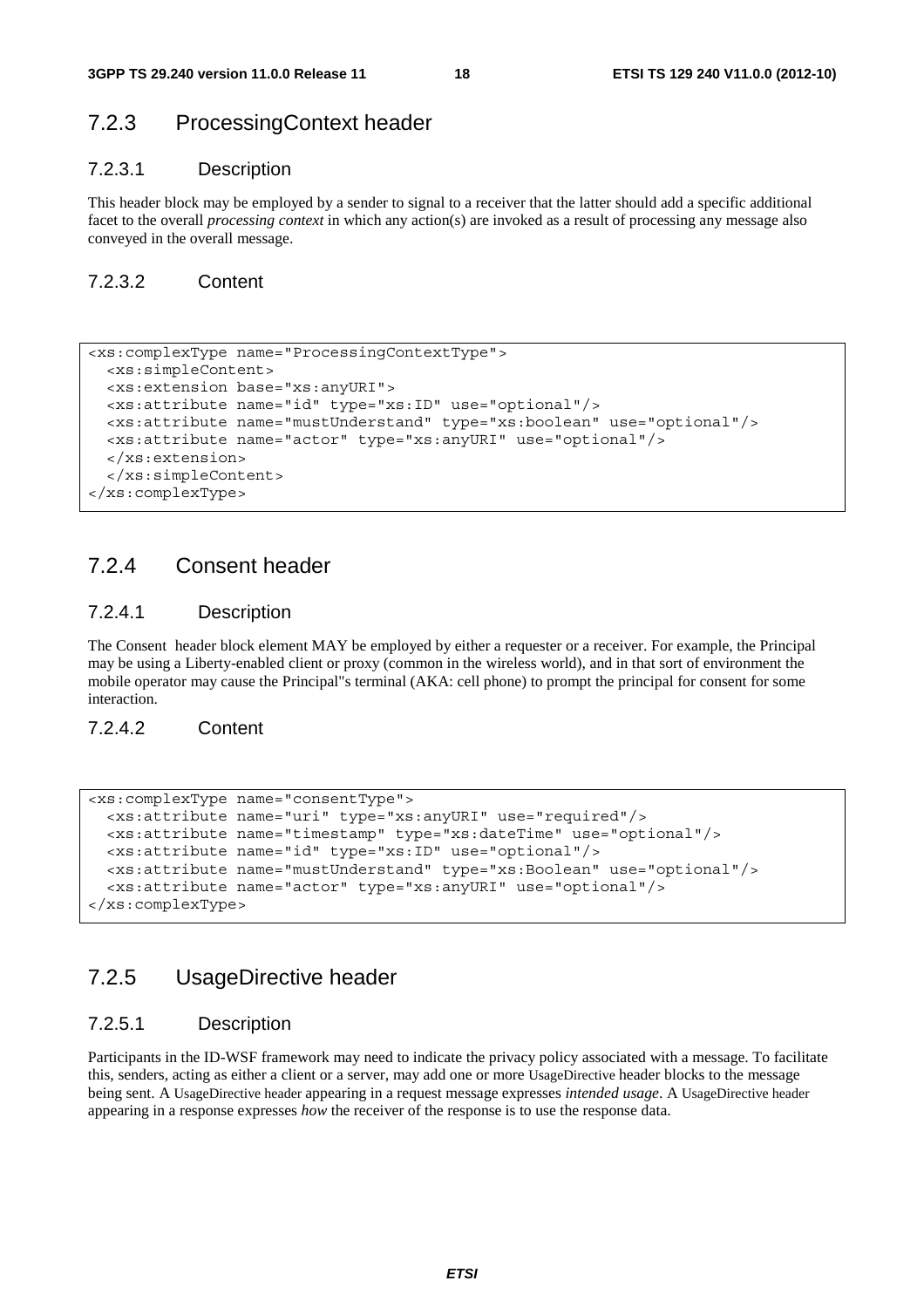### 7.2.5.2 Content

```
<complexType name="UsageDirectiveType"> 
  <sequence> 
    <xs:any namespace="##other" processContents="lax" maxOccurs="unbounded"/> 
  </sequence> 
  <attribute name="ref" type="reference" use="required"/> 
  <attribute name="id" type="id" use="optional"/> 
  <attribute name="mustUnderstand" type="xs:boolean" use="optional"/> 
  <attribute name="actor" type="xs:anyURI" use="optional"/> 
</complexType>
```
## 7.2.6 ServiceInstanceUpdate header

### 7.2.6.1 Description

It may be necessary for an entity receiving a message to indicate that messages from the sender should be directed to a different endpoint, or that they wish a different credential to be used than was originally specified by the entity for access to the requested resource.

The ServiceInstanceUpdate header allows a message receiver to indicate that a new endpoint, new credentials, or new security mechanisms should be employed by the sender of the message.

The use of this header block allows the sender of the message to convey updates to security tokens, essentially providing a token renewal mechanism. This is not discussed further in this specification.

### 7.2.6.2 Content

```
<xs:complexType name="ServiceInstanceUpdateType"> 
   <xs:sequence> 
     <xs:element name="SecurityMechID" type="xs:anyURI" minOccurs="0" 
maxOccurs="unbounded"/> 
    <xs:element name="Credential" minOccurs="0" maxOccurs="unbounded"> 
       <xs:complexType> 
         <xs:sequence> 
           <xs:any namespace="##any" processContents="lax"/> 
         </xs:sequence> 
         <xs:attribute name="notOnOrAfter" type="xs:dateTime" use="optional"/> 
       </xs:complexType> 
     </xs:element> 
     <xs:element name="Endpoint" type="xs:anyURI" minOccurs="0"/> 
   </xs:sequence> 
   <xs:attribute name="id" type="xs:ID" use="optional"/> 
   <xs:attribute name="mustUnderstand" type="xs:boolean" use="optional"/> 
   <xs:attribute name="actor" type="xs:anyURI" use="optional"/> 
</xs:complexType>
```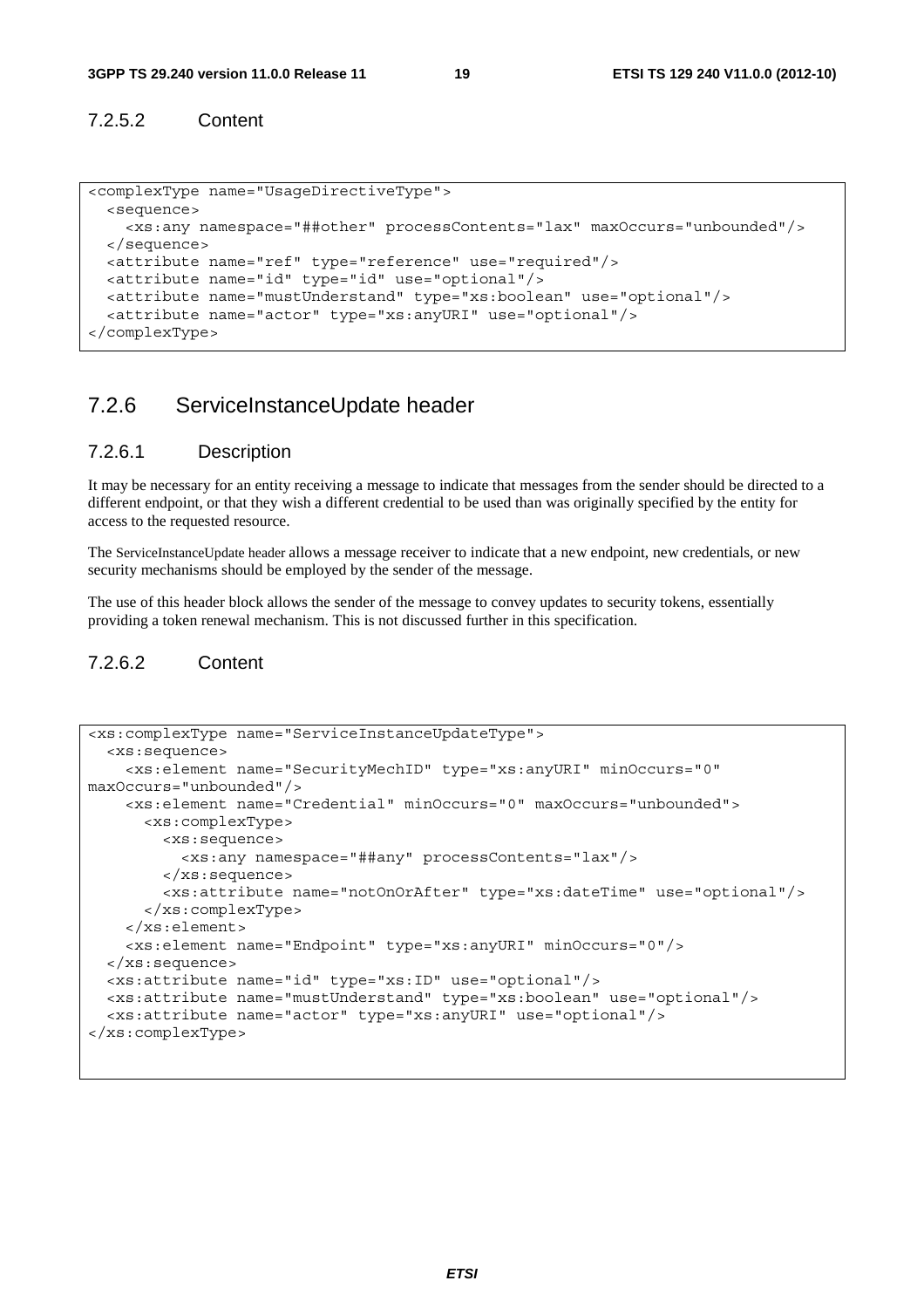## 7.2.7 Timeout header

### 7.2.7.1 Description

A requesting entity may wish to indicate that they would like a request to be processed within some specified amount of time. Such an entity would indicate their wish via the Timeout header block.

### 7.2.7.2 Content

```
<xs:complexType name="TimeoutType">
 <xs:attribute name="maxProcessingTime" type="xs:integer" use="required"/> 
 <xs:attribute name="id" type="xs:ID" use="optional"/> 
 <xs:attribute name="mustUnderstand" type="xs:boolean" use="optional"/> 
 <xs:attribute ref="actor" type="xs:anyURI" use="optional"/> 
</xs:complexType>
```
## 7.2.8 CredentialsContext header

## 7.2.8.1 Description

The receiver of a GUP message might indicate that credentials supplied in the request did not meet its policy in

allowing access to the requested resource. The <CredentialsContext> header block allows such policies to be expressed to a GUP requester.

### 7.2.8.2 Content

```
<xs:complexType name="CredentialsContextType"> 
   <xs:sequence> 
     <xs:element ref="lib:RequestAuthnContext" minOccurs="0"/> 
     <xs:element name="SecurityMechID" type="xs:anyURI" minOccurs="0" 
maxOccurs="unbounded"/> 
  </xs:sequence> 
   <xs:attribute name="id" type="xs:ID" use="optional"/> 
   <xs:attribute ref="S:mustUnderstand" use="optional"/> 
   <xs:attribute ref="S:actor" use="optional"/> 
</xs:complexType>
```
## 7.2.9 wsse:Security header

#### 7.2.9.1 Description

Relevent security information is communicated in the Security header. The details for the specific bindings are provided in the Annexes.

### 7.2.9.2 Content

The details of the content for the specific binding are provided in the Annexes.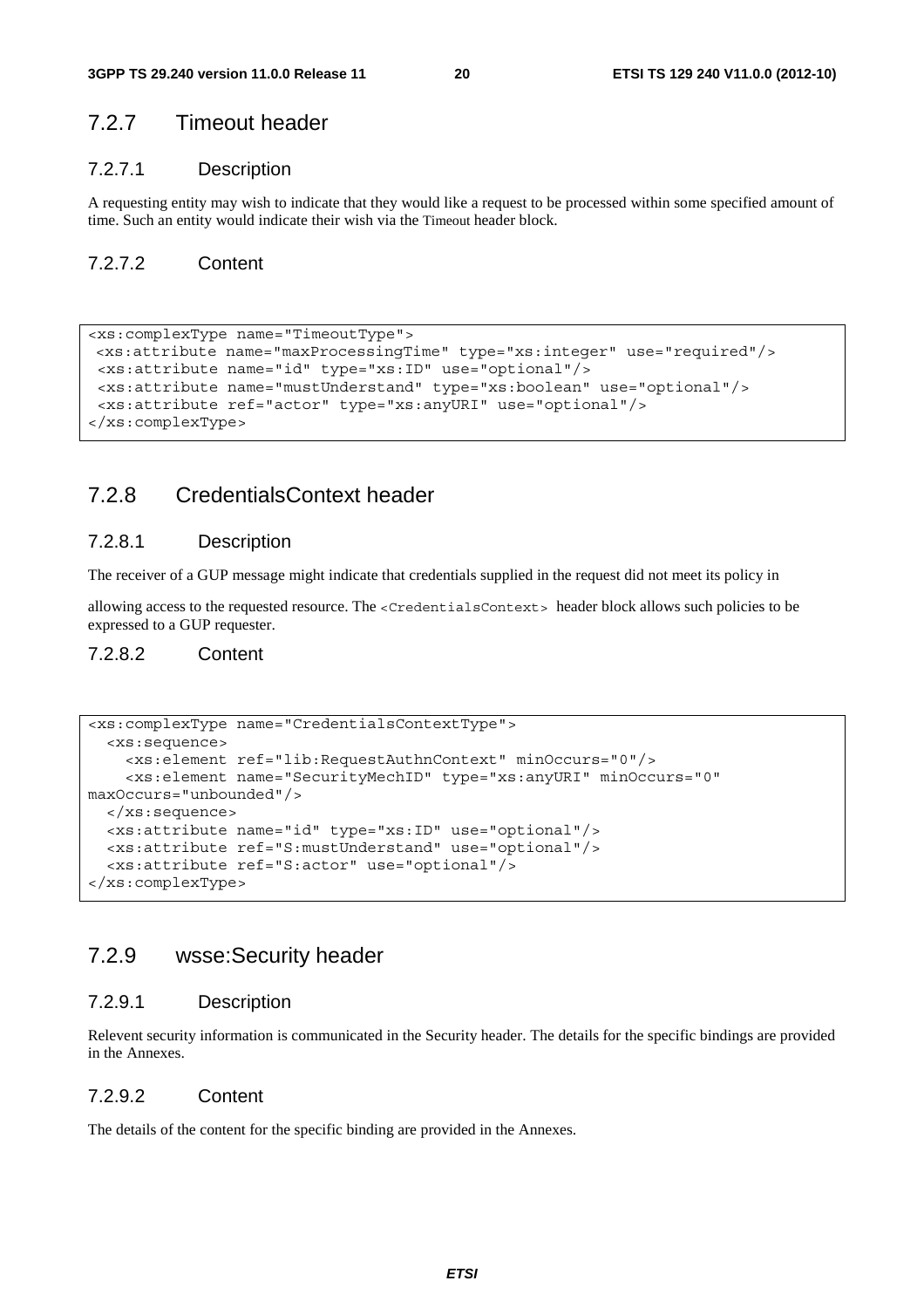## 7.2.10 is:UserInteraction header

In some scenarios it might be necessary for GUP Servers and/or RAFs to interact with the owner of GUP component data exposed in order to e.g. ask for explicit end-user consent for the release of the requested information. To this end, GUP messages may include a <UserInteraction> header, which controls the possibilities that GUP Servers and/or RAFs have to engage in interactions with end-users when serving a request from a GUP Requestor.

#### 7.2.10.1 Description

7.2.10.2 Content

## 7.3 GUP Data types

GCL: need to check how the namespaces are handled by XPath. We may need to provide some namespace declarations in the GCL to resolve namespaces.

## 7.3.1 GUP Resource identifiers

According to Liberty Discovery Service specification [17], the Liberty ResourceId element takes the format of a URI, and it could therefore host different types of identifiers.

In general, the GUP ResourceId shall be used as the Liberty ResourceId and it shall take the form:

"GUP:"<datavalue>"/"<identifier>

Where:

datavalue = The data value of the identifier as specified in the  $\alpha$  identifier > part.

identifier = The identifier that is being used in the <datavalue> part of the subscriber identity.

A definitive list of Identifiers are defined in table X below:

| <b>Identifier</b>           | <b>Comment</b>                               | <b>Example (informative)</b>             |
|-----------------------------|----------------------------------------------|------------------------------------------|
| IMSI                        | Subscriber's IMSI as defined in 3GPP TS      | GUP:2341509999999999/IMSI                |
|                             | 23.003 [21].                                 |                                          |
| <b>MSISDN</b>               | Subscriber's MSISDN as defined in 3GPP       | GUP:447748000000/MSISDN                  |
|                             | TS 23.003 [21]. The number shall be          |                                          |
|                             | specified in international format (excluding |                                          |
|                             | the "+" symbol).                             |                                          |
| <b>IMS Private Identity</b> | Subscriber's IMS Private Identity as         | GUP:user.name@abc.examplemno.com/IMPI    |
|                             | defined in 3GPP TS 23.003 [21].              |                                          |
| <b>IMS Public Identity</b>  | Subscriber's IMS Public Identity as defined  | GUP:user.name@xyz.examplemno.com/IMPU    |
|                             | in 3GPP TS 23.003 [21].                      |                                          |
| E-mail Address              | An e-mail address of the subscriber, in the  | GUP:user.name@mail.examplemno.com/MAILTO |
|                             | format specified in IETF RFC 2821 [19].      |                                          |
| Generic Data                | A format which is locally defined by an      | GUP:av23asd46fjh230dm/GEN                |
| Reference                   | HPLMN.                                       |                                          |

**Table 9.3.1: Composition of the Subscriber Identity** 

Editors note: There might be situations where these encoding schemes conflict with syntax of some identifiers (e.g. SIP addresses). This is FFS.

#### Editors note: The content of this section may be moved to the 3GPP TS 23.003 once this specification is under change control.

In particular, the identifier named 'Generic Data Reference' could host an identifier that is meaningless for the application (e.g., a binary piece of data or a pseudonym), but understood by the GUP server. This mechanism would allow that applications are able to reference a specific user, without revealing the user ´s real identity to the application (such as his/her MSISDN etc). Such identifier could be also obfuscated for even better privacy protection, as stated in Liberty DST [13].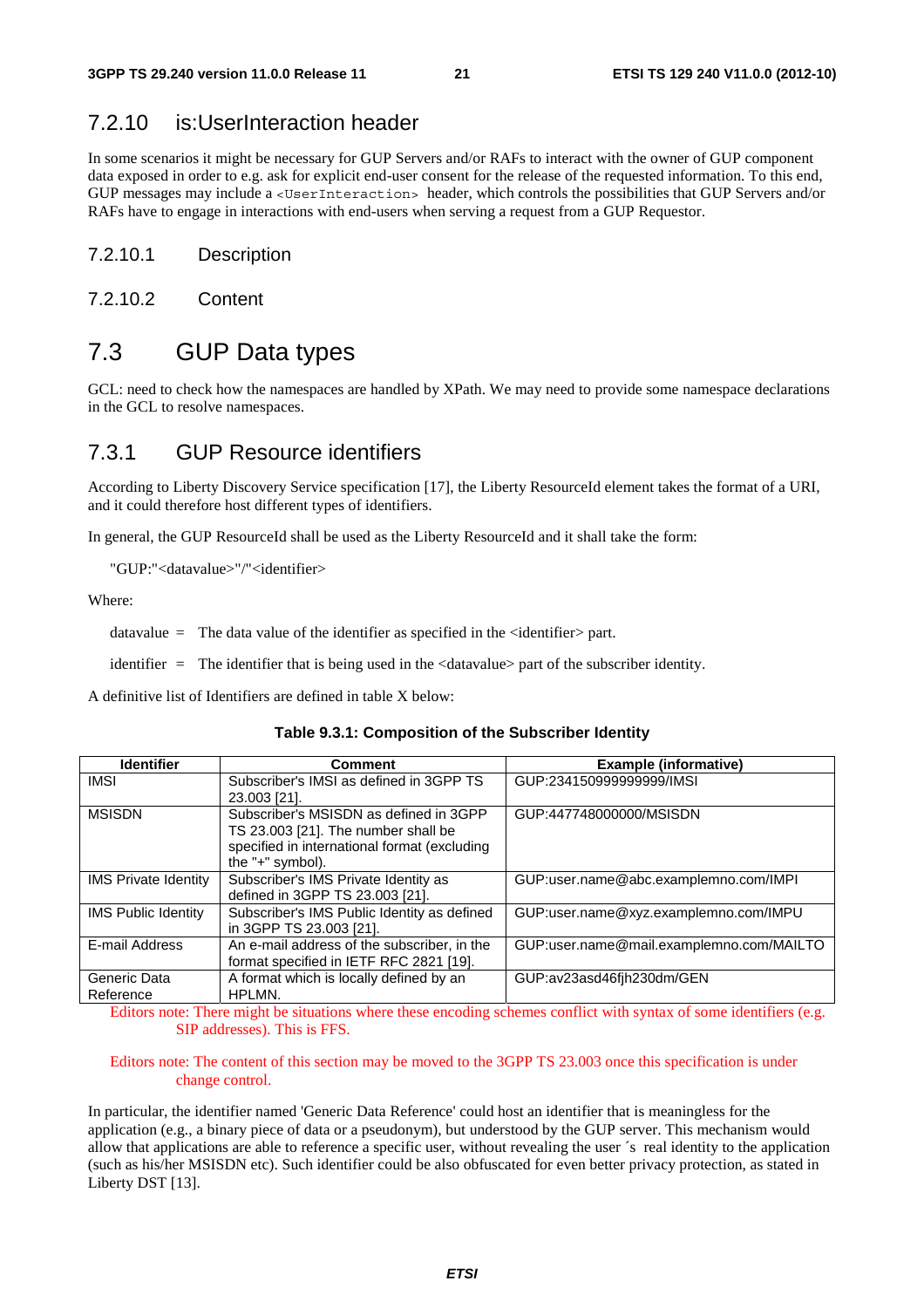## 7.3.2 GUP SelectType

The SelectType is the type that must be defined by any service willing to be instantiated as a data service template (see Annex A). For GUP, we need to distinguish two cases: simple queries (asking for a portion of one given user profile) and list queries (asking of the list of profiles available from data repository). The SelectType consists of a choice between the two cases.

Case 1 (regular queries): the type permits to access portions of the user profile. It consist of a GCL and an optional component name. GCLType and ComponentType are defined as strings.

Case 2 (list queries): the type represent the search filtering criteria, represented as a string.

```
<xs:complexType name="SelectType"> 
   <xs:choice> 
     <xs:sequence> 
       <xs:element name="Component" type="ComponentType" minOccurs="0" 
maxOccurs="1"/> 
       <xs:element name="GCL" type="GCLType" minOccurs="1" maxOccurs="1"/> 
     </xs:sequence> 
     <xs:element name="SearchFilter" type="SearchFilterType" minOccurs="1" 
maxOccurs="1"/> 
   </xs:choice> 
</xs:complexType> 
<xs:simpleType name="GCLType"> 
   <xs:restriction base="xs:string"/> 
</xs:simpleType> 
<xs:simpleType name="ComponentType"> 
   <xs:restriction base="xs:string"/> 
</xs:simpleType> 
<xs:simpleType name="SearchFilterType"> 
   <xs:restriction base="xs:string"/> 
</xs:simpleType>
```
## 7.3.3 Access control metadata type

The access control metadata component is defined by type authorizationType. It consists of a resource (defined using the ResourceIDGroup), the component defined by a GCL expression embedded in a SelectType, a list of requestors, an action (read or write) and a condition.

 The details of the condition language to be used for access control is left for further study. Therefore, it represented as <xs:any> in the authorizationType.

```
<xsd:element name="authorization" type="authorizationType"/> 
<xsd:complexType name="authorizationType"> 
   <xsd:sequence> 
     <xsd:group ref="ResourceIDGroup" minOccurs="0" maxOccurs="1"/> 
     <xsd:element name="SelectType" type="SelectType" maxOccurs="1" 
minOccurs="0"/> 
     <xsd:element name="requestors" maxOccurs="1" minOccurs="1"> 
       <xsd:complexType> 
          <xsd:sequence> 
            <xsd:element name="requestor" minOccurs="1"
```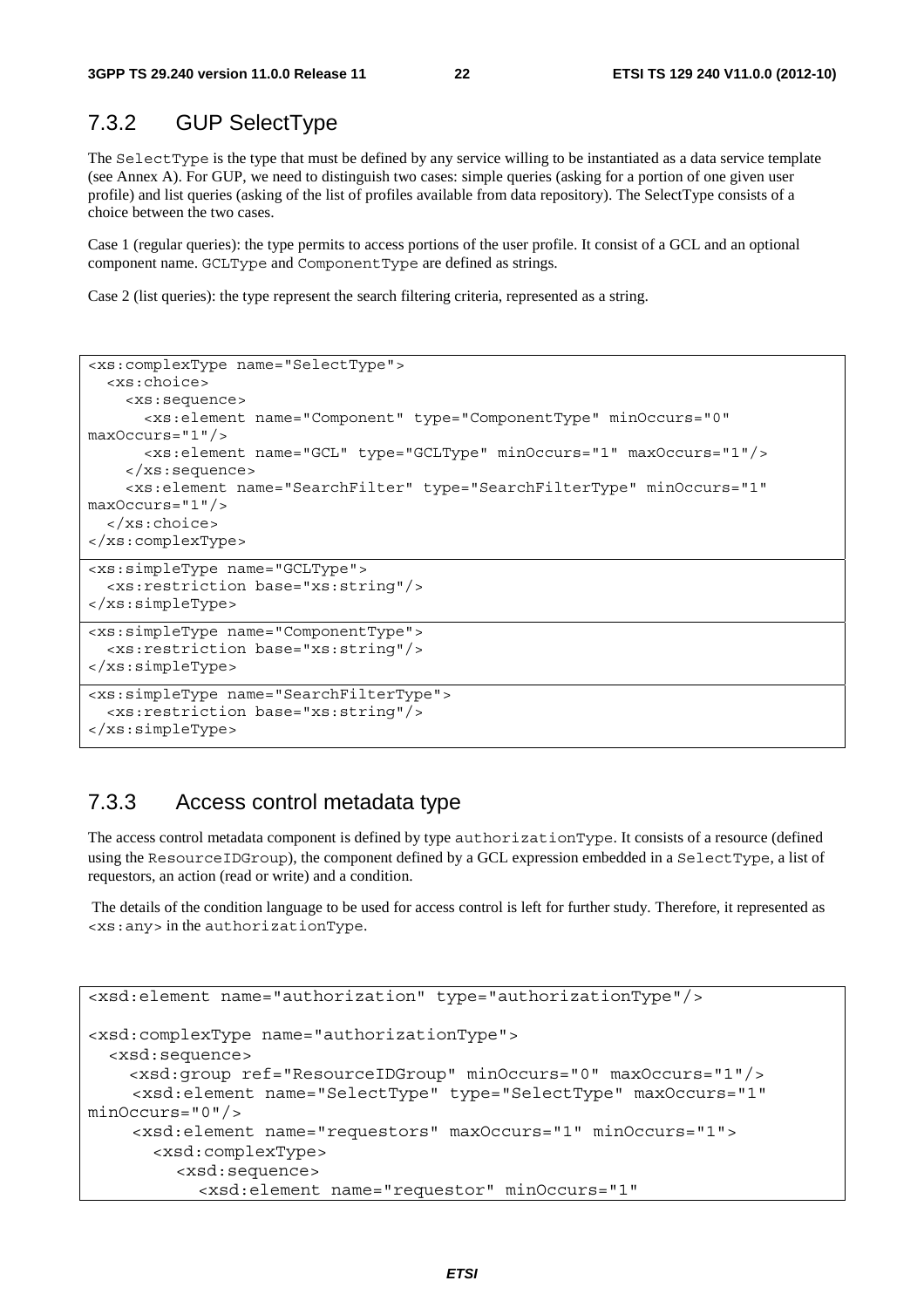maxOccurs="unbounded"> <xsd:simpleType> <xsd:restriction base="xsd:string"/> </xsd:simpleType> </xsd:element> </xsd:sequence> </xsd:complexType> </xsd:element> <xsd:element name="condition"> <xsd:complexType> <xsd:sequence> <xsd:any minOccurs="0" maxOccurs="1" processContents="skip"/> </xsd:sequence> </xsd:complexType> </xsd:element> <xsd:element name="action"> <xsd:simpleType> <xsd:restriction base="xsd:string"> <xsd:enumeration value = "read"/> <xsd:enumeration value = "write"/> </xsd:restriction> </xsd:simpleType> </xsd:element> </xsd:sequence> </xsd:complexType>

Editor"s note: for the condition, we should try to align with already existing standards such as XACML.

An example of an authorization component is given below:

```
<authorization> 
   <ResourceID>john.smith@3ggp.org</ResourceID> 
   <SelectType> 
     <GCL>/gup/identity</GCL> 
   </SelectType> 
   <requestors> 
     <requestor>*@3gpp.org</requestor> 
   </requestors> 
   <condition> 
     <rule id="1">true</rule> 
   </condition> 
   <action> 
   </action> 
</authorization>
```
## 7.3.4 Mapping metadata type

A mapping metadata component maps one or more user profile components expressed using the GCL into the RAF that manages this data.

The GCL expression is defined using the  $\leq$ SelectType> of Liberty Alliance that we redefine for GUP.

The RAF is defined using the <RAFType>.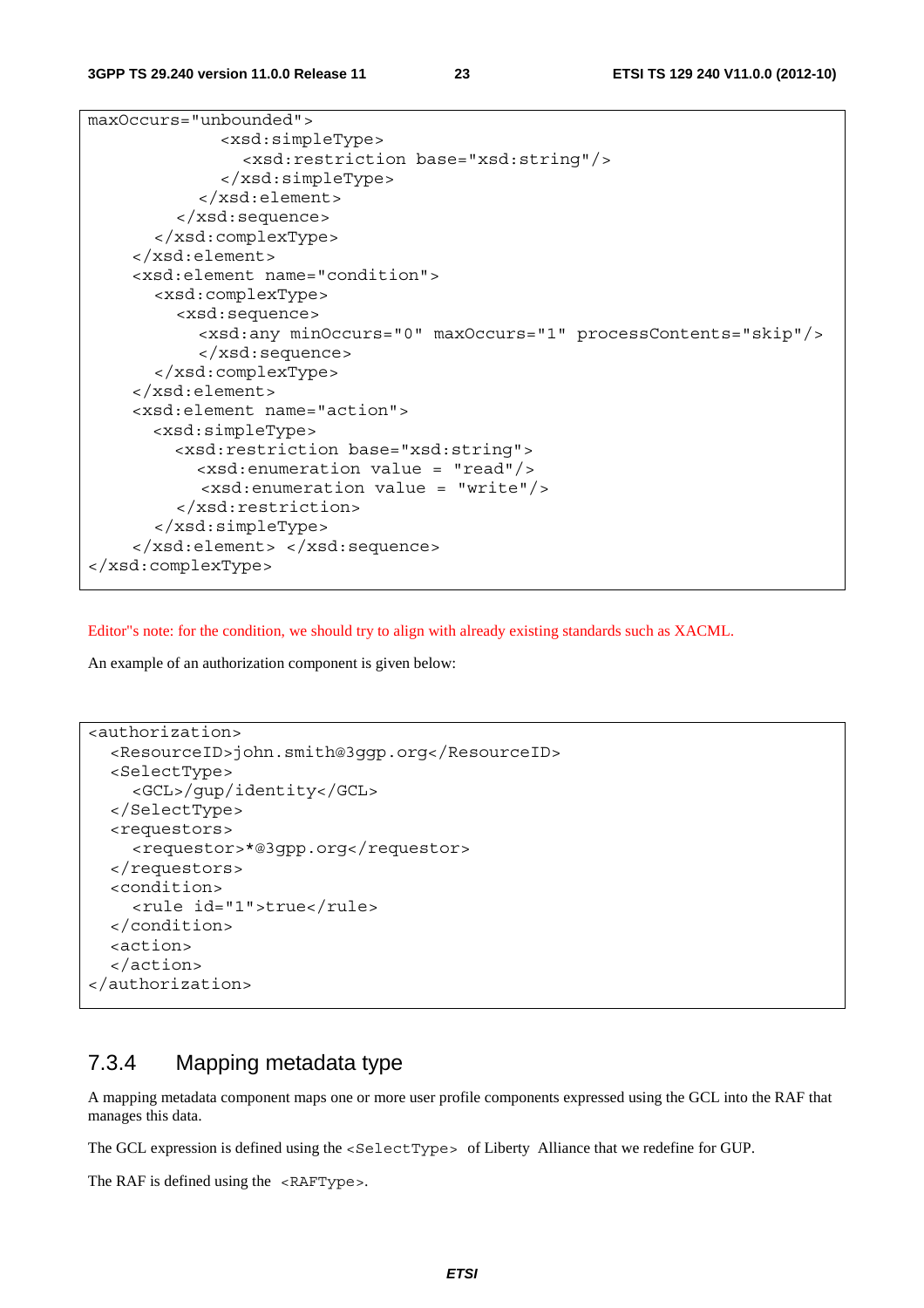```
<xsd:simpleType name="RAFType"> 
     <xsd:restriction base="xsd:string"/> 
   </xsd:simpleType> 
<xsd:complexType name="MappingType"> 
   <xsd:sequence> 
     <xsd:group ref="ResourceIDGroup" minOccurs="0" maxOccurs="1"/> 
     <xsd:element name="SelectType" type="SelectType" minOccurs="0" 
maxOccurs="1"/> 
     <!-- <xsd:element ref="SelectType" minOccurs="0" maxOccurs="1"/> --> 
     <xsd:element name="RAF" type='RAFType' 
                    minOccurs="1" maxOccurs="unbounded"/> 
   </xsd:sequence> 
</xsd:complexType> 
<element name='Mapping' type='MappingType'/>
```
An example of a mapping metadata component is given below:

```
<Mapping> 
   <ResourceID>john.smith@3ggp.org</ResourceID> 
   <SelectType> 
     <GCL>/gup/identity</GCL> 
   </SelectType> 
   <RAF>ids.3gpp.org</RAF> 
</Mapping>
```
## 7.4 GUP error codes

The following result codes are defined for GUP:

| ActionNotAuthorized    | ActionNotSupported       | AllReturned            | ChangeHistoryNotSupported |
|------------------------|--------------------------|------------------------|---------------------------|
| ChangedSinceReturnsAll | DataTooLong              | ExistsAlready          | ExtensionNotSupported     |
| Failed                 | InvalidData              | InvalidResourceID      | InvalidSelect             |
| MissingNewDataElement  | MissingResourceIDElement | MissingSelect          | ModifiedSince             |
| <b>NoMoreElements</b>  | NoMultipleAllowed        | NoMultipleResources    | OK                        |
| <b>TimeOut</b>         | UnexpectedError          | RequestorNotAuthorized | InvalidRequestorData      |

Editor"s note: we should mention the ones that are not part of LA.

RequestorNotAuthorized, InvalidRequestorData, InvokeID codes.

For the next section, we should use the table to identify which result codes can be used or not. Use RequestorNotAuthorized to show that the result code is not applicable.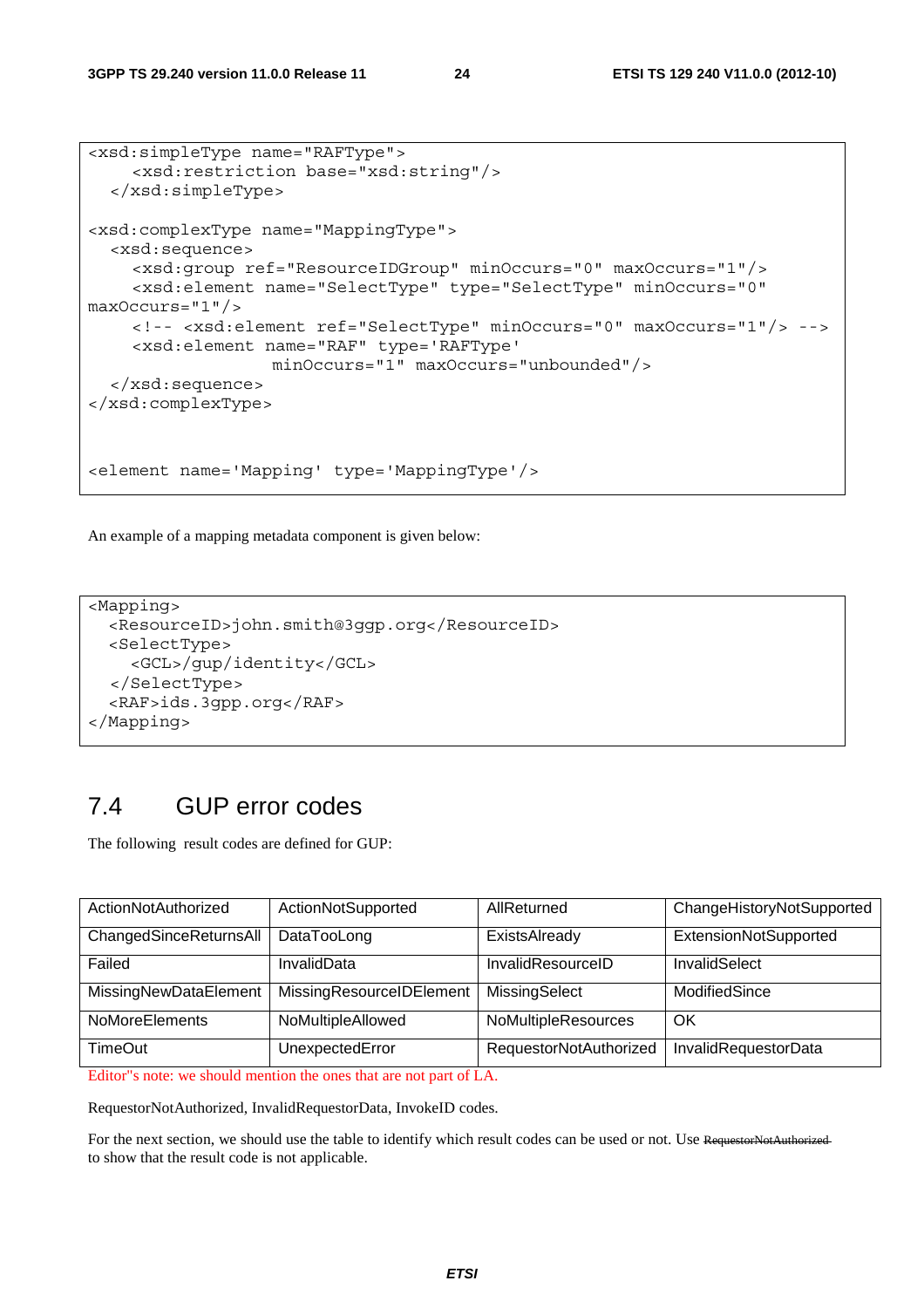## 7.5 GUP Message Types

## 7.5.1 Create messages

#### 7.5.1.1 Overview

The Create message is used by the application to add a new profile component. There may be more than one Create elements in one message.The CreateResponse message provides the result of the procedure. Create request type.

#### 7.5.1.2 Create request type

LA does not offer any message type for creation. We need to provide our own type.

```
<xs:complexType name="CreateType"> 
   <xs:sequence> 
      <xs:group ref="ResourceIDGroup" minOccurs="0"/> 
      <xs:element name="CreateItem" maxOccurs="unbounded"> 
        <xs:complexType> 
           <xs:sequence> 
             <xs:element name="Select" type="SelectType" minOccurs="0"/> 
             <xs:element name="NewData" minOccurs="0"> 
                <xs:complexType> 
                   <xs:any minOccurs="0" maxOccurs="unbounded" /> 
                </xs:complexType> 
             </xs:element> 
           </xs:sequence> 
           <xs:attribute name="id" type="xs:ID"/> 
        </xs:complexType> 
      </xs:element> 
      <xs:element ref="Extension" minOccurs="0" maxOccurs="unbounded"/> 
   </xs:sequence> 
   <xs:attribute name="id" type="xs:ID"/> 
   <xs:attribute name="itemID" type="IDType"/> 
</xs:complexType>
```
## 7.5.1.3 Create response type

```
<xs:complexType name="CreateResponseType"> 
   <xs:sequence> 
     <xs:element ref="Status"/> 
     <xs:element ref="Extension" minOccurs="0" maxOccurs="unbounded"/> 
   </xs:sequence> 
   <xs:attribute name="id" type="xs:ID"/> 
   <xs:attribute name="itemIDRef" type="IDReferenceType"/> 
   <xs:attribute name="timeStamp" type="xs:dateTime"/> 
</xs:complexType>
```
## 7.5.1.4 Create example

Based on the above types, we can create <Create> and <CreateResponse> elements as follows: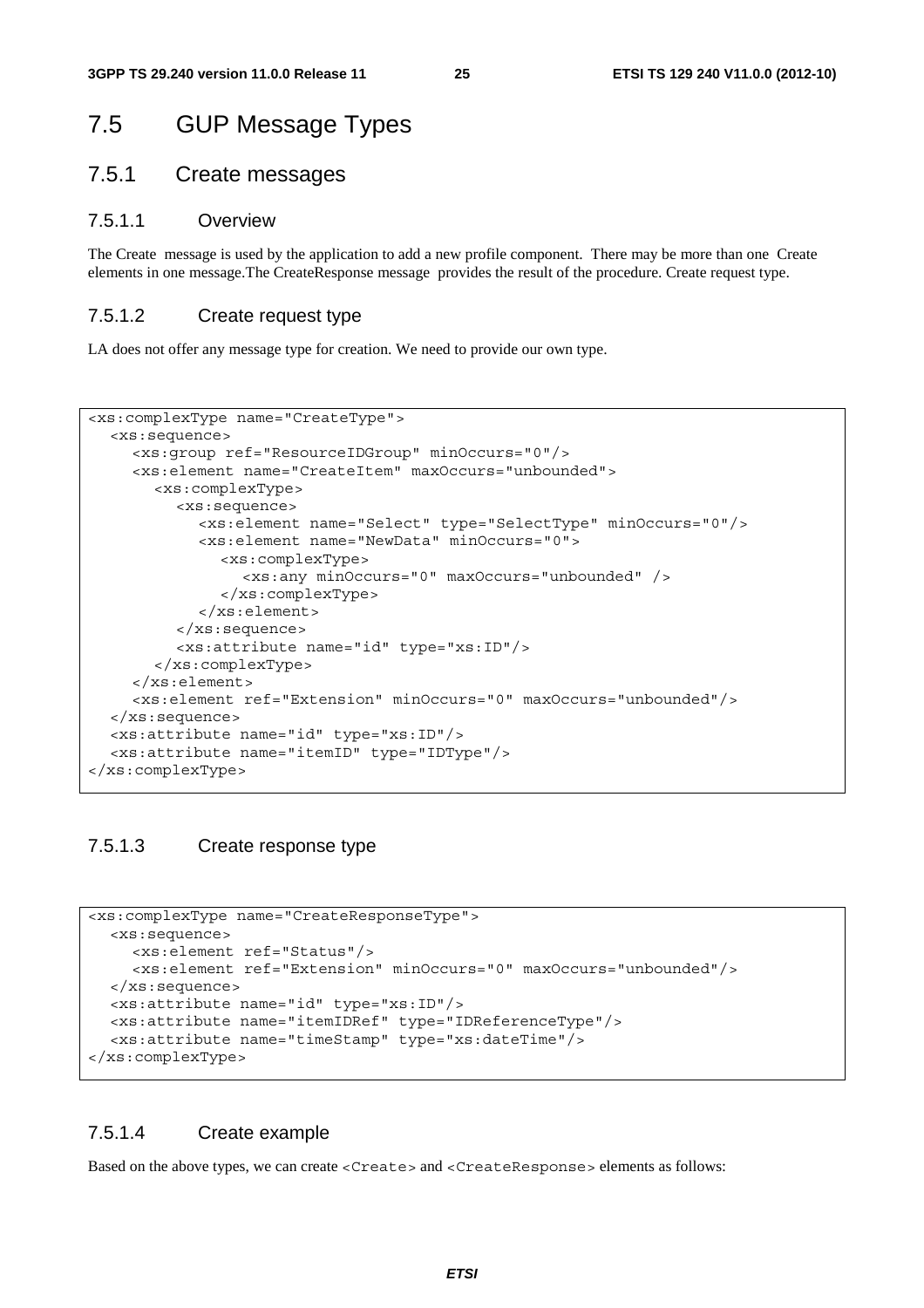```
<xs:element name="Create' type="CreateType"/> 
<xs:element name='CreateResponse' type='CreateResponseType'/>
```
We provide a simple example to illustrate how these elements will be used.

```
<gup:Create itemID="234" xmlns:gup="http://3gpp/gup"> 
    <ResourceID id="a123"/> 
    <CreateItem id="c1"> 
       200 - 5 <GCL>/gup/MyAddressBook</GCL> 
        </Select> 
        <NewData> 
           <gup:gup/> 
        </NewData> 
    </CreateItem> 
    <CreateItem id="c12"> 
        <Select> 
           <GCL>/gup/MyAddressBook</GCL> 
        </Select> 
        <NewData> 
           <meta:authorization xmlns:meta='http://3gpp/gup/meta'> 
               <meta:ResourceID></meta:ResourceID> 
               <meta:SelectType> 
                  <meta:GCL></meta:GCL> 
               </meta:SelectType> 
               <meta:requestors> 
                  <meta:requestor/> 
               </meta:requestors> 
               <meta:condition></meta:condition> 
               <meta:action></meta:action> 
           </meta:authorization> 
        </NewData> 
    </CreateItem> 
</gup:Create>
```
 <gup:CreateResponse itemIDRef="234" xmlns="http://3gpp/gup"> <Status code="OK"/> </gup:CreateResponse>

## 7.5.2 Delete messages

7.5.2.1 Overview

## 7.5.2.2 Delete Request type

LA does not offer any message type for deletion. We need to provide our own type.

```
<xs:complexType name="DeleteType"> 
     <xs:sequence> 
       <xs:group ref="ResourceIDGroup" minOccurs="0"/> 
       <xs:element name="DeleteItem" maxOccurs="unbounded"> 
   <xs:complexType>
```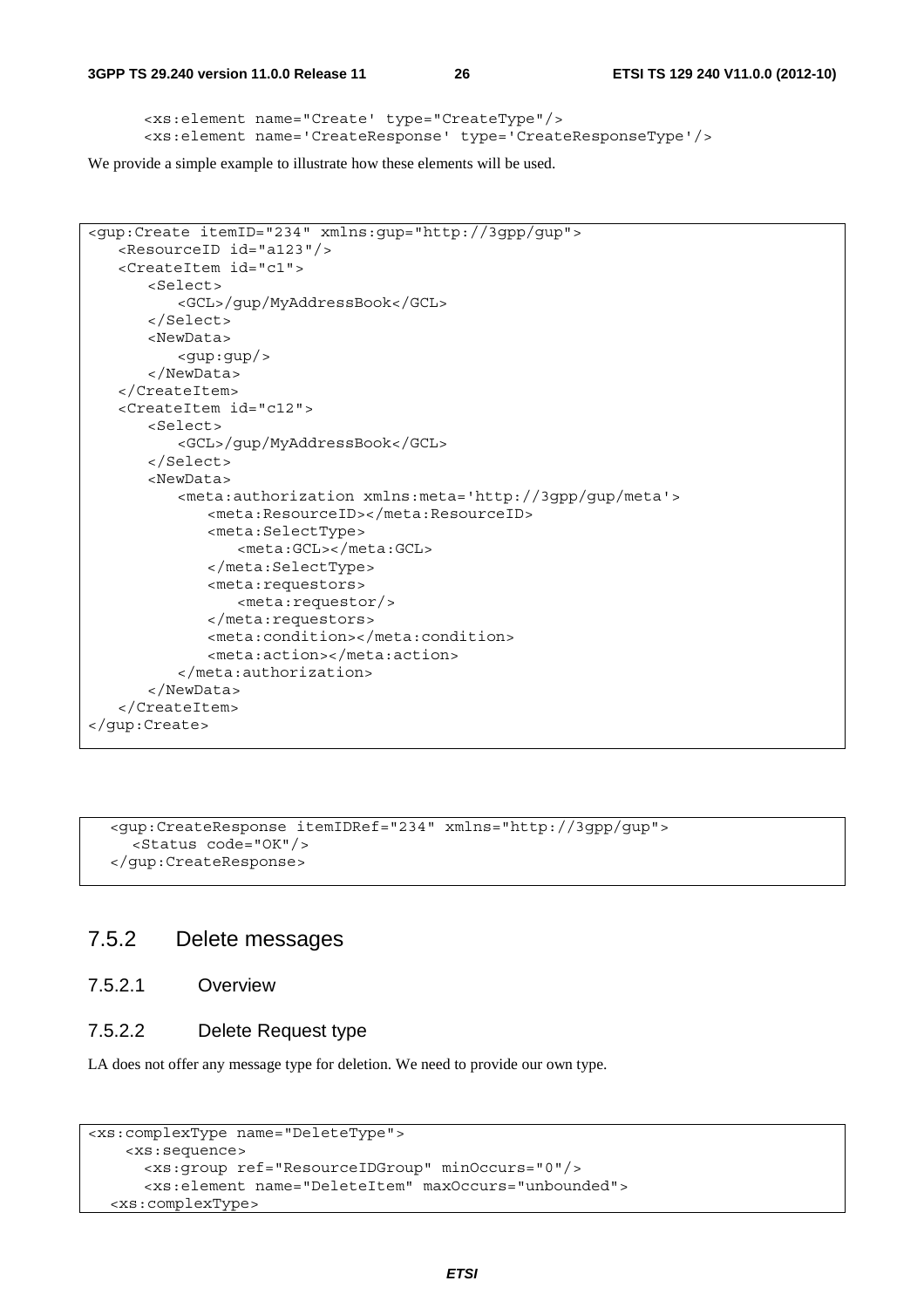**3GPP TS 29.240 version 11.0.0 Release 11 27 ETSI TS 129 240 V11.0.0 (2012-10)**

```
 <xs:sequence> 
       <xs:element name="Select" type="SelectType" minOccurs="0"/> 
     </xs:sequence> 
     <xs:attribute name="id" type="xs:ID"/> 
   </xs:complexType> 
       </xs:element> 
       <xs:element ref="Extension" minOccurs="0" maxOccurs="unbounded"/> 
     </xs:sequence> 
     <xs:attribute name="id" type="xs:ID"/> 
     <xs:attribute name="itemID" type="IDType"/> 
</xs:complexType>
```
### 7.5.2.3 Delete Response type

```
<xs:element name="DeleteResponse" type="DeleteResponseType"/> 
   <xs:complexType name="DeleteResponseType"> 
     <xs:sequence> 
       <xs:element ref="Status"/> 
       <xs:element ref="Extension" minOccurs="0" maxOccurs="unbounded"/> 
     </xs:sequence> 
     <xs:attribute name="id" type="xs:ID"/> 
     <xs:attribute name="itemIDRef" type="IDReferenceType"/> 
   </xs:complexType> 
</xs:schema>
```
## 7.5.2.4 Delete example

```
<Delete itemID="234"> 
   <ResourceID id="a1123"/> 
   <DeleteItem id="a12"> 
      <Select> 
        <GCL>/gup/MyAddressBook</GCL> 
      </Select> 
   </DeleteItem> 
</Delete>
```

```
<DeleteResponse itemIDRef="234"> 
   <Status code="OK"/> 
</DeleteResponse>
```
## 7.5.3 Modify messages

### 7.5.3.1 Overview

#### 7.5.3.2 Modify request type

This type is already defined by LA Data Service Template as ModifyType in liberty-idwsf-dst-v2.0-01.xsd.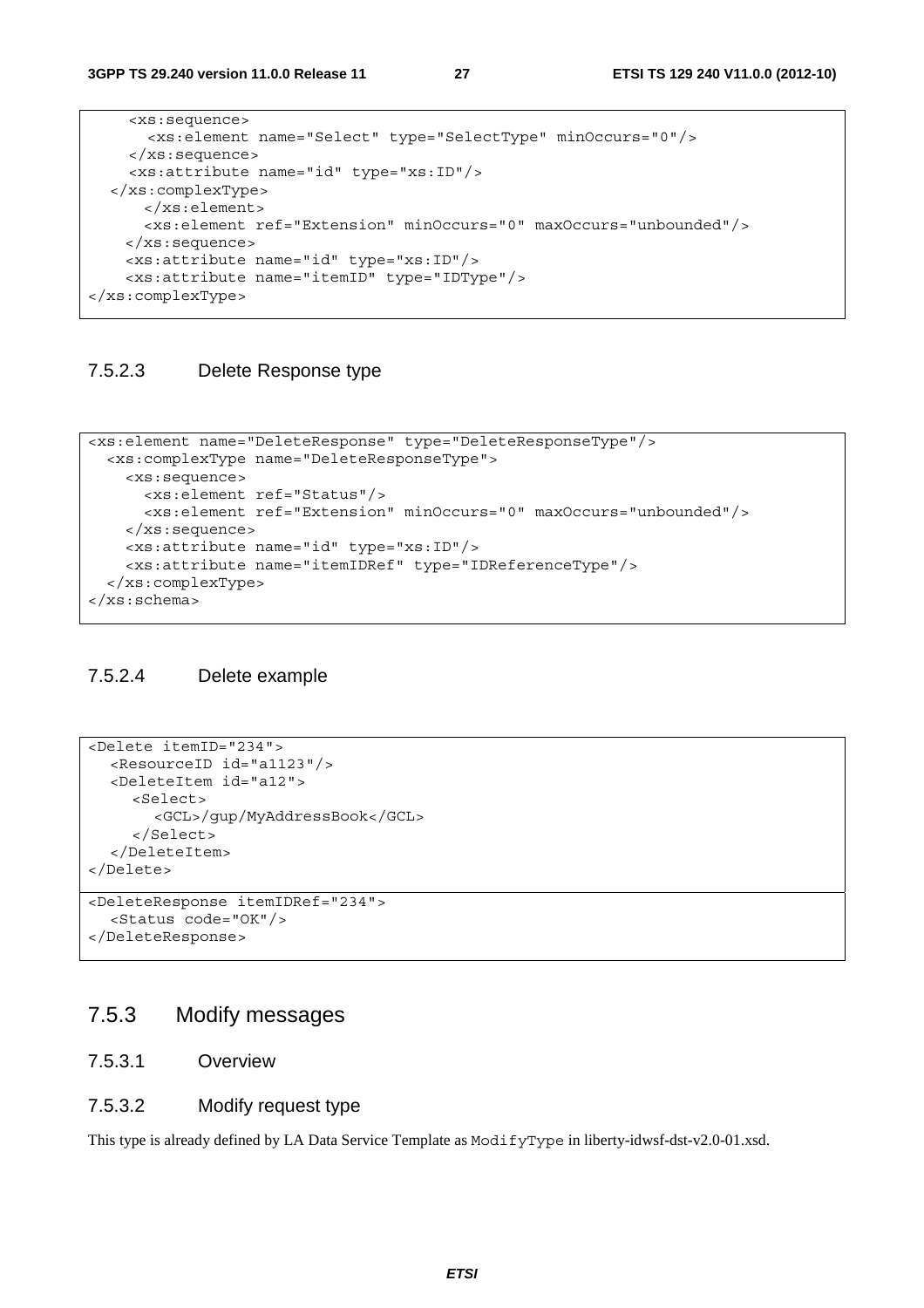### 7.5.3.3 Modify response type

This type is already defined by LA Data Service Template as ModifyResponseType in liberty-idwsf-dst-v2.0- 01.xsd.

### 7.5.3.4 Modify example

```
<Modify> 
   <ResourceID>sahuguet@lucent.com</ResourceID> 
   <Modification id="modif1"> 
      <Select> 
         <GCL>/gup/location</GCL> 
      </Select> 
      <NewData> 
         <MyGup> 
            <location> 
               <latitude>12</latitude> 
              <longitude>12</longitude> 
              <precision>-1</precision> 
            </location> 
         </MyGup> 
      </NewData> 
   </Modification> 
   <Modification id="modif2"> 
      <Select> 
         <GCL>/gup/Identity/phone</GCL> 
      </Select> 
      <NewData> 
         <gup> 
            <identity> 
              <Phone>908 582 6491</Phone> 
            </identity> 
         </MyGup> 
      </NewData> 
   </Modification> 
</Modify>
```
A positive response for the first modification request.

```
<ModifyResponse itemIDRef="modif1"> 
   <Status code="OK"/> 
</ModifyResponse>
```
A negative response for the second modification request.

```
<ModifyResponse itemIDRef="modif2"> 
   <Status code="NOT_OK"/> 
</ModifyResponse>
```
Editor"s note: This section is to be written in a similar way than clause 8.3.1.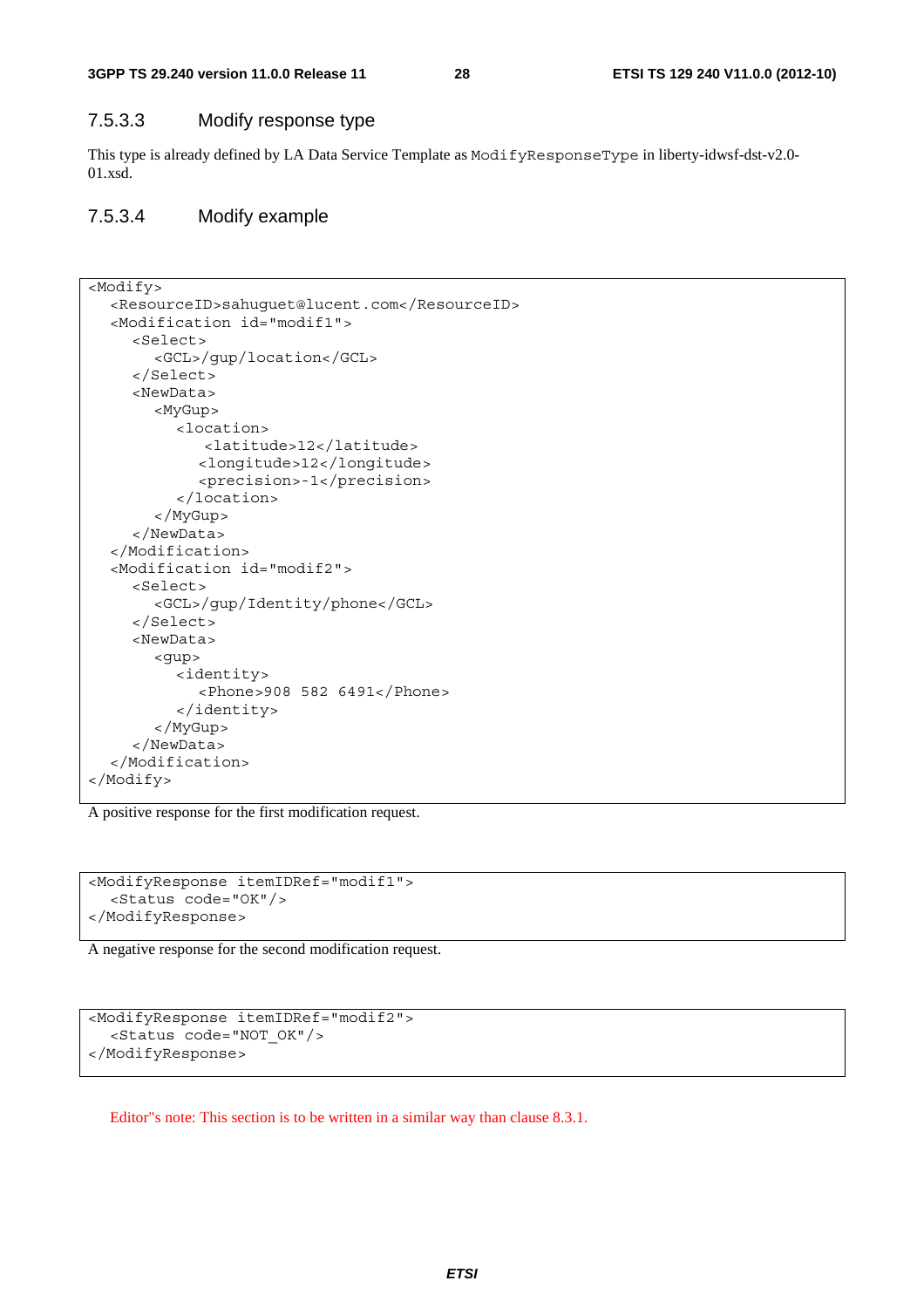## 7.5.4 Query messages

7.5.4.1 Overview

#### 7.5.4.2 Query request type

This type is already defined by LA Data Service Template as QueryType in liberty-idwsf-dst-v2.0-01.xsd.

### 7.5.4.3 Query response type

This type is already defined by LA Data Service Template as QueryResponseType in liberty-idwsf-dst-v2.0-01.xsd.

### 7.5.4.4 Query example

```
<Query>
```

```
 <ResourceID>john.smith@3gpp.org</ResourceID> 
   <QueryItem itemID="a12"> 
      <Select> 
        <GCL>/gup/MyIdentity( FirstName # LastName )</GCL> 
      </Select> 
   </QueryItem> 
   <QueryItem itemID="b23"> 
      <Select> 
        <GCL>/gup/MyStatus</GCL> 
      </Select> 
   </QueryItem> 
 </Query>
```
The answer is:

```
<QueryResponse> 
      <Status code="OK"></Status> 
      <Data itemIDRef="a12"> 
         <gup> 
           <Mydentity> 
              <FirstName>John</FirstName> 
              <LastName>Smith</LastName> 
           </MyIdentity> 
         <gup> 
      </Data> 
      <Data itemIDRef="b23"> 
        <gup> 
           <MyStatus> 
              busy 
           </MyStatus> 
         </gup> 
      </Data> 
   </gup:QueryResponse>
```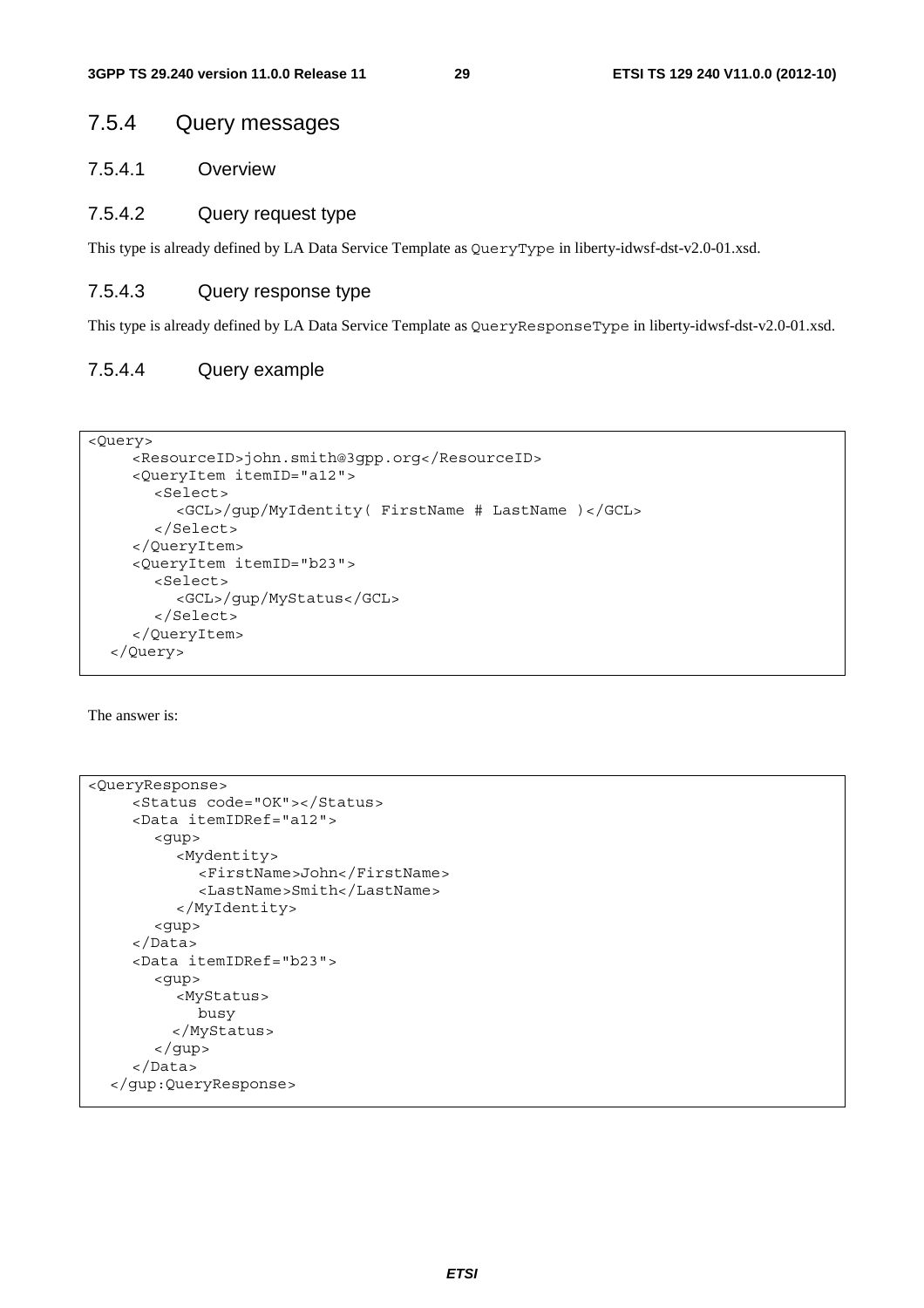## 7.5.5 Subscribe messages

7.5.5.1 Overview

#### 7.5.5.2 Subscribe request type

This type is already defined by LA Data Service Template as SubscribeType in liberty-idwsf-dst-v2.0-01.xsd.

#### 7.5.5.3 Subscribe example

```
<Subscribe> 
   <ResourceID id="john.smith"/> 
   <Subscription invokeID="1234" starts="2004-08-07T12:00:00" expires="2004-08-
09T12:00:00"> 
     <Select> 
        <GCL>/gup/MyLocation</GCL> 
     </Select> 
      <Format>ChangedElements</Format> 
      <NotifyTo>gupServer@3gpp.org</NotifyTo> 
      <NotifyEndedTo>gupServer@3gpp.org</NotifyEndedTo> 
      <Type>type of subscription defined by the service</Type> 
      <Trigger>type of trigger defined by the service</Trigger> 
   </Subscription> 
</Subscribe>
```
## 7.5.6 Unsubscribe message

- 7.5.6.1 Overview
- 7.5.6.2 UnSubscribe request type

This type is already defined by LA Data Service Template as SubscribeType in liberty-idwsf-dst-v2.0-01.xsd.

#### 7.5.6.3 UnSubscribe example

```
<gup:Subscribe xmlns="http://3gpp/gup"> 
   <ResourceID id="john.smith"/> 
   <Subscription subscriptionID="1234"> 
      <NotifyTo>gupServer@3gpp.org</NotifyTo> 
   </Subscription> 
</gup:Subscribe>
```
Editor"s note: This section is to be written in a similar way than clause 8.3.1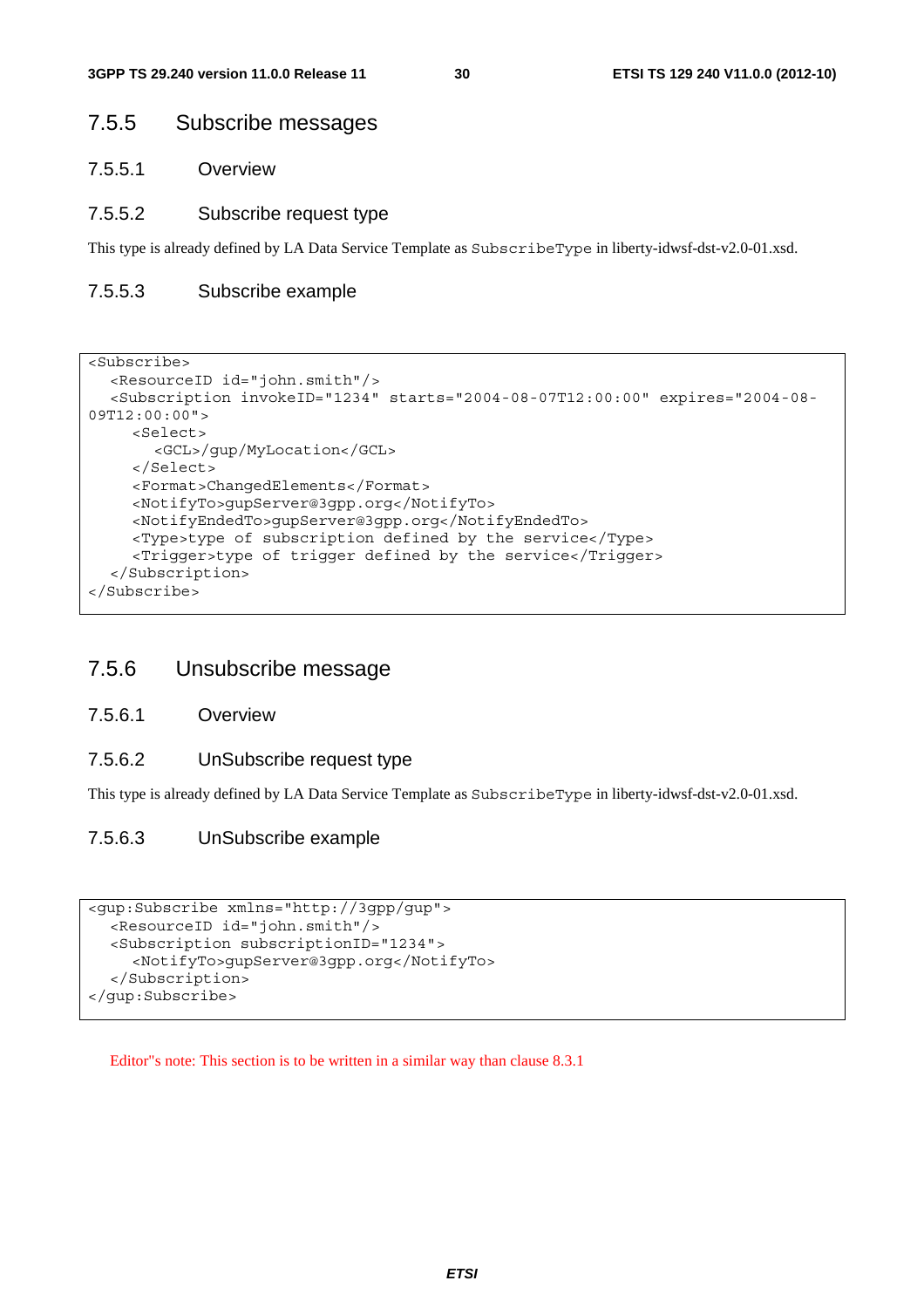## 7.5.7 Notify message

7.5.7.1 Overview

#### 7.5.7.2 Notify response type

This type is already defined by LA Data Service Template as SubscribeResponseType in liberty-idwsf-dst-v2.0- 01.xsd.

### 7.5.7.3 Notify example

```
<SubscribeResponse> 
   <Status code="OK"/> 
   <Notification subscriptionID="1234"> 
      <Data> 
         <gup> 
           <MyLocation> 
            not available 
           </MyLocation> 
         </gup> 
      </Data> 
   </Notification> 
</SubscribeResponse>
```
## 7.5.8 List message

#### 7.5.8.1 Overview

## 7.5.8.2 List request type

This type is already defined by LA Data Service Template as QueryType in liberty-idwsf-dst-v2.0-01.xsd.

#### 7.5.8.3 List response type

This type is already defined by LA Data Service Template as QueryResponseType in liberty-idwsf-dst-v2.0-01.xsd.

### 7.5.8.4 List example

```
<!-- Asking for the list of subscriptions of resource with id = a777. --> 
<gup:Query xmlns="http://3gpp/gup"> 
   <ResourceID id="a777"/> 
   <QueryItem itemID="a12"> 
     <Select> 
        <SearchFilter>filtering criteria</SearchFilter> 
     </Select> 
   </QueryItem> 
</gup:QuerySubscriptions>
```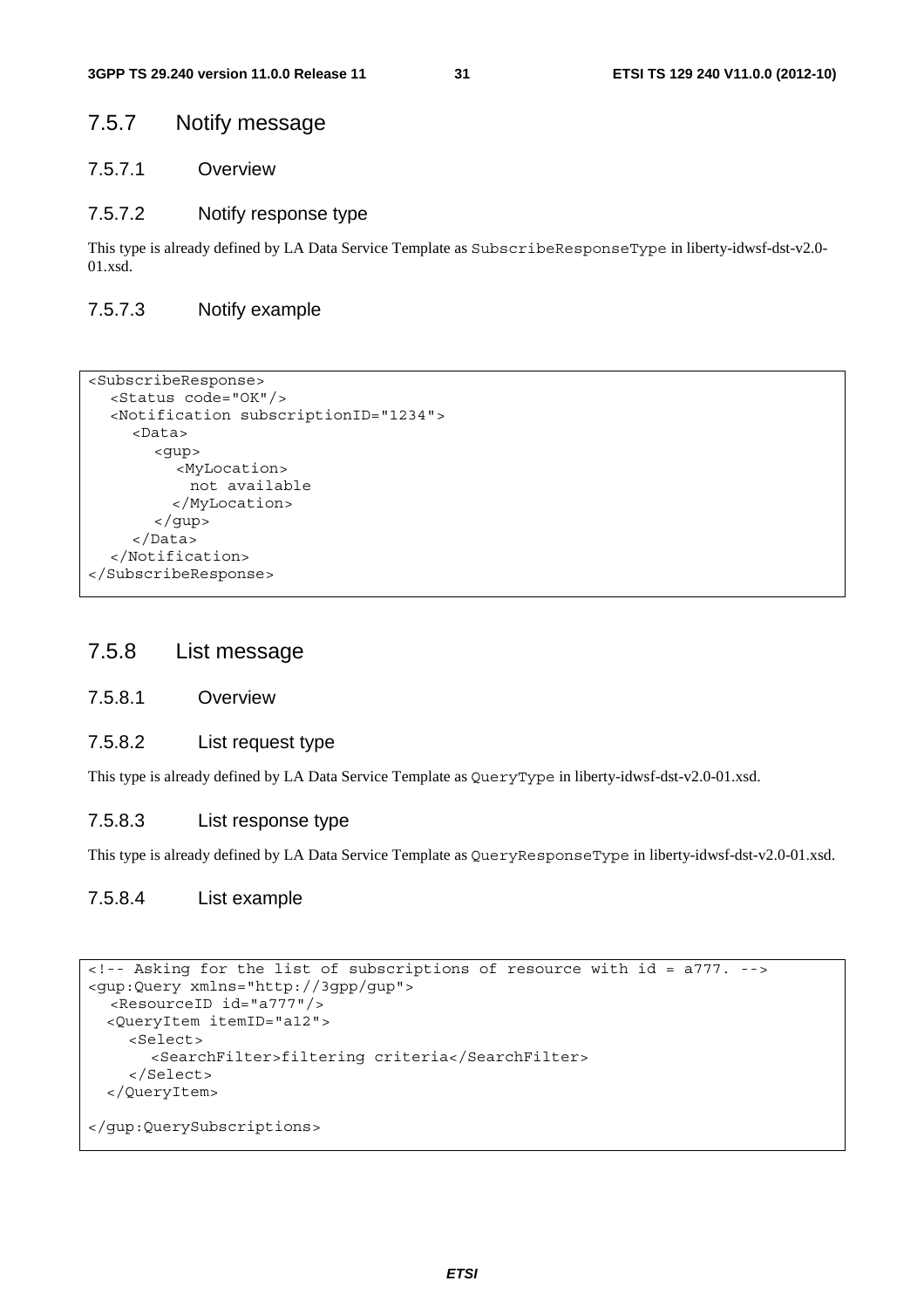```
<!-- Getting the list of subscriptions --> 
<gup:QueryResponse xmlns="http://3gpp/gup"> 
   <Status code="OK"/> 
   <Data itemIDRef="a12"> 
     <List> 
       … 
     </List> 
   </Data> 
</gup:QueryResponse>
```
Editor"s note: the details of the result of a List query need to defined. What is the syntax, what is the information returned, etc.?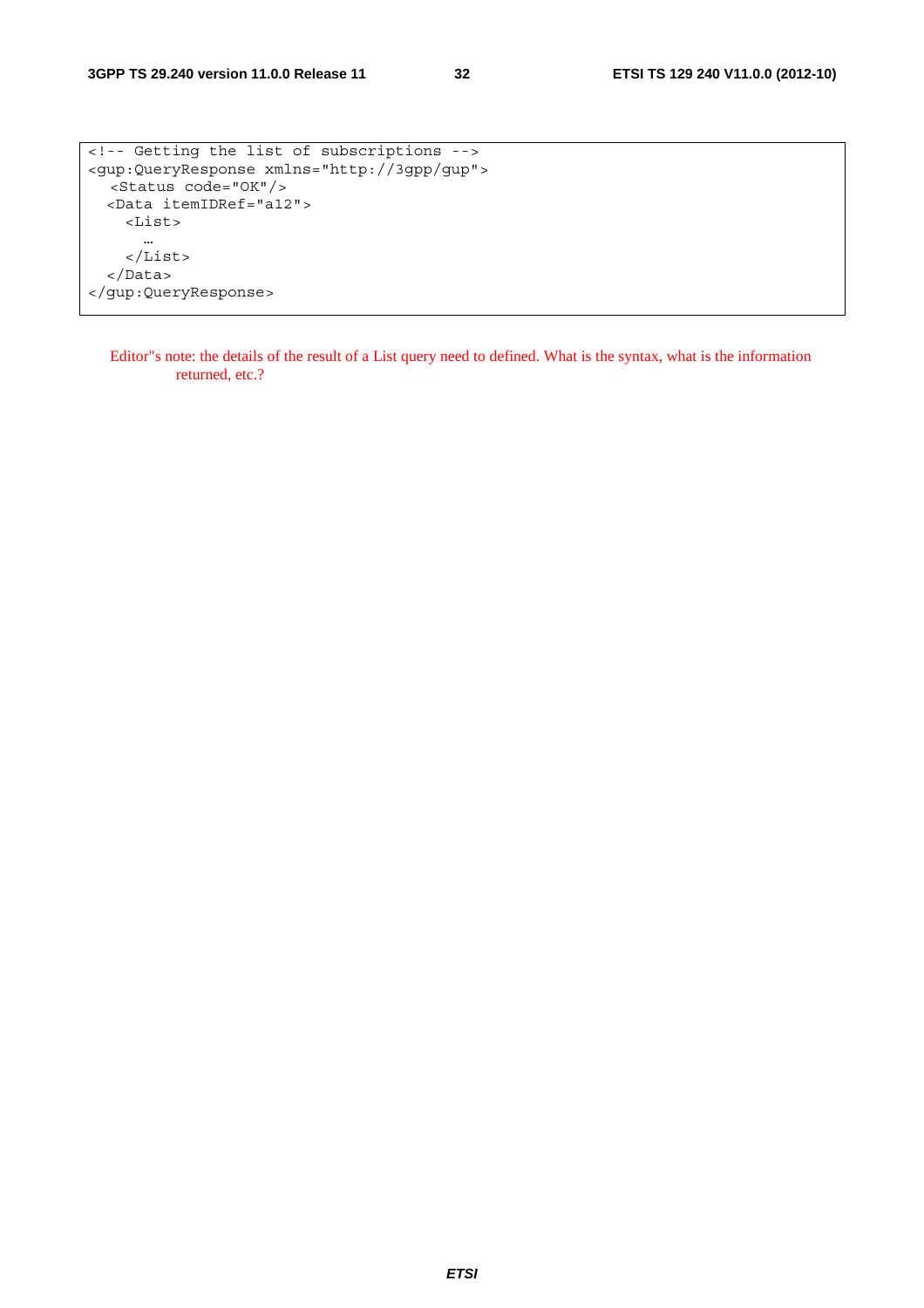## 8 Rp interface

## 8.1 General Principles

The Rp interface corresponds to the interaction between the GUP server and the GUP data repositories.

## 8.2 Procedures

The various procedures of the Rp interface are described in terms of the messages defined in chapter 9.

## 8.2.1 Create Component procedure

### 8.2.1.1 General description

The Create Component procedure is used by the application to add a new profile component in the contacted repository.

The procedure consists of a request and response defined by the Create and CreateResponse messages.

## 8.2.1.2 Detailed Behaviour

The RAF entity checks the request element contents as described in subclause 9.1. In particular the RAF entity checks whether the component can be created for the given subscriber based on the existing policies. There is no requirement for the user profile with the given subscriber identity to exist beforehand. However the subscriber identity (as well as other given data) shall be valid according to the operator"s policies and subscriber addressing rules. If the component exists already, the error "InvalidResourceID" is returned.

Next the RAF entity checks the correctness of the provided XML data against the XML Schema related to the given ComponentType. If the data are faulty or missing, the result code "InvalidData" or "MissingNewDataElement" is returned respectively.

Finally, before creating the component instance, the RAF entity checks that the requestor data allow the operation based on the authorisation information attached to the component type and/or to the specific subscriber data. If any given part of the data cannot be created due to lack of authorisation, the Create Component procedure shall fail with the result code "ActionNotAuthorized" or "RequestorNotAuthorized". The latter result code is returned if the failure is caused by the given requestor information. The Create element processing shall also fail in other error cases, but the other Create elements may be handled normally.

If the request message contains several Create elements, but the receiver implementation supports only one in a single message, the result code "NoMultipleResources" is returned. If a single Create element contains several CreateItems, but the receiver implementation supports only one, the result code "NoMultipleAllowed" is returned.

CreateResponse is sent with the status information. If not otherwise stated above, the contents of the Status are as described in subclause 9.1.10.

#### 8.2.1.3 List of result codes

The following result codes may appear in CreateResponse:

- ActionNotAuthorized;
- ActionNotSupported;
- ExtensionNotSupported;
- Failed:
- InvalidData: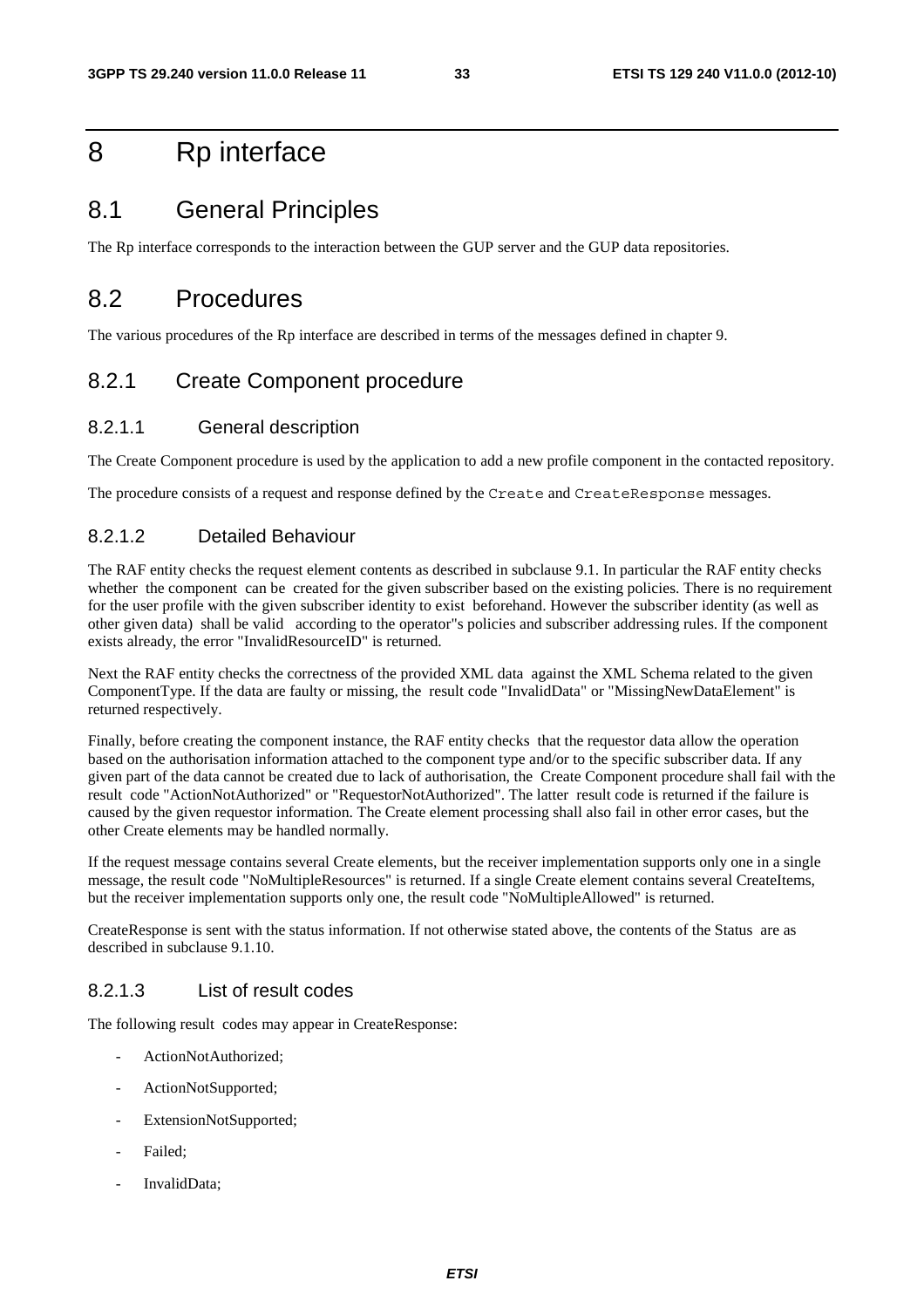- InvalidRequestorData;
- InvalidResourceID;
- MissingNewDataElement;
- MissingResourceIDElement;
- NoMultipleAllowed;
- NoMultipleResources;
- OK:
- RequestorNotAuthorized;
- TimeOut:
- UnexpectedError;

## 8.2.2 Delete Component procedure

## 8.2.2.1 General description

The Delete Component procedure is used by the application to delete one or more profile components.

The procedure consists of a request and response defined by the Delete and DeleteResponse messages.

## 8.2.2.2 Detailed Behaviour

If the referenced component exists and the deletion is authorized, the component is deleted.

The RAF entity checks the request element contents as described in subclause 9.1. In particular the RAF entity checks whether the component exists. If the component does not exist, the error "InvalidResourceID" is returned.

Finally, before deleting the component instance, the RAF entity checks that the requestor data allow the operation based on the authorisation information attached to the component type and/or to the specific subscriber data. If not authorized, the whole Delete element processing shall fail with the result code "ActionNotAuthorized" or "RequestorNotAuthorized". The latter result code is returned if the failure is caused by the given requestor information. The Delete element processing shall also fail in other error cases, but the other Delete elements may be handled normally.

If the request message contains several Delete elements, but the receiver implementation supports only one in a single message, the result code "NoMultipleResources" is returned. If a single Delete element contains several DeleteItems, but the receiver implementation supports only one, the result code "NoMultipleAllowed" is returned.

DeleteResponse is sent with the status information. If not otherwise stated above, the contents of the Status are as described in subclause 9.1.10.

## 8.2.2.3 List of result codes

The following result codes may appear in DeleteResponse:

- ActionNotAuthorized
- ActionNotSupported
- ExtensionNotSupported
- Failed
- InvalidRequestorData
- InvalidResourceID
- MissingResourceIDElement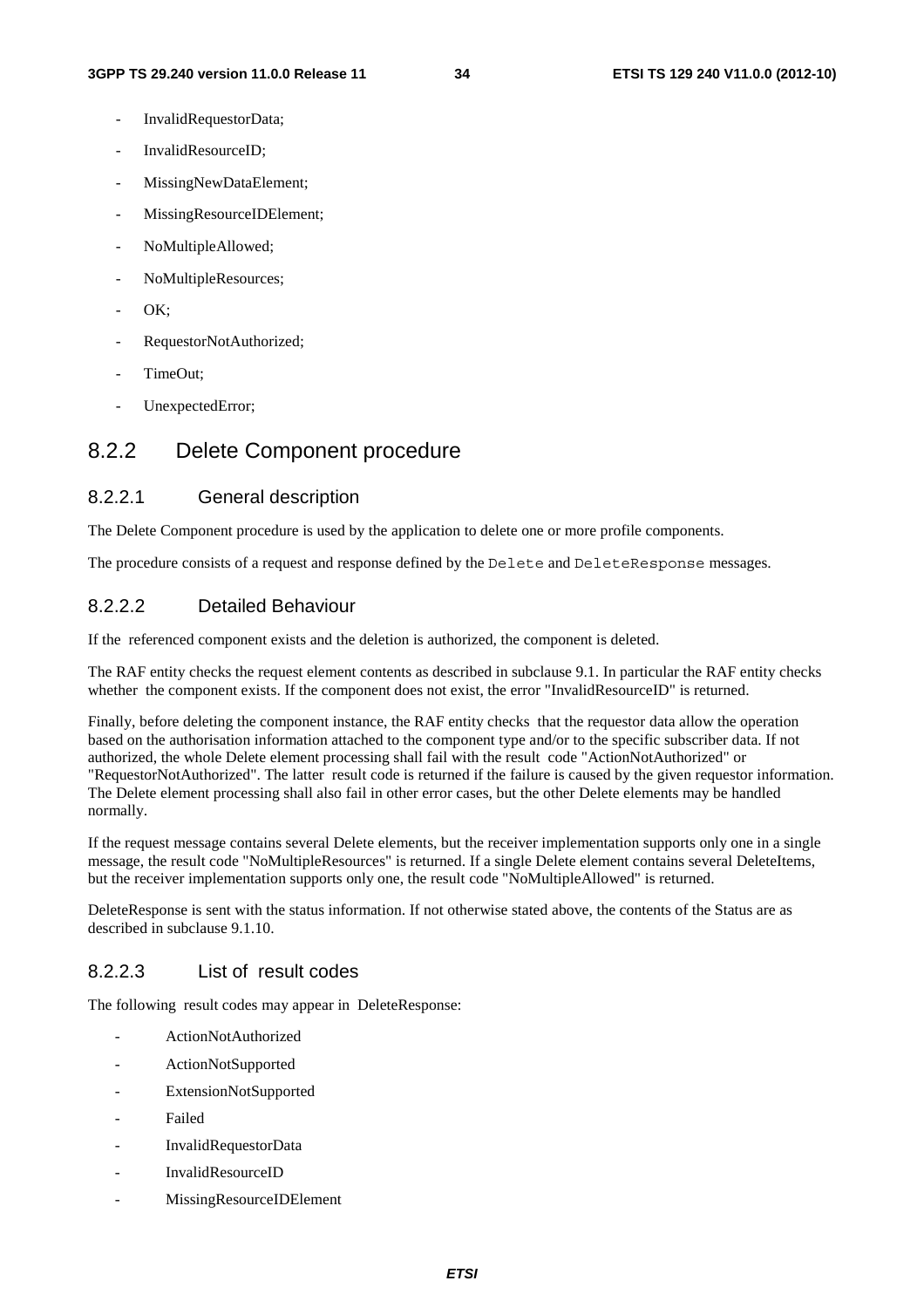- NoMultipleAllowed
- NoMultipleResources
- $OK$
- RequestorNotAuthorized
- TimeOut
- UnexpectedError

## 8.2.3 Modify Data procedure

### 8.2.3.1 General description

The Modify Data procedure is used by the application to modify profile components. One message may contain several modification request elements and one such element may contain several changes to the profile data of the specific subscriber.

The procedure consists of a request and response defined by the Modify and ModifyResponse messages.

#### 8.2.3.2 Detailed Behavior

This procedure is defined according to the Liberty ID-WSF Data Services Template Specification [13] and the functionality is exactly as defined by that specification for all those aspects that are clearly determined there. This document is just intending to profile such specification. Note however that the use of the DS is mandatory in GUP just for certain specific scenarios, being optional in another.

The RAF entity checks the request element contents as described in subclause 9.1. If no errors are found and the modification is authorized, the contents of NewData are stored in the place identified by the ResourceID and Select parameters.

The RAF entity verifies that the given data matches with the data structure identified by the Select element. As a generic rule the upper level data structure need not be created beforehand when providing data for the leaf elements. However there may be profile component specific rules about which data are mandated to be provided.

If the request message contains several Modify elements, but the receiver implementation supports only one in a single message, the result code "NoMultipleResources" is returned. If a single Modify element contains several Modification items, but the receiver implementation supports only one, the result code "NoMultipleAllowed" is returned.

If any error is found in the request data, no modifications shall be made to any data as requested by this modification element. However the possible other modify elements in the message shall be processed normally.

ModifyResponse is sent with the status information. If not otherwise stated above, the contents of the contents of the Status are as described in subclause 9.1.10.

## 8.2.3.3 List of result codes

The following result codes may appear in responses:

| ActionNotAuthorized    | ActionNotSupported       | AllReturned            | ChangeHistoryNotSupported |
|------------------------|--------------------------|------------------------|---------------------------|
| ChangedSinceReturnsAll | <b>DataTooLong</b>       | ExistsAlready          | ExtensionNotSupported     |
| Failed                 | InvalidData              | InvalidResourceID      | InvalidSelect             |
| MissingNewDataElement  | MissingResourceIDElement | MissingSelect          | ModifiedSince             |
| NoMoreElements         | NoMultipleAllowed        | NoMultipleResources    | ΟK                        |
| TimeOut                | UnexpectedError          | RequestorNotAuthorized | InvalidRequestorData      |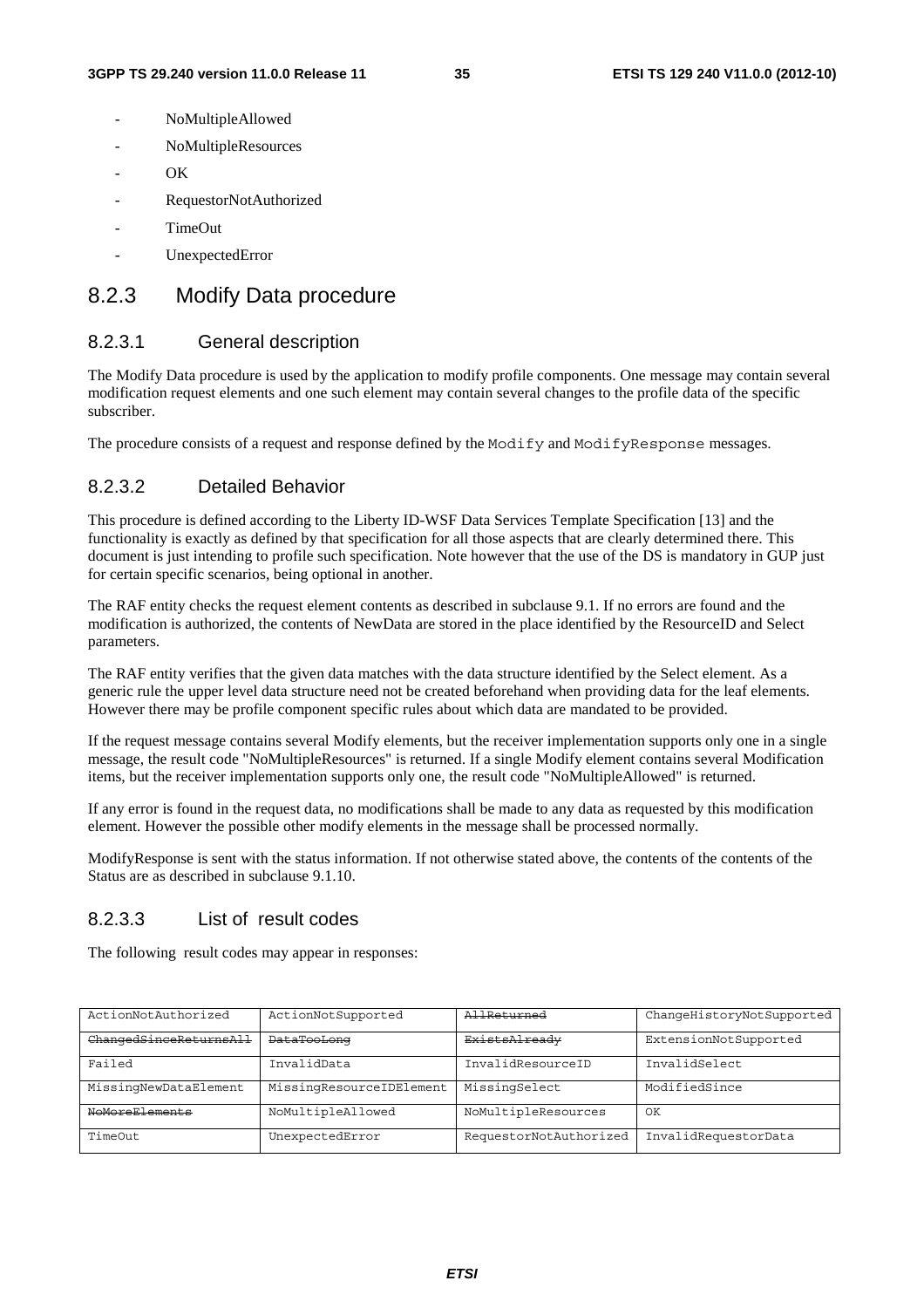# 8.2.4 Read Data procedure

## 8.2.4.1 General description

The Read Data procedure is used by the application to read profile data. One message may contain several Query elements.

The procedure consists of a request and response defined by the Query and QueryResponse messages.

# 8.2.4.2 Detailed Behaviour

This procedure is defined according to the Liberty ID-WSF Data Services Template Specification [13] and the functionality is exactly as defined by that specification for all those aspects that are clearly determined there. This document is just intending to profile such specification. Note however that the use of the DS is mandatory in GUP just for certain specific scenarios, being optional in another.

The RAF entity checks the request element contents as described in subclause 9.1. If the ResourceIDGroup and Select have appropriate values and the query is authorized, the requested data are returned in the response element.

If the request message contains several Query elements, but the receiver implementation supports only one in a single message, the result code "NoMultipleResources" is returned. If a single Query element contains several Query Items, but the receiver implementation supports only one, the result code "NoMultipleAllowed" is returned.

If any error is found in the request data when processing a QueryItem, the data already processed for the other QueryItem"s may be returned, but the current QueryItem shall fail without any other results than the status element which shows the reason for the error and indicates the faulty QueryItem. In this case the remaining QueryItems in the Query element shall not be processed. However the previous and next Query elements (if they exist) shall be processed normally.

QueryResponse elements are sent with the data and status information. If not otherwise stated above, the contents of the Status are4 as described in subclause 9.1.10.

# 8.2.4.3 List of result codes

| ActionNotAuthorized    | ActionNotSupported       | AllReturned            | ChangeHistoryNotSupported |
|------------------------|--------------------------|------------------------|---------------------------|
| ChangedSinceReturnsAll | <b>DataTooLong</b>       | ExistsAlready          | ExtensionNotSupported     |
| Failed                 | InvalidData              | InvalidResourceID      | InvalidSelect             |
| MissingNewDataElement  | MissingResourceIDElement | MissingSelect          | ModifiedSince             |
| NoMoreElements         | NoMultipleAllowed        | NoMultipleResources    | OK                        |
| TimeOut                | UnexpectedError          | RequestorNotAuthorized | InvalidRequestorData      |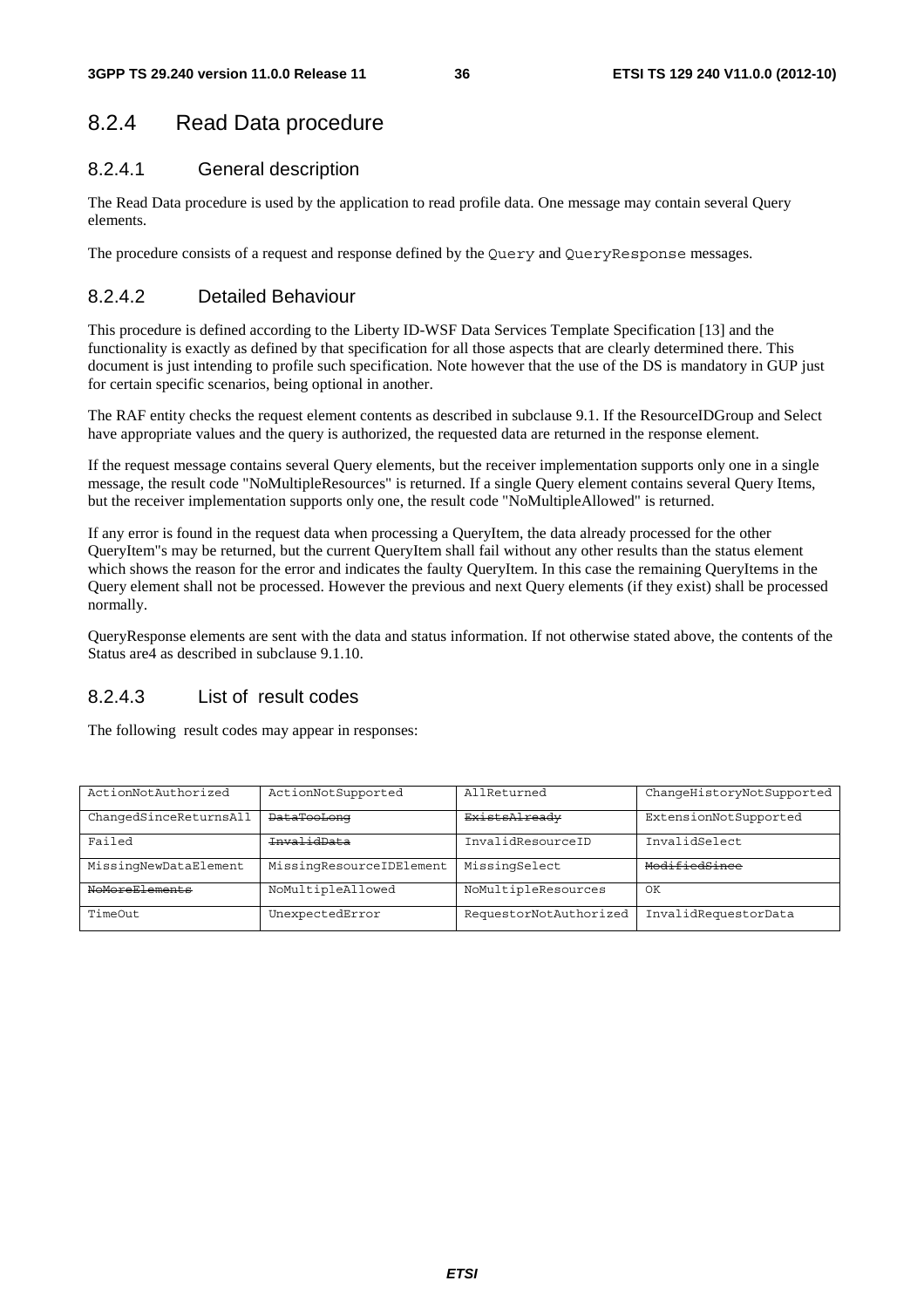# 8.2.5 Subscribe To Data procedure

### 8.2.5.1 General description

The Subscribe To Data procedure is used by the application to request notifications about changes in the profile component data.

The procedure consists of a request and response defined by the Subscribe message.

### 8.2.5.2 Detailed Behavior

This procedure is defined according to the Liberty ID-WSF Data Services Template Specification [13] and the functionality is exactly as defined by that specification for all those aspects that are clearly determined there. This document is just intending to profile such specification. Note however that the use of the DS is mandatory in GUP just for certain specific scenarios, being optional in another.

The RAF entity checks the request element contents as described in subclause 9.1. If there is no authority to retrieve any data defined by the Select elements, the status shall indicate "Failed" with the second level status code "ActionNotAuthorized" or "RequestorNotAuthorized".

If the FilterData indicates immediate notification, the Notify Data procedure carries the current values for the data defined by the Select element(s). If a time interval is specified in FilterData, the Notify Data procedure is invoked only after that time period has passed after the Subscribe element was received. In this case the Notify element shall contain the current values of all the changed data structures defined by the Select element(s).

The RAF entity creates and returns an InvokeID that shall be unique within the RAF. Once an InvokeID has been deleted because it is no longer required, another InvokeID with the same value can be created, without failing the uniqueness test. The InvokeID is used by the Notify Data procedure to link the notification to the Subscribe element.

A SubscribeResponse element is sent with the status information. If not otherwise stated above, the contents of the Status are as described in subclause 9.1.10

### 8.2.5.3 List of result codes

The following result codes may appear in responses:

| ActionNotAuthorized    | ActionNotSupported       | AllReturned            | ChangeHistoryNotSupported   |
|------------------------|--------------------------|------------------------|-----------------------------|
| ChangedSinceReturnsAll | <b>DataTooLong</b>       | ExistsAlready          | ExtensionNotSupported       |
| Failed                 | InvalidData              | InvalidResourceID      | InvalidSelect               |
| MissingNewDataElement  | MissingResourceIDElement | MissingSelect          | ModifiedSince               |
| NoMoreElements         | NoMultipleAllowed        | NoMultipleResources    | OK                          |
| TimeOut                | UnexpectedError          | RequestorNotAuthorized | <b>InvalidRequestorData</b> |

InvalidFilterData where is defined. Not part of LA.

# 8.2.6 Unsubscribe To Data procedure

### 8.2.6.1 General description

The Unsubscribe To Data procedure is used by the application to cancel one or more existing subscriptions to notification of data change.

The procedure consists of a request and response defined by the Subscribe message.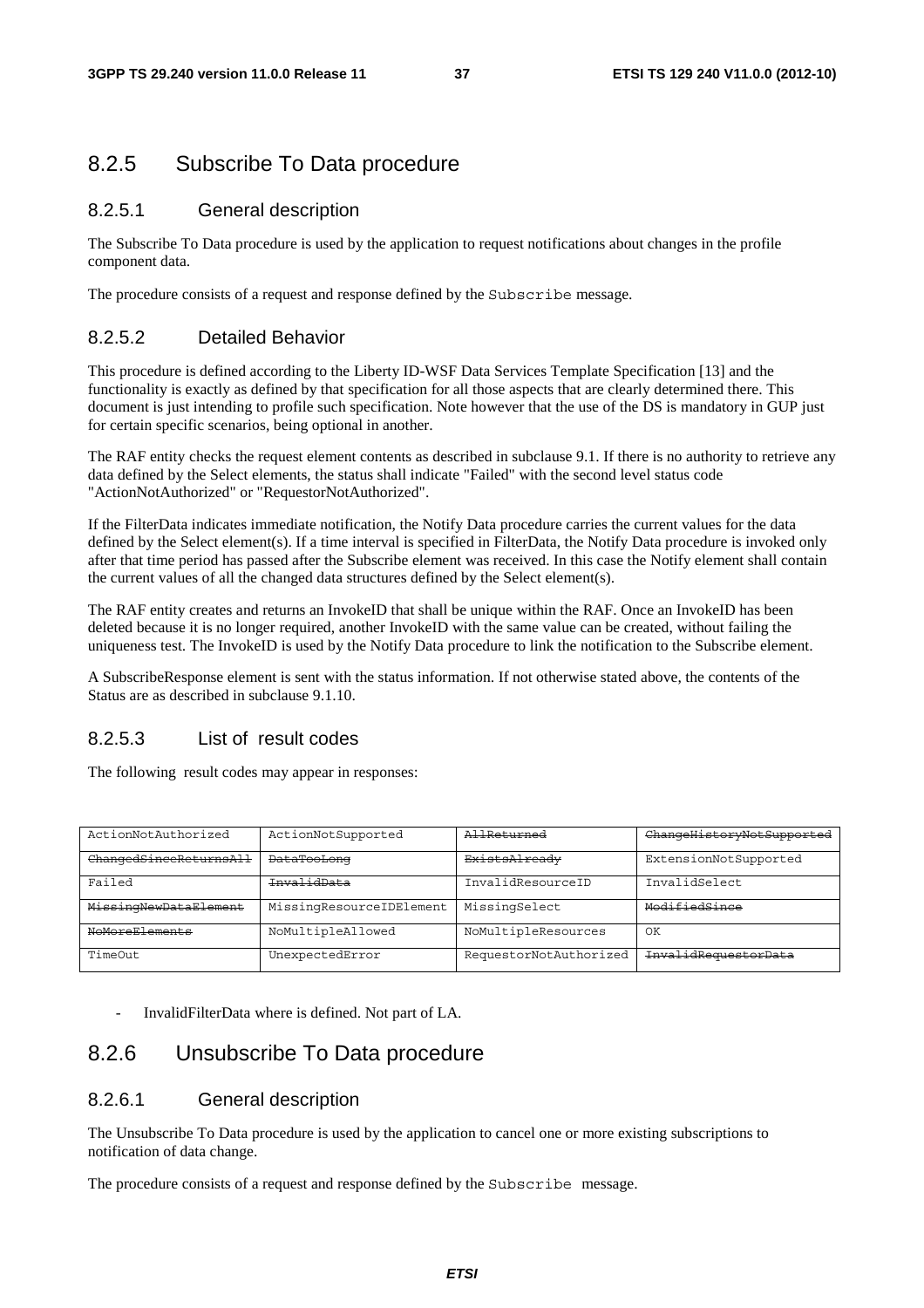### 8.2.6.2 Detailed Behavior

This procedure is defined according to the Liberty ID-WSF Data Services Template Specification [13] and the functionality is exactly as defined by that specification for all those aspects that are clearly determined there. This document is just intending to profile such specification. Note however that the use of the DS is mandatory in GUP just for certain specific scenarios, being optional in another.

The RAF entity checks that whether there is an active subscription for the given InvokeID. If a subscription is active, it will be cancelled. In other cases the error InvalidInvokeID or MissingInvokeID is returned.

An Unsubscribe response element is sent with the status information. If not otherwise stated above, the contents of the Status are as described in subclause 9.1.10.

### 8.2.6.3 List of result codes

The following result codes may appear in responses:

| ActionNotAuthorized    | ActionNotSupported       | AllReturned            | ChangeHistoryNotSupported |
|------------------------|--------------------------|------------------------|---------------------------|
| ChangedSinceReturnsAll | <b>DataTooLong</b>       | <b>ExistsAlready</b>   | ExtensionNotSupported     |
| Failed                 | InvalidData              | InvalidResourceID      | InvalidSelect             |
| MissingNewDataElement  | MissingResourceIDElement | MissingSelect          | ModifiedSince             |
| NoMoreElements         | NoMultipleAllowed        | NoMultipleResources    | OK                        |
| TimeOut                | UnexpectedError          | RequestorNotAuthorized | InvalidRequestorData      |

- InvalidInvokeID
- MissingInvokeID

Not defined by LA.

## 8.2.7 Notify Data procedure

### 8.2.7.1 General description

The Notify Data procedure is invoked by the RAF when the data which was identified in Subscribe To Data Changes Notification procedure changes, or when the invoked Subscribe To Data procedure requested immediate sending of the current values of the referenced data. The procedure identifies the changed data and provides the new values.

The procedure consists of a response defined by the SubscribeResponse message.

### 8.2.7.2 Detailed Behaviour

This procedure is defined according to the Liberty ID-WSF Data Services Template Specification [13] and the functionality is exactly as defined by that specification for all those aspects that are clearly determined there. This document is just intending to profile such specification. Note however that the use of the DS is mandatory in GUP just for certain specific scenarios, being optional in another.

The Notify Data procedure is executed when the data for which there is a subscription to change notification have changed in the GUP repository. The application can identify its subscription by the InvokeID element. The element named Data contains the changed data.

When the application has processed this request, it shall immediately return a response message to the RAF.

A NotifyResponse element is sent with the status information. If not otherwise stated above, the contents of the Status are as described in subclause 9.1.10.

#### Editor"s note: To be completed with the handling of error conditions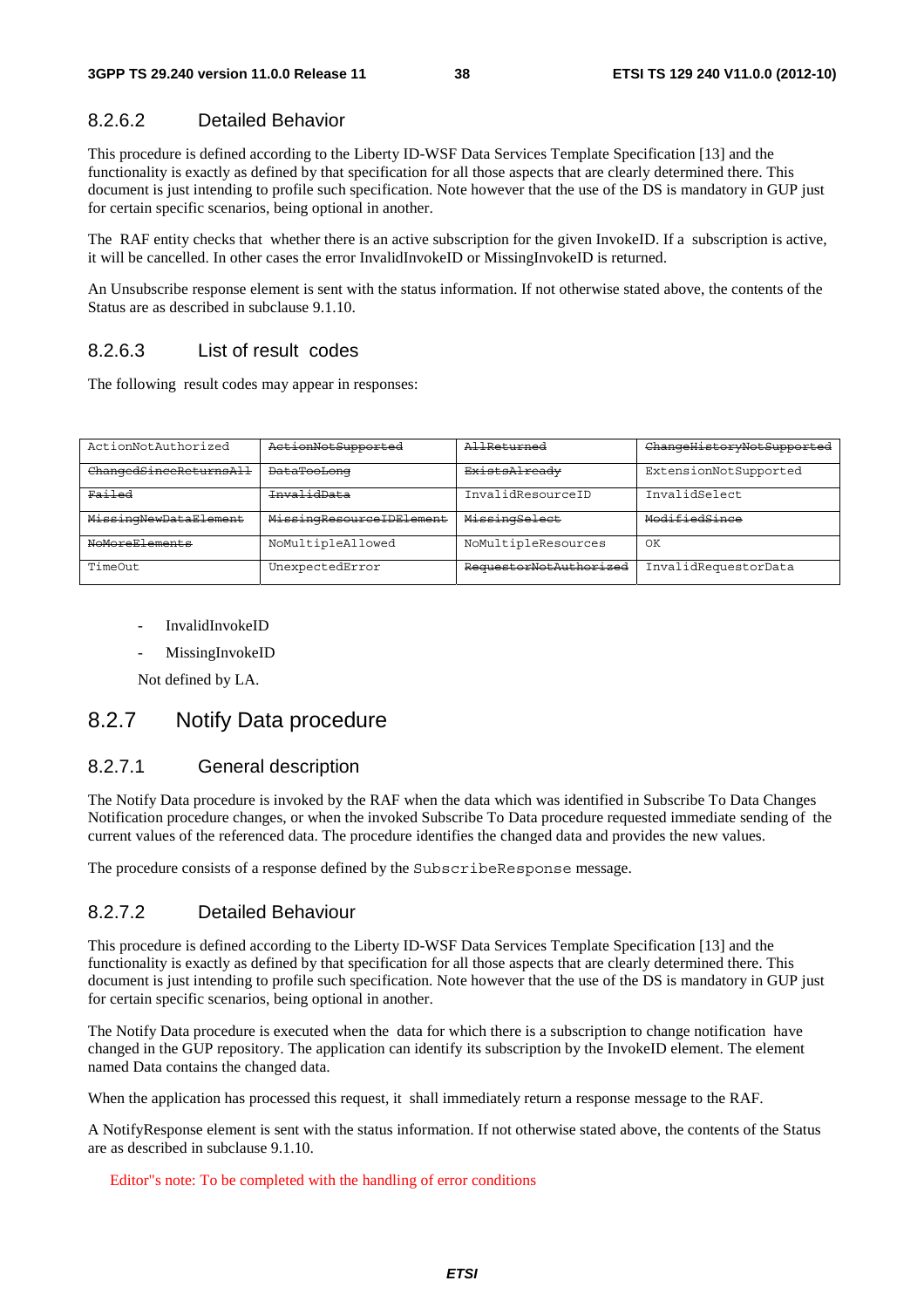# 8.2.7.3 List of result codes

The following result codes may appear in responses:

| ActionNotAuthorized    | ActionNotSupported       | AllReturned            | ChangeHistoryNotSupported |
|------------------------|--------------------------|------------------------|---------------------------|
| ChangedSinceReturnsAll | <b>DataTooLong</b>       | ExistsAlready          | ExtensionNotSupported     |
| Failed                 | <del>InvalidData</del>   | InvalidResourceID      | InvalidSelect             |
| MissingNewDataElement  | MissingResourceIDElement | MissingSelect          | ModifiedSince             |
| NoMoreElements         | NoMultipleAllowed        | NoMultipleResources    | OK                        |
| TimeOut                | UnexpectedError          | RequestorNotAuthorized | InvalidRequestorData      |

- InvalidInvokeID
- MissingInvokeID

Not defined by LA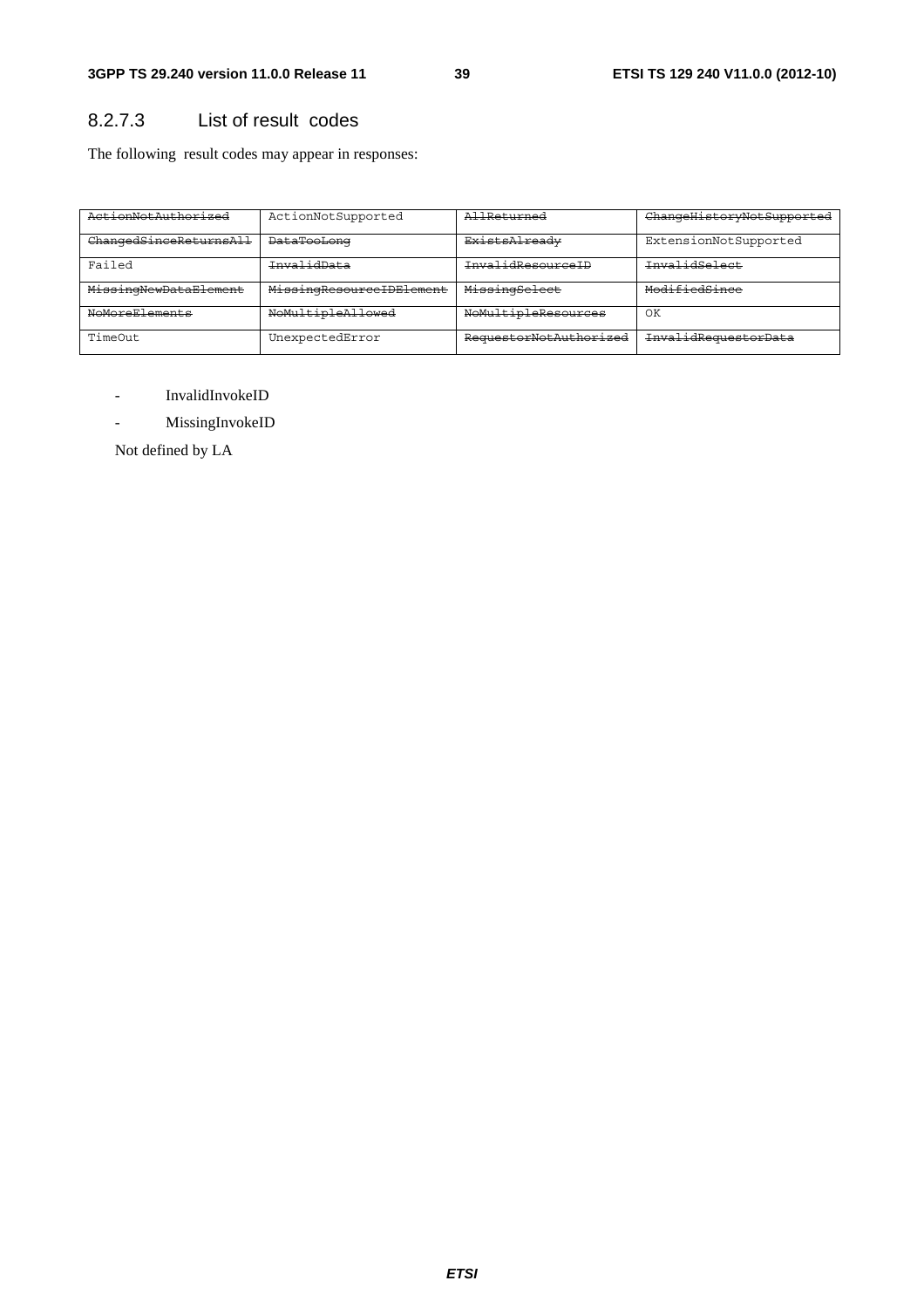# 9 Rg interface

# 9.1 General principles

The Rg interface corresponds to the interaction between the GUP client application and the GUP server.

# 9.2 Procedures

The various procedures of the Rg interface are described in terms of the messages defined in chapter 9.

# 9.2.1 Create Component procedure

### 9.2.1.1 General description

The Create Component procedure is used by the application to add a new profile component in the contacted repository.

The procedure consists of a request and response defined by the Create and CreateResponse messages.

## 9.2.1.2 Detailed Behaviour

The GUP server entity checks the request element contents as described in subclause 9.1. In particular the RAF entity checks whether the component can be created for the given subscriber based on the existing policies. There is no requirement for the user profile with the given subscriber identity to exist beforehand. However the subscriber identity (as well as other given data) shall be valid according to the operator"s policies and subscriber addressing rules. If the component exists already, the error "InvalidResourceID" is returned.

Next the RAF entity checks the correctness of the provided XML data against the XML Schema related to the given ComponentType. If the data are faulty or missing, the result code "InvalidData" or "MissingNewDataElement" is returned respectively.

Finally, before creating the component instance, the RAF entity checks that the requestor data allow the operation based on the authorisation information attached to the component type and/or to the specific subscriber data. If any given part of the data cannot be created due to lack of authorisation, the Create Component procedure shall fail with the result code "ActionNotAuthorized" or "RequestorNotAuthorized". The latter result code is returned if the failure is caused by the given requestor information. The Create element processing shall also fail in other error cases, but the other Create elements may be handled normally.

If the request message contains several Create elements, but the receiver implementation supports only one in a single message, the result code "NoMultipleResources" is returned. If a single Create element contains several CreateItems, but the receiver implementation supports only one, the result code "NoMultipleAllowed" is returned.

CreateResponse is sent with the status information. If not otherwise stated above, the contents of the Status are as described in subclause 9.1.10.

### 9.2.1.3 List of result codes

- ActionNotAuthorized;
- ActionNotSupported;
- ExtensionNotSupported;
- Failed:
- InvalidData: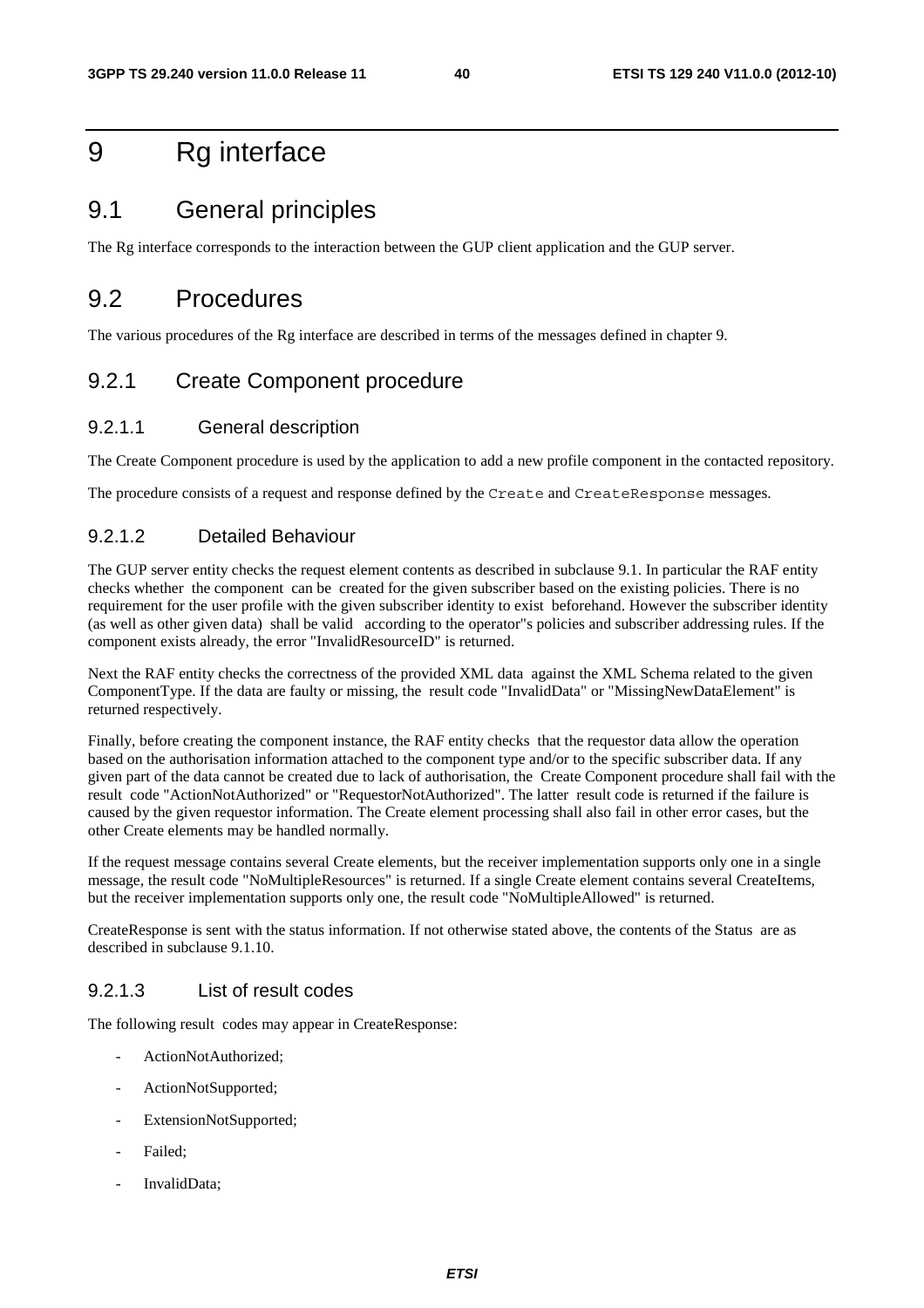- InvalidRequestorData;
- InvalidResourceID;
- MissingNewDataElement;
- MissingResourceIDElement;
- NoMultipleAllowed;
- NoMultipleResources;
- OK:
- RequestorNotAuthorized;
- TimeOut:
- UnexpectedError;

# 9.2.2 Delete Component procedure

### 9.2.2.1 General description

The Delete Component procedure is used by the application to delete one or more profile components.

The procedure consists of a request and response defined by the Delete and DeleteResponse messages.

### 9.2.2.2 Detailed Behaviour

If the referenced component exists and the deletion is authorized, the component is deleted.

The GUP server entity checks the request element contents as described in subclause 9.1. In particular the RAF entity checks whether the component exists. If the component does not exist, the error "InvalidResourceID" is returned.

Finally, before deleting the component instance, the RAF entity checks that the requestor data allow the operation based on the authorisation information attached to the component type and/or to the specific subscriber data. If not authorized, the whole Delete element processing shall fail with the result code "ActionNotAuthorized" or "RequestorNotAuthorized". The latter result code is returned if the failure is caused by the given requestor information. The Delete element processing shall also fail in other error cases, but the other Delete elements may be handled normally.

If the request message contains several Delete elements, but the receiver implementation supports only one in a single message, the result code "NoMultipleResources" is returned. If a single Delete element contains several DeleteItems, but the receiver implementation supports only one, the result code "NoMultipleAllowed" is returned.

DeleteResponse is sent with the status information. If not otherwise stated above, the contents of the Status are as described in subclause 9.1.10.

### 9.2.2.3 List of result codes

- ActionNotAuthorized
- ActionNotSupported
- ExtensionNotSupported
- Failed
- InvalidRequestorData
- InvalidResourceID
- MissingResourceIDElement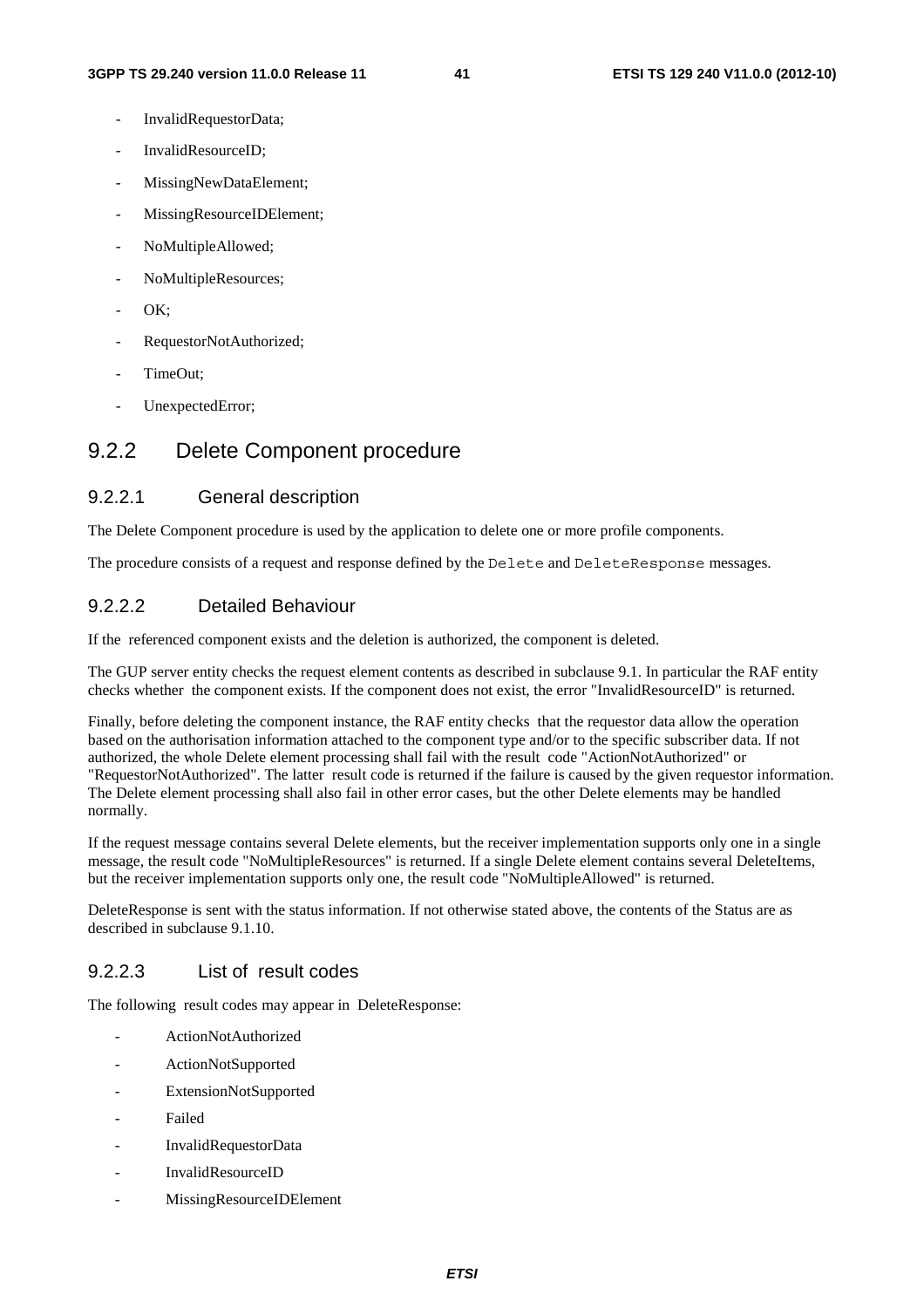- NoMultipleAllowed
- NoMultipleResources
- $OK$
- RequestorNotAuthorized
- TimeOut
- UnexpectedError

# 9.2.3 Modify Data procedure

### 9.2.3.1 General description

The Modify Data procedure is used by the application to modify profile components. One message may contain several modification request elements and one such element may contain several changes to the profile data of the specific subscriber.

The procedure consists of a request and response defined by the Modify and ModifyResponse messages.

### 9.2.3.2 Detailed Behavior

This procedure is defined according to the Liberty ID-WSF Data Services Template Specification [13] and the functionality is exactly as defined by that specification for all those aspects that are clearly determined there. This document is just intending to profile such specification. Note however that the use of the DS is mandatory in GUP just for certain specific scenarios, being optional in another.

The GUP server entity checks the request element contents as described in subclause 9.1. If no errors are found and the modification is authorized, the contents of NewData are stored in the place identified by the ResourceID and Select parameters.

The RAF entity verifies that the given data matches with the data structure identified by the Select element. As a generic rule the upper level data structure need not be created beforehand when providing data for the leaf elements. However there may be profile component specific rules about which data are mandated to be provided.

If the request message contains several Modify elements, but the receiver implementation supports only one in a single message, the result code "NoMultipleResources" is returned. If a single Modify element contains several Modification items, but the receiver implementation supports only one, the result code "NoMultipleAllowed" is returned.

If any error is found in the request data, no modifications shall be made to any data as requested by this modification element. However the possible other modify elements in the message shall be processed normally.

ModifyResponse is sent with the status information. If not otherwise stated above, the contents of the contents of the Status are as described in subclause 9.1.10.

### 9.2.3.3 List of result codes

- ActionNotAuthorized
- ActionNotSupported
- ChangeHistoryNotSupported
- ExtensionNotSupported
- Failed
- InvalidData
- InvalidRequestorData
- InvalidResourceID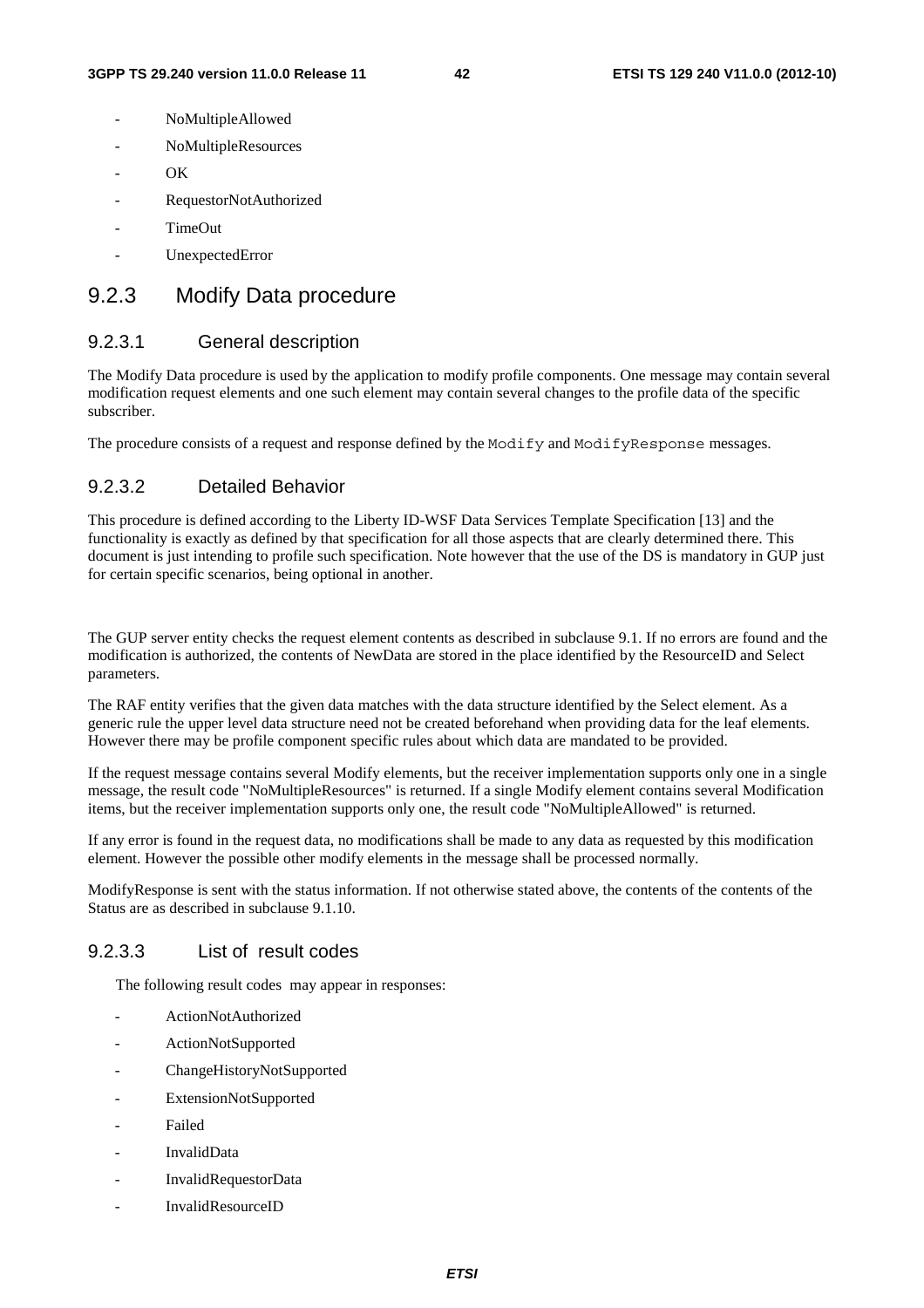- **InvalidSelect**
- MissingNewDataElement
- MissingResourceIDElement
- **MissingSelect**
- ModifiedSince
- NoMultipleAllowed
- NoMultipleResources
- $OK$
- RequestorNotAuthorized
- TimeOut
- UnexpectedError

## 9.2.4 Read Data procedure

### 9.2.4.1 General description

The Read Data procedure is used by the application to read profile data. One message may contain several Query elements.

The procedure consists of a request and response defined by the Query and QueryResponse messages.

## 9.2.4.2 Detailed Behaviour

This procedure is defined according to the Liberty ID-WSF Data Services Template Specification [13] and where not otherwise stated the functionality is exactly as defined by that specification. Note however that GUP does not mandate the use of the Discovery service.

The RAF entity checks the request element contents as described in subclause 9.1. If the ResourceIDGroup and Select have appropriate values and the query is authorized, the requested data are returned in the response element.

If the request message contains several Query elements, but the receiver implementation supports only one in a single message, the result code "NoMultipleResources" is returned. If a single Query element contains several Query Items, but the receiver implementation supports only one, the result code "NoMultipleAllowed" is returned.

If any error is found in the request data when processing a QueryItem, the data already processed for the other QueryItem"s may be returned, but the current QueryItem shall fail without any other results than the status element which shows the reason for the error and indicates the faulty QueryItem. In this case the remaining QueryItems in the Query element shall not be processed. However the previous and next Query elements (if they exist) shall be processed normally.

QueryResponse elements are sent with the data and status information. If not otherwise stated above, the contents of the Status are as described in subclause 9.1.10.

### 9.2.4.3 List of result codes

- ActionNotAuthorized
- ActionNotSupported
- AllReturned
- ChangeHistoryNotSupported
- ChangedSinceReturnsAll
- ExtensionNotSupported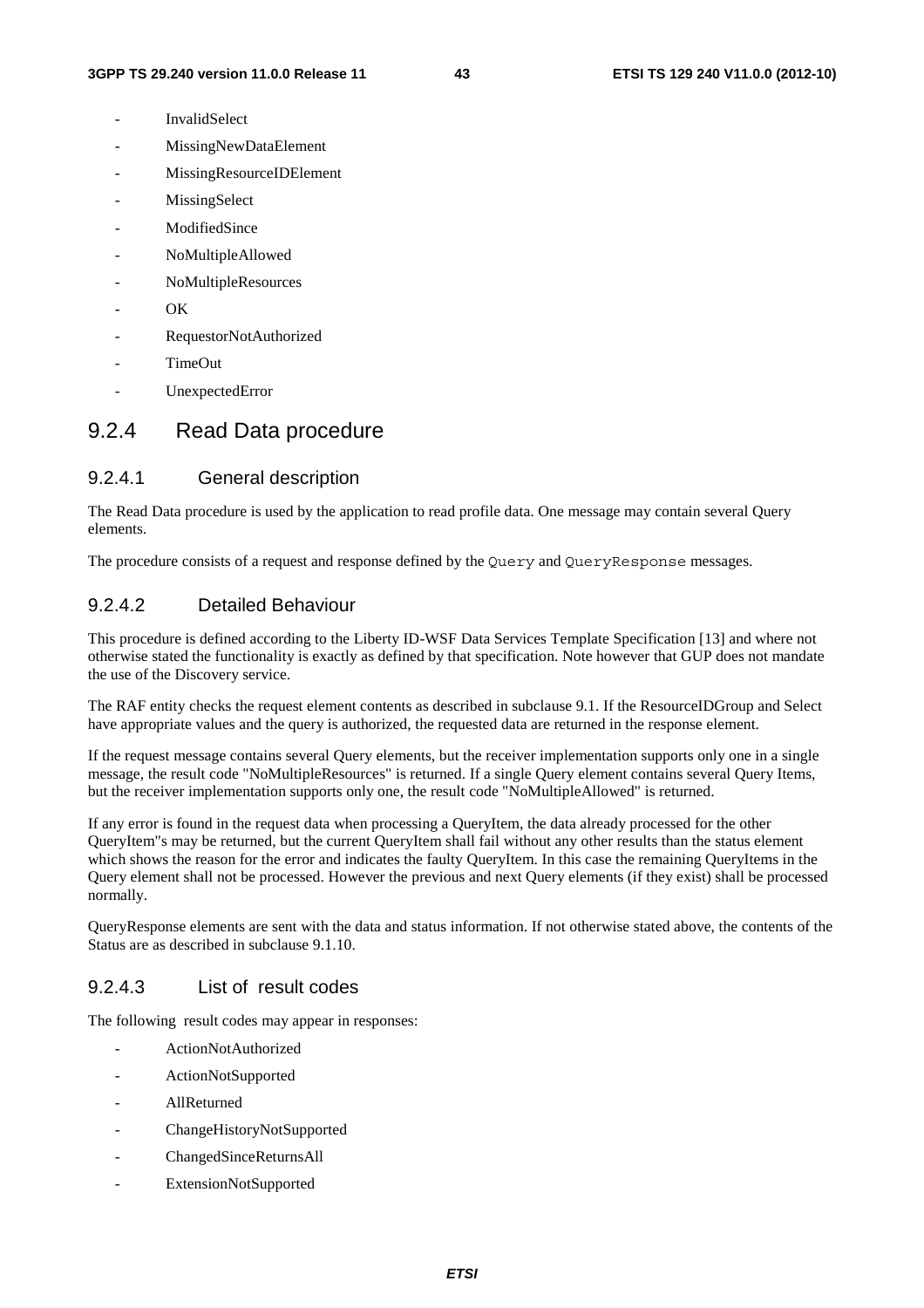- **Failed**
- InvalidRequestorData
- InvalidResourceID
- **InvalidSelect**
- MissingResourceIDElement
- **MissingSelect**
- NoMultipleAllowed
- NoMultipleResources
- $\overline{OK}$
- RequestorNotAuthorized
- TimeOut
- UnexpectedError

# 9.2.5 Subscribe To Data procedure

### 9.2.5.1 General description

The Subscribe To Data procedure is used by the application to request notifications about changes in the profile component data.

The procedure consists of a request and response defined by the Subscribe message.

### 9.2.5.2 Detailed Behavior

This procedure is defined according to the Liberty ID-WSF Data Services Template Specification [13] and the functionality is exactly as defined by that specification for all those aspects that are clearly determined there. This document is just intending to profile such specification. Note however that the use of the DS is mandatory in GUP just for certain specific scenarios, being optional in another.

The GUP server entity checks the request element contents as described in subclause 9.1. If there is no authority to retrieve any data defined by the Select elements, the status shall indicate "Failed" with the second level status code "ActionNotAuthorized" or "RequestorNotAuthorized".

If the FilterData indicates immediate notification, the Notify Data procedure carries the current values for the data defined by the Select element(s). If a time interval is specified in FilterData, the Notify Data procedure is invoked only after that time period has passed after the Subscribe element was received. In this case the Notify element shall contain the current values of all the changed data structures defined by the Select element(s).

The RAF entity creates and returns an InvokeID that shall be unique within the RAF. Once an InvokeID has been deleted because it is no longer required, another InvokeID with the same value can be created, without failing the uniqueness test. The InvokeID is used by the Notify Data procedure to link the notification to the Subscribe element.

A SubscribeResponse element is sent with the status information. If not otherwise stated above, the contents of the Status are as described in subclause 9.1.10.

### 9.2.5.3 List of result codes

- ActionNotAuthorized
- ActionNotSupported
- ExtensionNotSupported
- **Failed**
- InvalidFilterData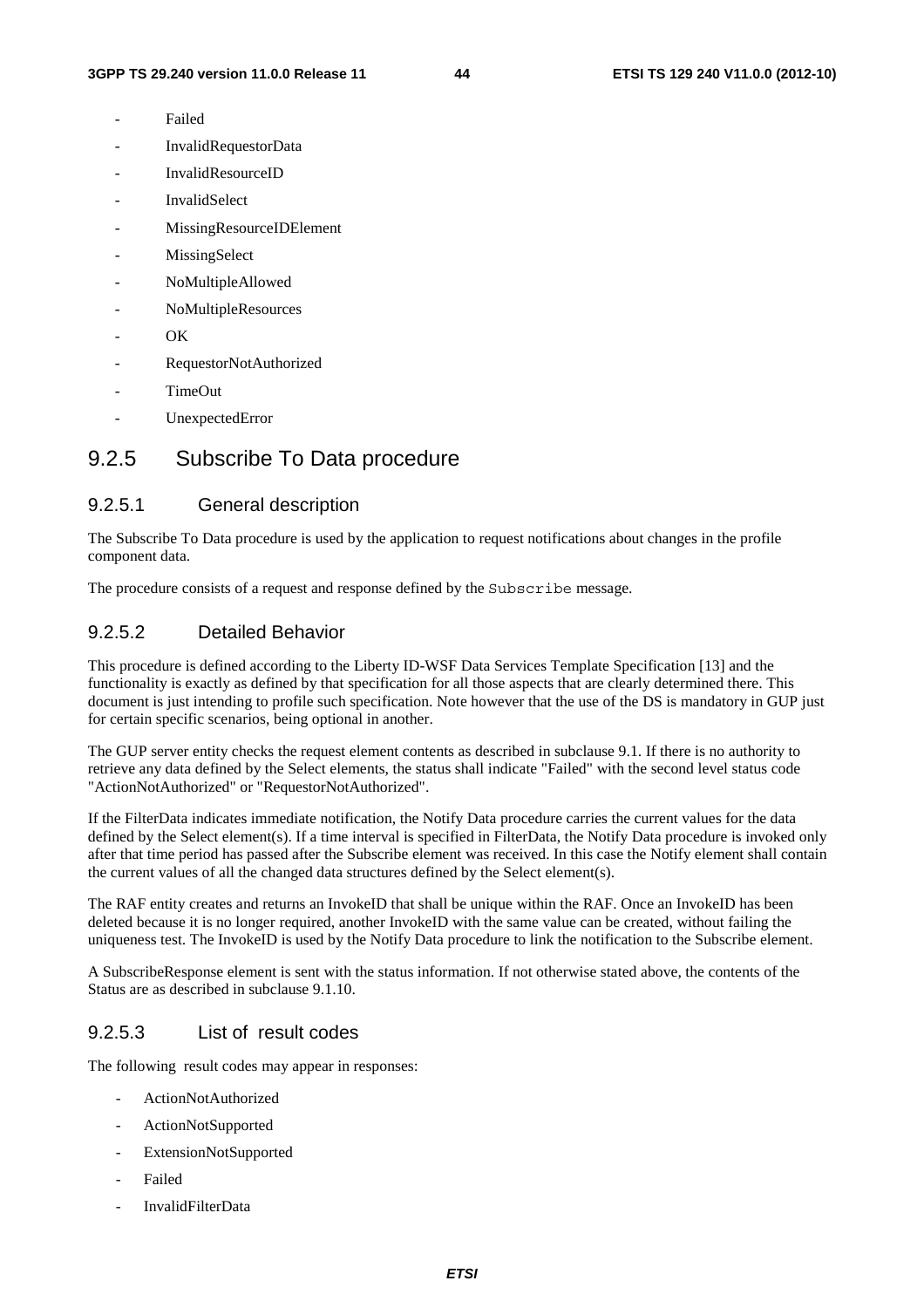- InvalidRequestorData
- InvalidResourceID
- **InvalidSelect**
- MissingResourceIDElement
- MissingSelect
- NoMultipleAllowed
- NoMultipleResources
- $OK$
- RequestorNotAuthorized
- TimeOut
- UnexpectedError

## 9.2.6 Unsubscribe To Data procedure

### 9.2.6.1 General description

The Unsubscribe To Data procedure is used by the application to cancel one or more existing subscriptions to notification of data change.

The procedure consists of a request and response defined by the Subscribe message.

## 9.2.6.2 Detailed Behavior

This procedure is defined according to the Liberty ID-WSF Data Services Template Specification [13] and the functionality is exactly as defined by that specification for all those aspects that are clearly determined there. This document is just intending to profile such specification. Note however that the use of the DS is mandatory in GUP just for certain specific scenarios, being optional in another.

The GUP server entity checks that whether there is an active subscription for the given InvokeID. If a subscription is active, it will be cancelled. In other cases the error InvalidInvokeID or MissingInvokeID is returned.

An Unsubscribe response element is sent with the status information. If not otherwise stated above, the contents of the Status are as described in subclause 9.1.10.

### 9.2.6.3 List of result codes

- ActionNotSupported
- ExtensionNotSupported
- **Failed**
- InvalidInvokeID
- InvalidRequestorData
- MissingInvokeID
- NoMultipleAllowed
- NoMultipleResources
- $\overline{\text{OK}}$
- TimeOut
- UnexpectedError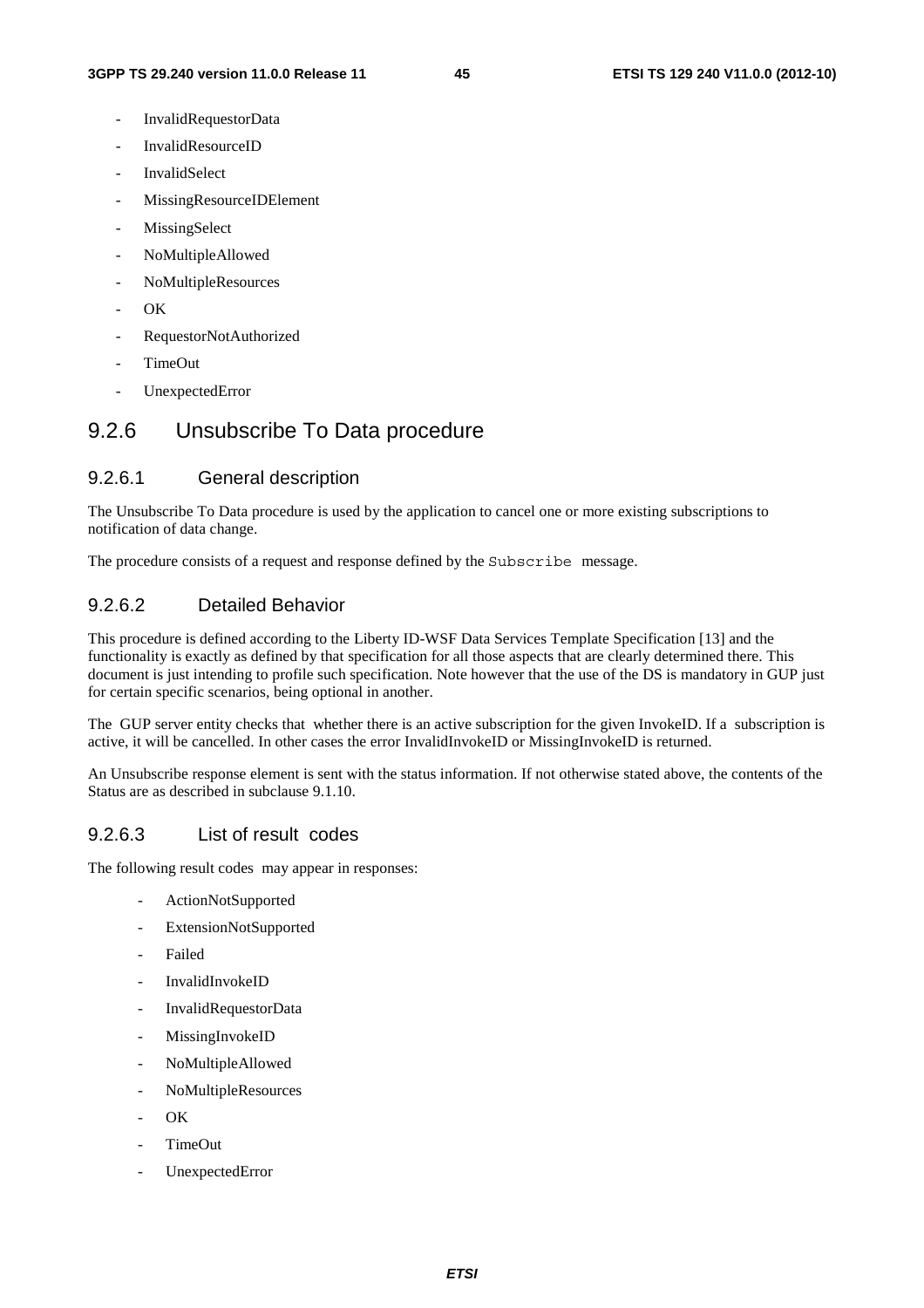# 9.2.7 Notify Data procedure

## 9.2.7.1 General description

The Notify Data procedure is invoked by the RAF when the data which was identified in Subscribe To Data Changes Notification procedure changes, or when the invoked Subscribe To Data procedure requested immediate sending of the current values of the referenced data. The procedure identifies the changed data and provides the new values.

The procedure consists of a response defined by the SubscribeResponse message.

# 9.2.7.2 Detailed Behaviour

This procedure is defined according to the Liberty ID-WSF Data Services Template Specification [13] and the functionality is exactly as defined by that specification for all those aspects that are clearly determined there. This document is just intending to profile such specification. Note however that the use of the DS is mandatory in GUP just for certain specific scenarios, being optional in another.

The Notify Data procedure is executed when the data for which there is a subscription to change notification have changed in the GUP repository. The application can identify its subscription by the InvokeID element. The element named Data contains the changed data.

When the application has processed this request, it shall immediately return a response message to the RAF.

A NotifyResponse element is sent with the status information. If not otherwise stated above, the contents of the Status are as described in subclause 9.1.10.

Editor"s note: To be completed with the handling of error conditions

## 9.2.7.3 List of result codes

- ActionNotSupported
- ExtensionNotSupported
- **Failed**
- InvalidData
- InvalidInvokeID
- MissingInvokeID
- OK
- TimeOut
- UnexpectedError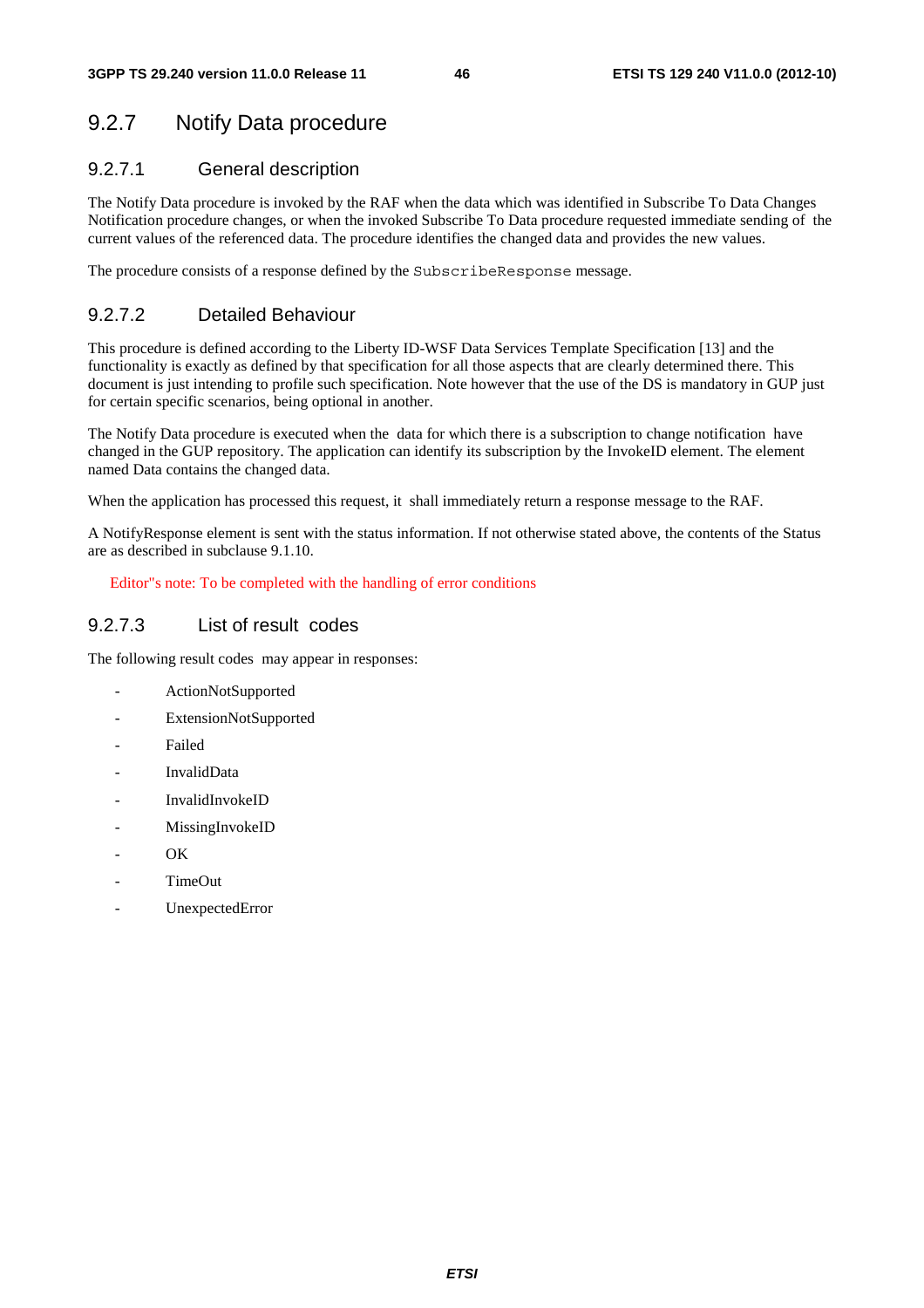# 10 Authentication, authorization and security

# 10.1 Principles

GUP Architecture and Protocols include secure mechanisms for the transfer of User Profile data to, from and between authorised entities. Access to User Profile data shall only be permitted in an authorised and secure manner.

Security mechanisms to be applied over Rg and Rp reference points are defined by Liberty ID-WSF Security Mechanisms [15] specification.

In addition to managing the registration and discovery of GUP Server and profile information a **Discovery Service** (DS) as defined in Liberty ID-WSF Discovery Service Specification [17] may also act as a centralized policy information and decision point issuing the necessary Authentication and/or Authorization statements.

Interactions of GUP requestors towards the Discovery Service shall be as described in Liberty ID-WSF Discovery Service Specification [17].

The GUP architecture with respect to Authentication, Authorization and Security is summarized in Figure XXX.



#### **Figure 1: GUP Authentication, Authorization and Security architecture.**

Liberty ID-WSF Security Mechanisms Specification [15], Liberty ID-WSF SOAP Binding Specification [14] and Liberty ID-WSF Discovery Service Specification [17] provide normative content for the implementation of the security mechanisms that apply to GUP.

The following chapters under this section of the specification define how the different security mechanisms described in the referred Liberty specifications shall be used in the context of GUP.

The following chapters specify the required set of security mechanisms that shall be supported for GUP.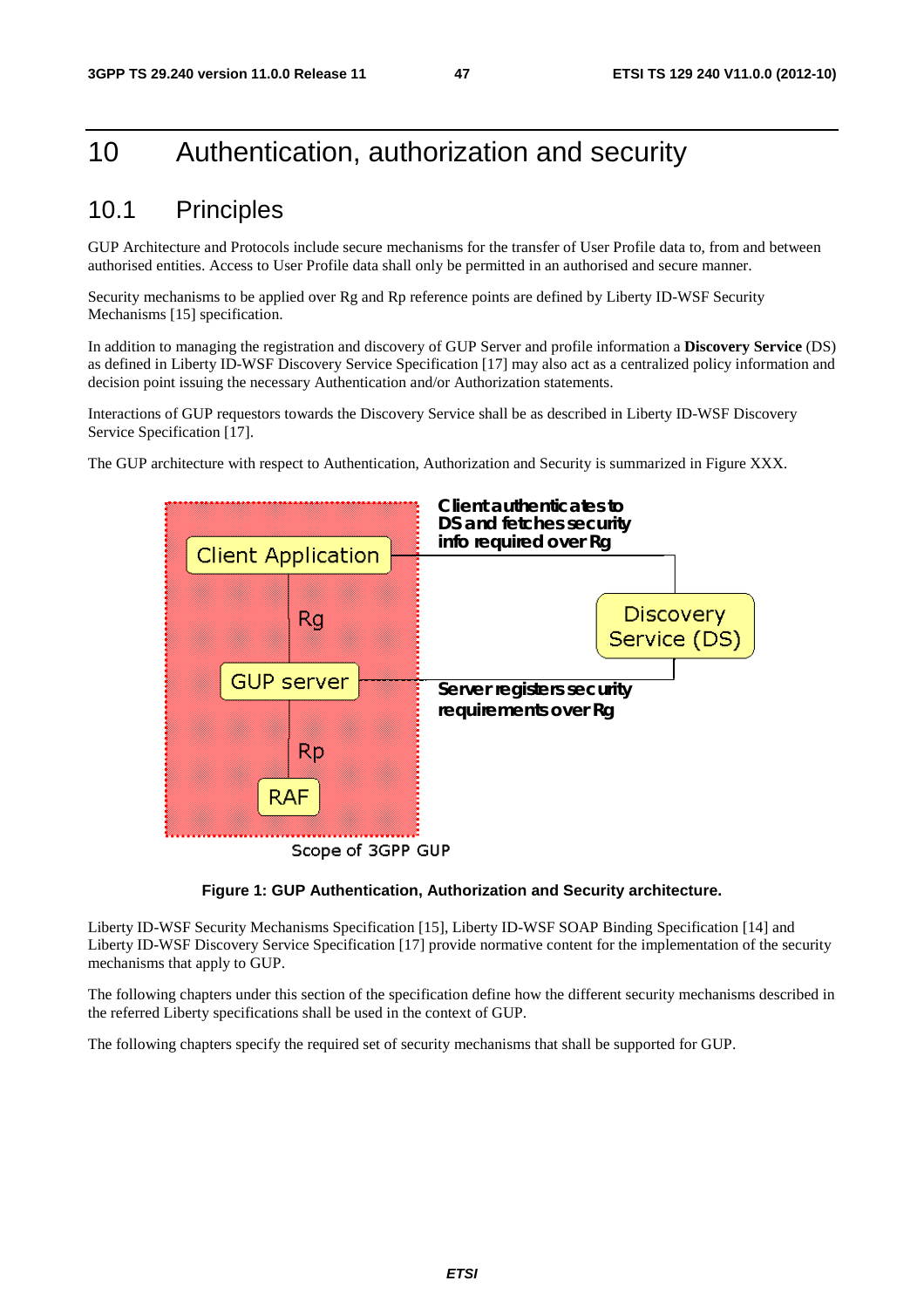# 10.2 Security and Authentication

# 10.2.1 Rg interface (client application / GUP server)

GUP specifications shall be applicable for multiple deployment scenarios where different security, privacy and trust considerations apply. The applications that may apply GUP Rg reference point may be targeted for different purposes e.g. third party applications for value added services or operator´s own applications for subscription management.

Liberty Alliance Security Mechanisms [15] specification defines a set of combinations of peer authentication and message authentication mechanisms necessary to accommodate various deployment scenarios. Each combination is defined by a URI with the form *urn:liberty:security:2003-08:peer mechanism:message mechanism*. It is up to the security policy of the operator to choose which combination of methods to apply taking into account the security domains where the client and server reside.

# 10.2.1.1 Peer Entity Authentication and Transport Layer Channel Protection

The Peer entity authentication mechanisms required for GUP Rg reference point are based on the mechanisms prescribed by Liberty ID-WSF Security Mechanisms [15] specification, which rely upon the inherent security properties supplied by SSL 3.0 [SSL] or TLS 1.0 [RFC2246] sometimes referred to as transport-level security (also including means for its confidentiality and integrity protection).

Confidentiality and Integrity at the transport channel is ensured making use of suitable SSL/TLS cipher suites (see subclause 12.2.3 for list of supported cipher suites).

The server is authenticated to the client using a x.509 server-side certificate. In general the support of client-side certificates in the context of GUP is not mandated but mutual authentication of the communicating peers may be also supported.

## 10.2.1.2 Message Authentication

Third party applications external to the Mobile Network Operator domain shall only apply Rg reference point. More precisely, third party applications external to the Mobile Network Operator domain acting as a GUP Requestor over the Rg reference point shall at least support *urn:liberty:security:2003-08:TLS:SAML* as defined by Liberty Alliance Security Mechanisms [15] Specification. The support of other message authentication mechanisms (e.g. *urn:liberty:security:2004-04:TLS:Bearer* and/or *urn:liberty:security:2003-08:TLS:X509*) is optional for third party applications external to the Mobile Network Operator domain. However the use of the *null* message authentication profile (e.g. *urn:liberty:security:2003-08:TLS:null*) is not recommended for the Rg reference point.

Internal applications to the Mobile Network Operator domain acting as a GUP Requestor over the Rg reference point shall at least support *urn:liberty:security:2003-08:TLS:null* as defined by Liberty Alliance Security Mechanisms [15] Specification. The support of other message authentication mechanisms (e.g. *urn:liberty:security:2003-08:TLS:SAML*, *urn:liberty:security:2004-04:TLS:Bearer* and/or *urn:liberty:security:2003-08:TLS:X509*) is optional for Internal applications to the Mobile Network Operator domain.

GUP Server shall at least support *urn:liberty:security:2003-08:TLS:null* and *urn:liberty:security:2003-08:TLS:SAML* as defined by Liberty Alliance Security Mechanisms [15] Specification. The support of other message authentication mechanisms (e.g. *urn:liberty:security:2004-04:TLS:Bearer* and/or *urn:liberty:security:2003-08:TLS:X509*) is optional for the GUP Server.

GUP requestors over Rg reference point may utilise a discovery service as a Trusted Authority providing essential security related information (e.g. preferences in terms of peer entity and message authentication mechanism to be used and authentication and/or authorization assertions). Different policies may be followed in the use of the services of a discovery service. It may be used by different applications in different ways: per each operation, occasionally or not at all. In general terms, third party applications belonging to external security domains shall need to use the services of a discovery service as a normal step, but in operator"s services it may not be needed at all.

A Discovery Service as defined by Liberty Alliance Discovery Service [17] specification is able to inform GUP requestors of the peer entity and message authentication mechanisms to be used. Additionally, and in the event that a particular deployment of GUP requires the use of the Web Services SAML security profile (e.g. *urn:liberty:security:2003-08:TLS:SAML* or *urn:liberty:security:2003-08:ClientTLS:SAML)* the Discovery Service shall provide the necessary Authentication assertions as defined by Liberty Alliance Security Mechanisms [15] specification.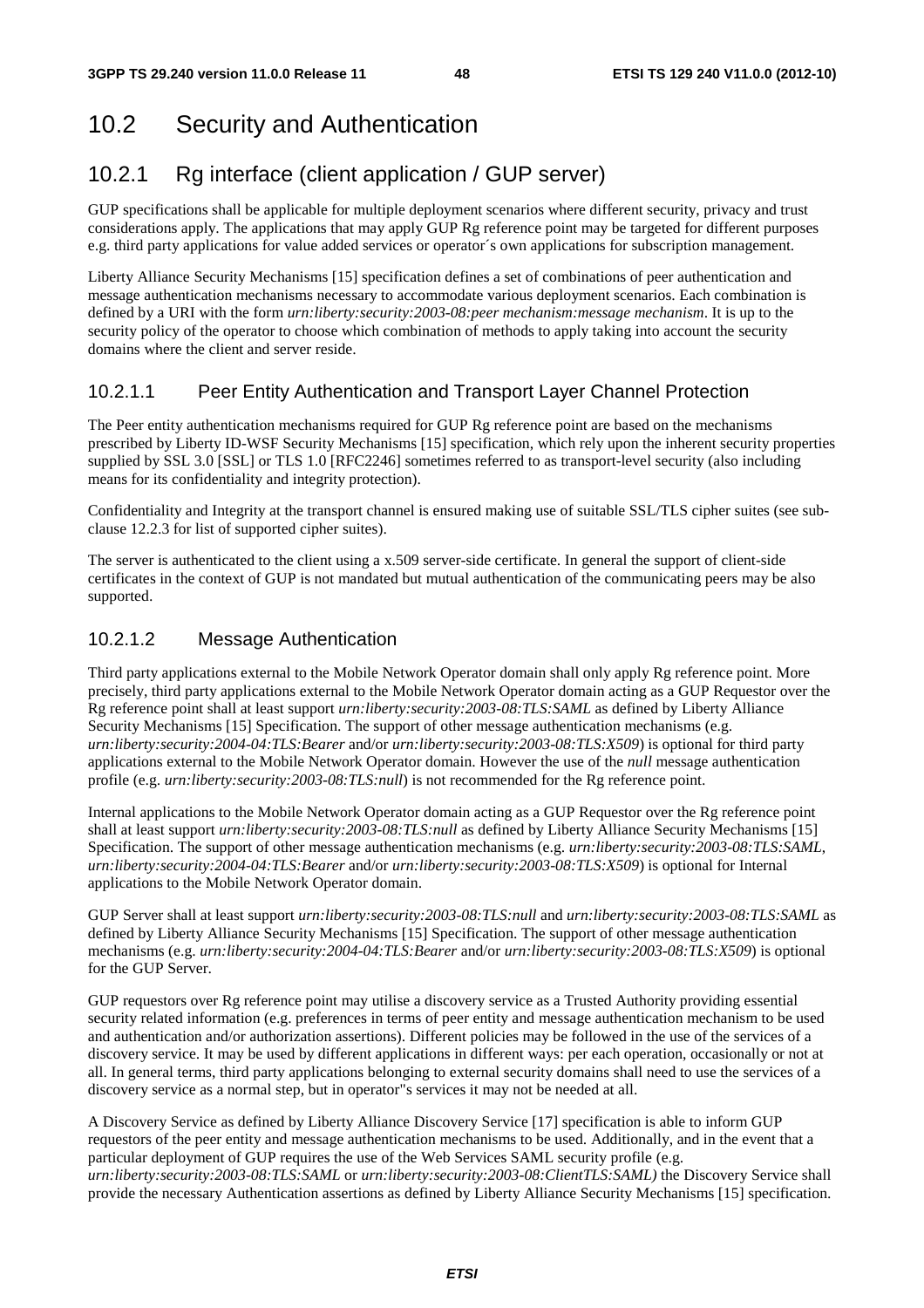A Discovery Service may also be capable of providing necessary bearer tokens in the event the Bearer token security profile (e.g. *urn:liberty:security:2004-04:TLS:Bearer* or *urn:liberty:security:2004-04:ClientTLS:Bearer*) is used.

# 10.2.2 Rp interface (GUP server / RAF)

The required security mechanism for the Rp interface is **urn:liberty:security:2003-08:ClientTLS:null**.

- The server and the RAF communicate over a secure channel protected by SSL/TLS (see 12.2.3 for list of supported cipher suites).
- NOTE: Since the number of RAFs is limited and the connections between the server and the RAFs are long-lived (multiple requests sent on the same connections), this should not create too much overhead for either key management or cryptographic processing.

The support of other message authentication mechanisms (e.g. urn:liberty:security:2003-08:TLS:SAML, urn:liberty:security:2004-04:TLS:Bearer and/or urn:liberty:security:2003-08:TLS:X509) is optional for the Rp reference point.

# 10.2.3 Cryptographic requirements

For signing and verification of protocol messages, communicating entities SHOULD use certificates and private keys that are distinct from the certificates and private keys applied for SSL or TLS channel protection (in accordance to Liberty Alliance Security Mechanisms [15] specification)

The cipher suites to be used for peer-wise encryption are:

- TLS\_RSA\_WITH\_RC4\_128\_SHA
- TLS\_RSA\_WITH\_3DES\_EDE\_CBC\_SHA
- TLS\_DHE\_DSS\_WITH\_3DES\_EDE\_CBC\_SHA
- TLS\_RSA\_WITH\_AES\_CBC\_SHA
- TLS\_DHE\_DSS\_WITH\_AES\_CBC\_SHA

GUP entities shall at least support TLS\_RSA\_WITH\_3DES\_EDE\_CBC\_SHA and TLS\_RSA\_WITH\_AES\_CBC\_SHA cipher suites. The support of other cipher suites is optional.

# 10.2.4 End-to-End Example (informative)

The following diagram represents a possible interaction between a client application and a GUP server.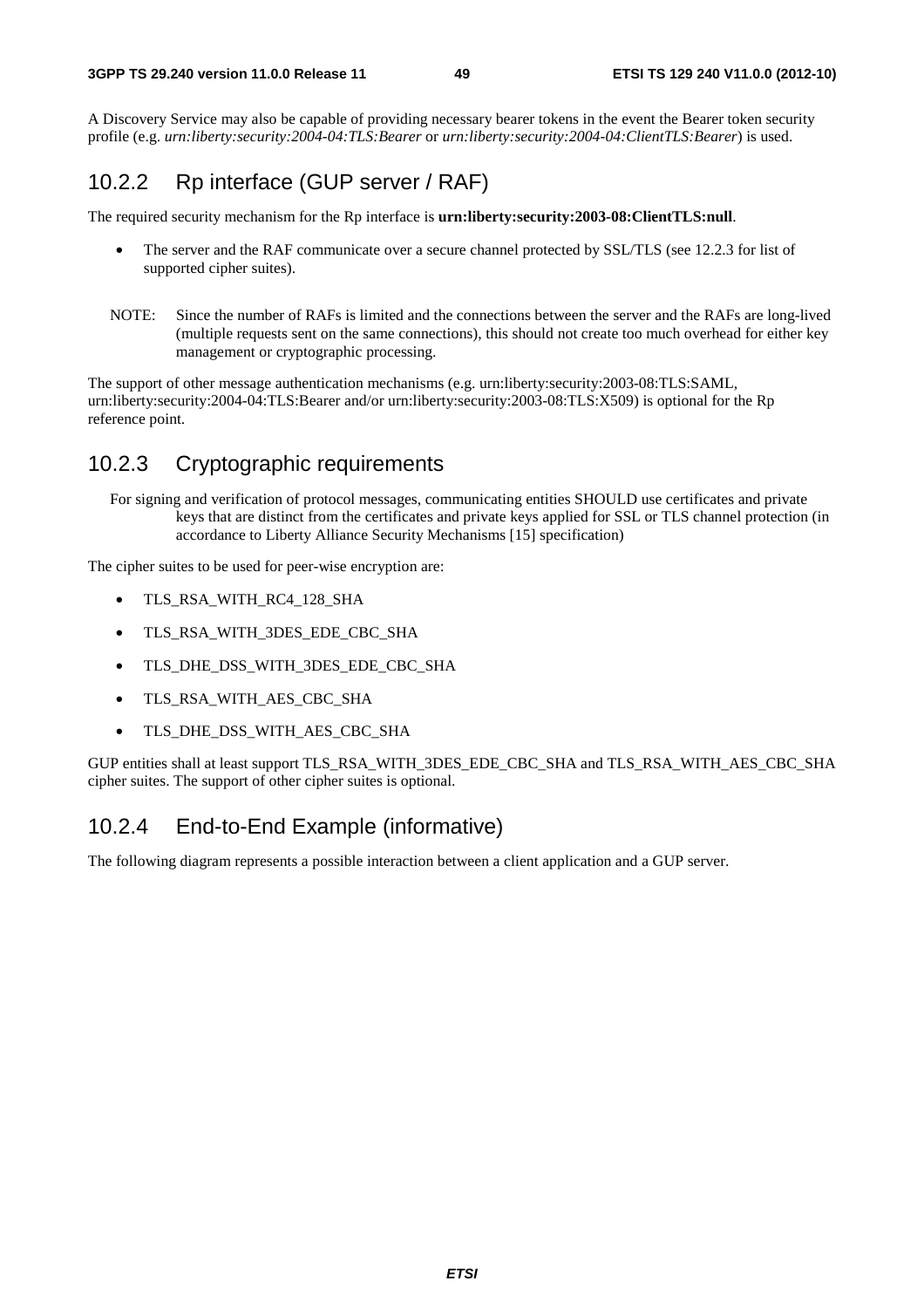

**Figure 2: GUP security flow** 

# 10.2.5 Example of GUP wsse:Security header (informative)

The following header authenticates the application defined by application1@3gpp.org.

```
<<wsse:Security> 
<saml:Assertion 
xmlns:saml="urn:oasis:names:tc:SAML:1.0:assertion" 
MajorVersion="1" MinorVersion="0" 
AssertionID="2sxJu9g/vvLG9sAN9bKp/8q 0NKU=" 
Issuer="DS.example.com" 
IssueInstant="2004-04-01T16:58:33.173Z"> 
<!-- By placing an audience restriction on the assertion we 
can limit the scope of which entity should consume 
the information in the assertion. --> 
<saml:Conditions
```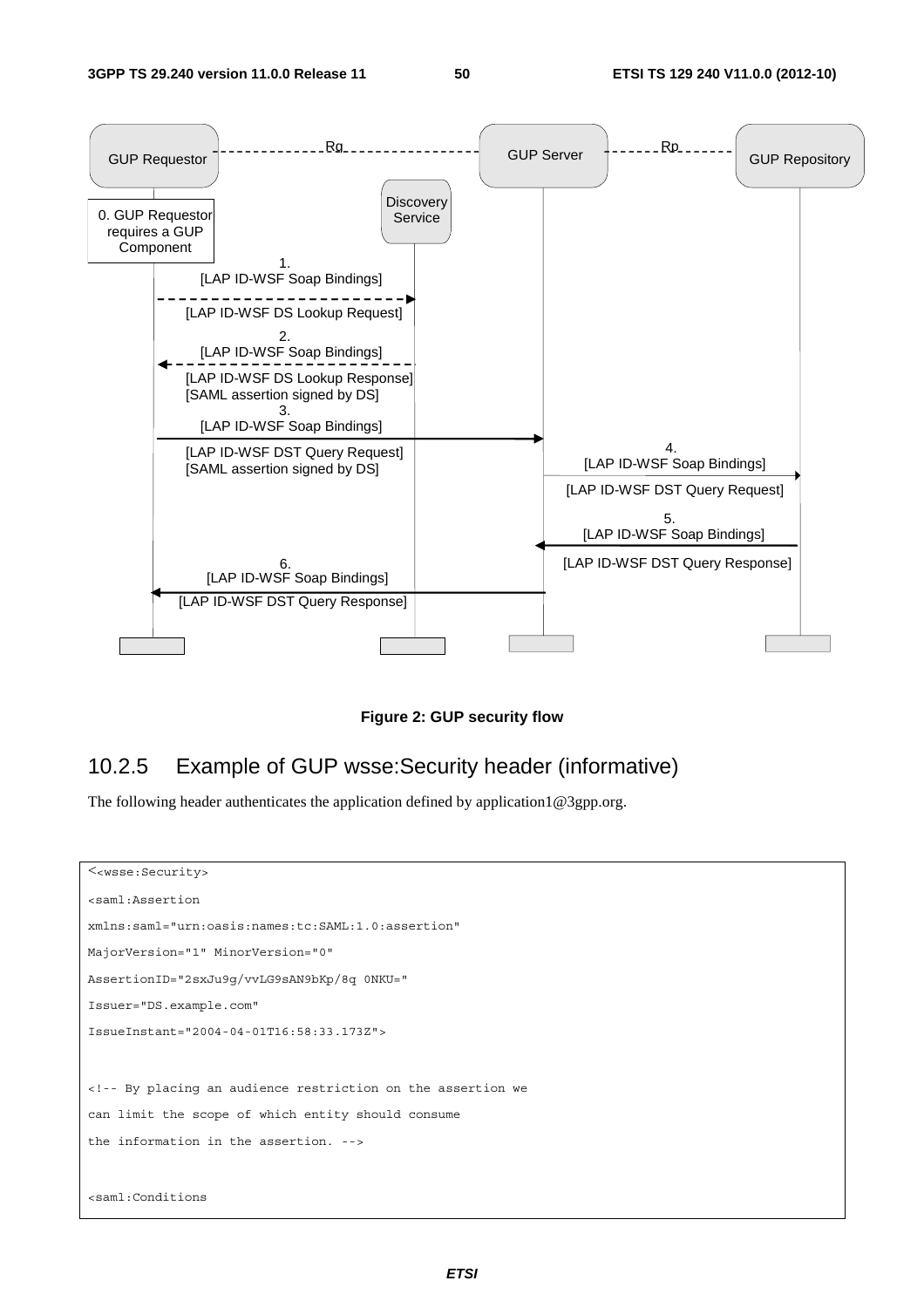```
NotBefore="2004-04-01T16:57:20Z" 
NotOnOrAfter="2004-04-01T21:42:43 Z"> 
<saml:AudienceRestrictionCondition> 
<saml:Audience>http://gupserver.com</sa ml:Audience> 
</saml:AudienceRestrictionConditi on> 
</saml:Conditions> 
<!-- The AuthenticationStatement carries information 
that describes the identity of the entity this assertion 
was issued to (the Subject) and the method the Subject 
authenticated to the assertion issuing authority --> 
<saml:AuthenticationStatement 
AuthenticationMethod="urn:ietf:rfc:2246" 
AuthenticationInstant="2004-04-01T16:57:30.000Z"> 
<saml:Subject> 
<saml:NameIdentifier 
format="urn:liberty:iff:nameid:entityID" 
NameQualifier="http://AffiliationStation.com /"> 
http:// application1@3gpp.org 
</saml:NameIdentifier> 
</saml:Subject> 
</saml:AuthenticationStatement> 
<!-- signature by the authority over the assertion --> 
<ds:Signature>...</ds:Signature> 
</saml:Assertion> 
<!-- this is the reference to the bearer token --> 
<wsse:SecurityTokenReference> 
<wsse:Reference URI="#2sxJu9g/vvLG9sAN9bKp/8q0NKU=" 
ValueType="saml:Assertion" /> 
</wsse:SecurityTokenReference> 
</wsse:Security>
```
# 10.3 Authorization

## 10.3.1 Principles

Liberty ID-WSF Security Mechanisms Specification [15] defines OPTIONAL mechanisms to convey authorization and resource access information (supplied by a Trusted Authority), which may be necessary to access a service. Authentication and Authorization Authorities may be co-located.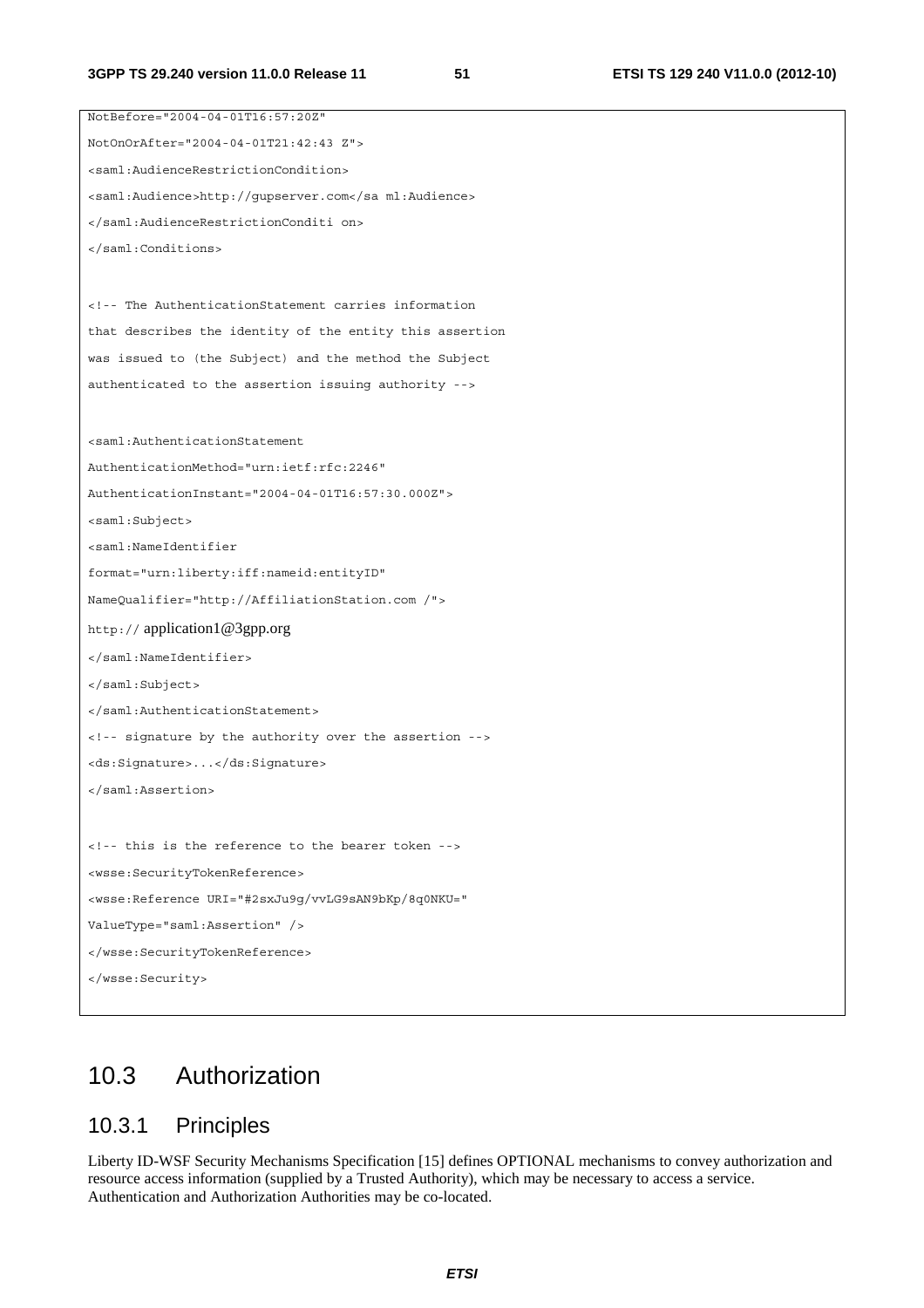In the context of GUP and when the operator"s policies so require, it is recommended that a Discovery Service as described by Liberty ID-WSF Discovery Service Specification [17] also acts as a Trusted Authority issuing Authorization assertions.

In general, GUP authorization can be seen to consist of the following functional components:

- Management of authorization related data (authorization rules) which also refer to actual authorized data
- Access/storage of the authorization rules
- Encapsulation of a set of authorization rules (privacy policy) together with the transported actual data.
- Execution of authorization logic based on the pre-defined authorization rules and information received in the request or otherwise related to the request

The functional components are discussed more in the following subclauses.

## 10.3.2 Authorization related data

#### 10.3.2.1 Authorization attributes

Authorization attributes are defined to be used as basic input elements of the authorization rules and thus as a basis for the authorization decisions. It is not required that all the authorization attributes defined hereafter are included in a request.

The following types of authorization attributes are considered:

- Identity of the target subscriber (or a group of subscribers) the GUP subscriber;
- Component type being accessed and more detailed data reference;
- Identity of the requestor (application ID and end-user ID) or group of requestors;

The Web Services Security SAML Profile [wss-saml] shall be used as the means by which GUP requestor over Rg and/or Rp authenticate to the recipient (i.e. GUP Server and GUP Repository respectively). Each communicating peer performs message level authentication by demonstrating proof of possession of a subject confirmation key. The assertion issuer (i.e. Discovery Service) binds the subject confirmation key to the assertion by signing the assertion. This attestation assures the consumer of the assertion that the subject confirmation key is that of the intended sender. Thus the senders subject confirmation key can be recognized by the recipient as belonging to the remote peer.

- Requestor related data received in the request as Authorization Assertions

The authorization model supports the issuance of assertions, which convey information regarding the resource to be accessed, the entity attempting to access the resource, the mechanism by which the accessing entity must use to demonstrate its identity to the recipient and the ability for the accessing entity to access the resource on behalf of another system entity. Thus the authorization model supports a constrained proxy mechanism, which permits a proxy (the sender) to access the resource on behalf of some other system entity.

Processing rules for the generation of authorization assertions is normatively defined at Liberty ID-WSF Security Mechanisms Specification [15].

- Requested Operation (Query, Modify, Create, Delete, Subscribe, List);
- Other attributes (e.g. the time schedule) related to the request case;
- Privacy Policy included in the request

Liberty ID-WSF SOAP Binding Specification [14] defines a <UsageDirective> SOAP Header Block in which GUP requestors could express policy in terms of intent of usage of the requested data if released.

- Other data relevant for access control included in the request
	- o Liberty ID-WSF SOAP Binding Specification [14] defines a <consent> SOAP Header Block in which GUP requestors could indicate whether the end-user consented the request.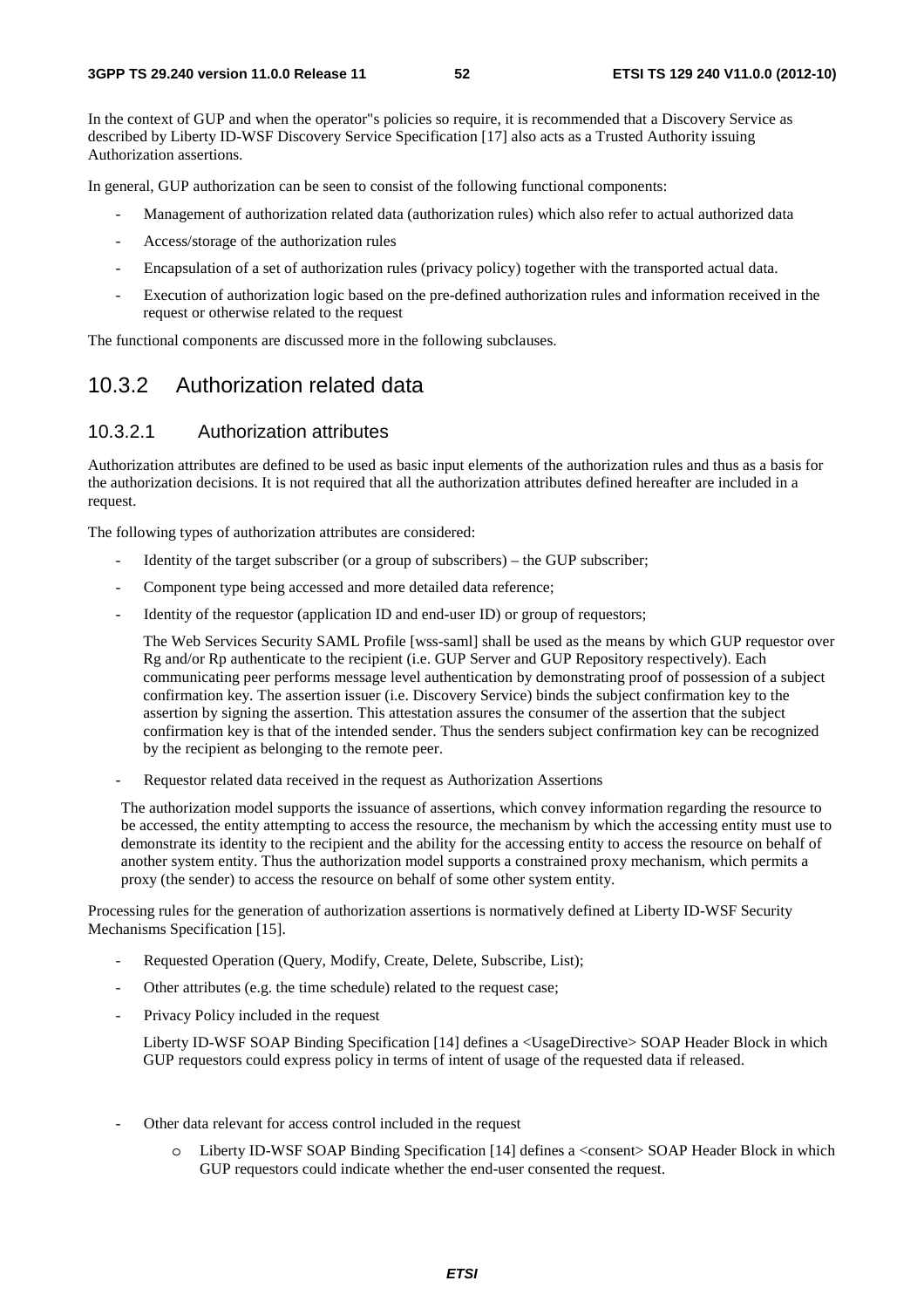- o Identity information related to active proxies in the communicating channel may be conveyed in <ProxySubject>, <ProxyTransitedStatement> and <ProxyInfoConfirmationData> schema elements within the <wsse: Security> SOAP Security Header as defined in Liberty ID-WSF Security Mechanisms Specification [15] specification.
- $\circ$  Session status of the communicating peers may be conveyed in <SessionContext > and <SessionContextStatement> schema elements within the <wsse:Security> SOAP Security Header as defined in Liberty ID-WSF Security Mechanisms Specification [15] specification.
- Resource access information is captured in a <ResourceAccessStatement> schema elements within the <wsse: Security> SOAP Security Header as defined in Liberty ID-WSF Security Mechanisms Specification [15] specification. The purpose of this statement is to convey sufficient information regarding the accessing entity and the resource for which access is being attempted.

### 10.3.2.2 Authorization rules

The basic set of authorization rules define to whom, to which part of data and for which purpose the authorization is given. All or some of the Authorization data considered above may be applicable.

GUP requestors over Rg and/or Rp reference points shall include relevant authorization data in the SOAP message requests. In particular Authorization assertions shall be conveyed following the processing rules defined at Liberty ID-WSF Security Mechanisms Specification [15].

The authorization rules consist of the following built-in elements:

- authorization attributes and/or references to pre-defined (commonly used) contents of attributes
- references to the actual GUP data
- actions (e.g. the decision, encapsulation of the privacy policy).

#### 10.3.2.3 Management of authorization related data

The GUP procedures defined for the Rp and Rg reference points (see the clauses 8 and 9) may be used for managing authorization related data (using GUP metadata components).

## 10.3.3 Execution of authorization logic

The authorization logic compares the information conveyed in the request (and possible additional information related to the moment when the request is received) with the information defined in the authorization rules. When the logic leads to a decision to accept the request in principle, the requested data is compared with the authorized set of data. If discrepances are found a GUP authorization entity may either restrict to reply to the authorized content or deny the request. Note that this depends on the policy in the GUP authorization entity and the nature of the request.

# 10.3.4 Roles of GUP entities related to the authorization

Figure 10.1 shows the logical entities involved in GUP authorization.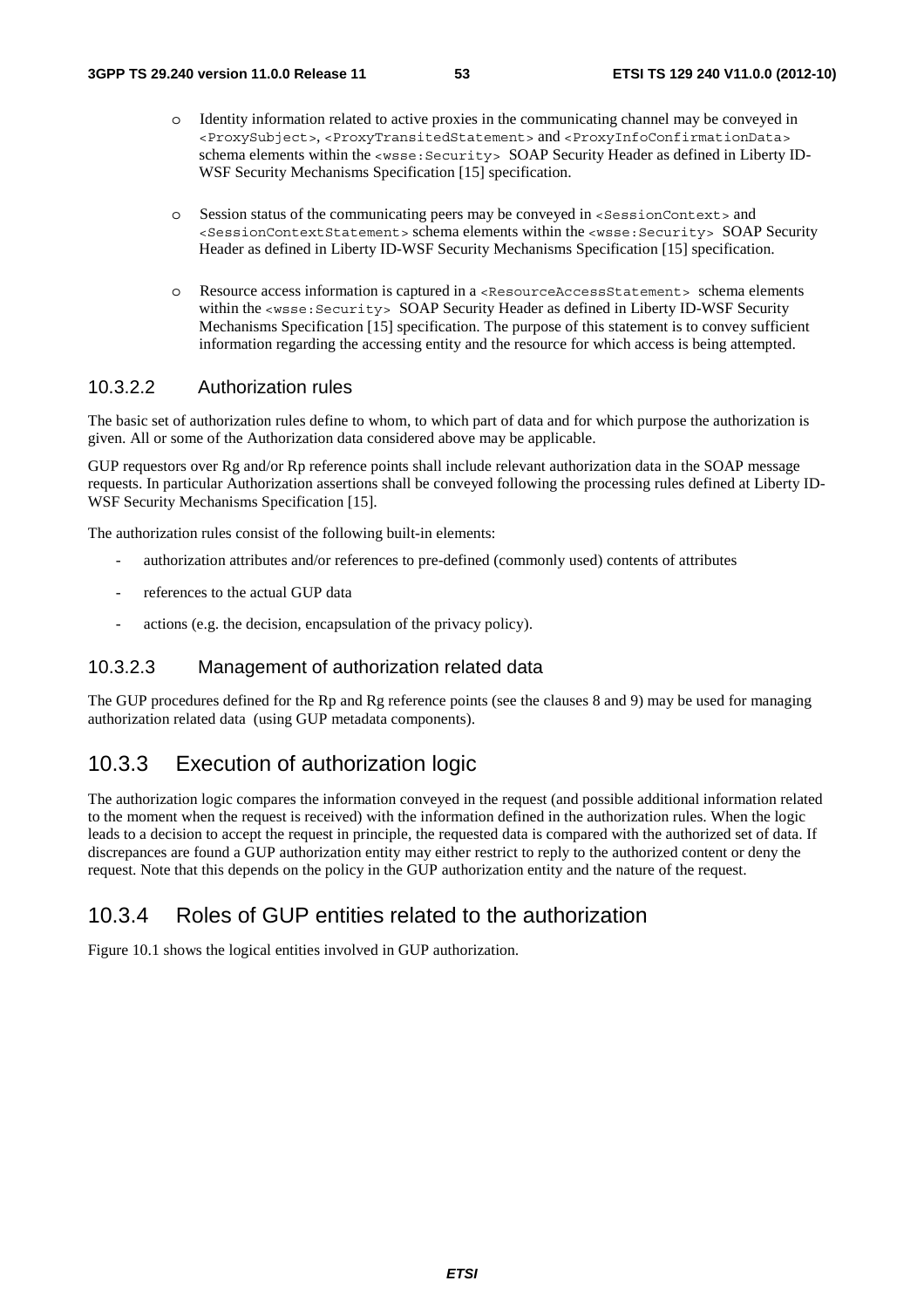



#### 10.3.4.1 GUP Requestor

GUP requestors over Rg and/or Rp reference points shall include relevant authorization data in the SOAP message requests. In particular, Authorization assertions issued and received from a Discovery Service as defined in Liberty ID-WSF Discovery Service Specification [17] shall be conveyed following the processing rules defined at Liberty ID-WSF Security Mechanisms Specification [15].

Other relevant authorization attributes as defined in chapter 12.2.2.1 of this specification may be also present in the requests.

## 10.3.4.2 GUP server and RAF

The GUP Server and RAF (including the Data Repository) have access to the authorization rules. The interface between the authorization related data storage and GUP Server (and RAF) is out of the scope of this specification. Note that the GUP Server and RAF may act as data storage entities. The GUP Server or the RAF (or both of them) are responsibles for the execution of the authorization logic.

The authorization issues handled by the GUP Server typically concern the GUP profile and GUP Component level issues; the authorization handled by RAF may be based on more detailed data references (items inside a GUP component). The set of authorization attributes specified for GUP can be used by both the GUP Server and the RAF.

The GUP Server and the RAF may also add to the transported actual data, a <UsageDirective> SOAP Header Block as defined in Liberty ID-WSF SOAP Binding Specification [14] including privacy policies that the GUP requestor shall follow when using, storing and/or distributing the received data. If during the execution of the authorization logic, GUP Server or RAF find out that further authorization information from the end-user is required in order to decide whether or not the request shall be served, the user interaction mechanisms defined in Liberty Alliance Interaction Service [22] specification may be used.

### 10.3.4.3 Management entity

The authorization rules can be managed by the authorized entities: e.g

- the entity administrating the GUP Data Storage;
- the RAF and/or GUP Server: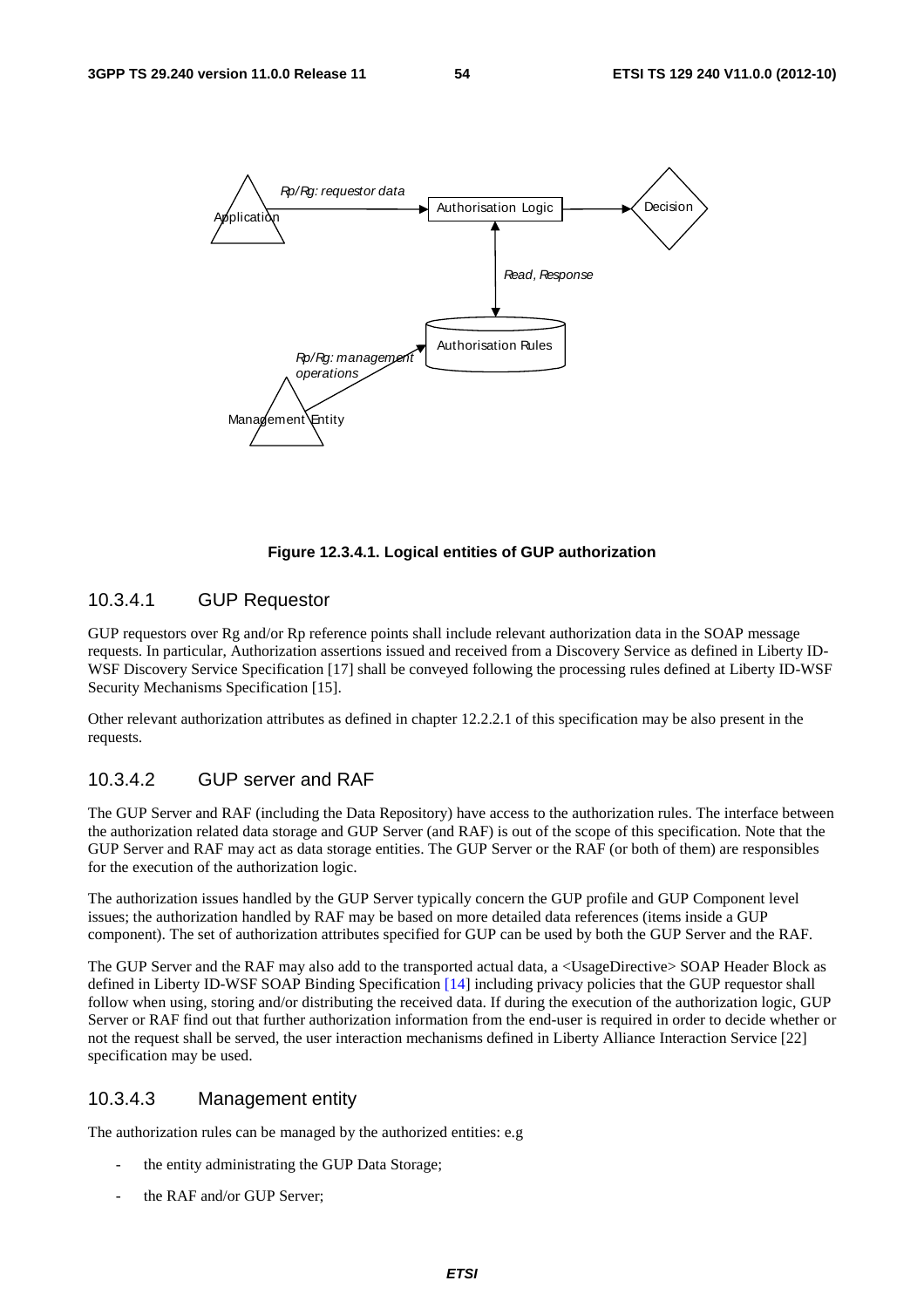- the GUP Subscriber itself.

The GUP Subscriber is normally allowed to manage a limited set of his own user profile data, e.g., certain GUP Components or certain data inside a GUP Component. Additionally, there might be restrictions on the allowed operations.

The entity administering the GUP Data Storage may define common or default authorization rules for GUP Subscribers. The entity may also pre-define contents for authorization attributes, e.g. user groups, to which the authorization rules can refer. The entity administering the GUP Data Storage may also manage GUP Subscriber specific authorization rules (e.g., on behalf of the GUP Subscriber).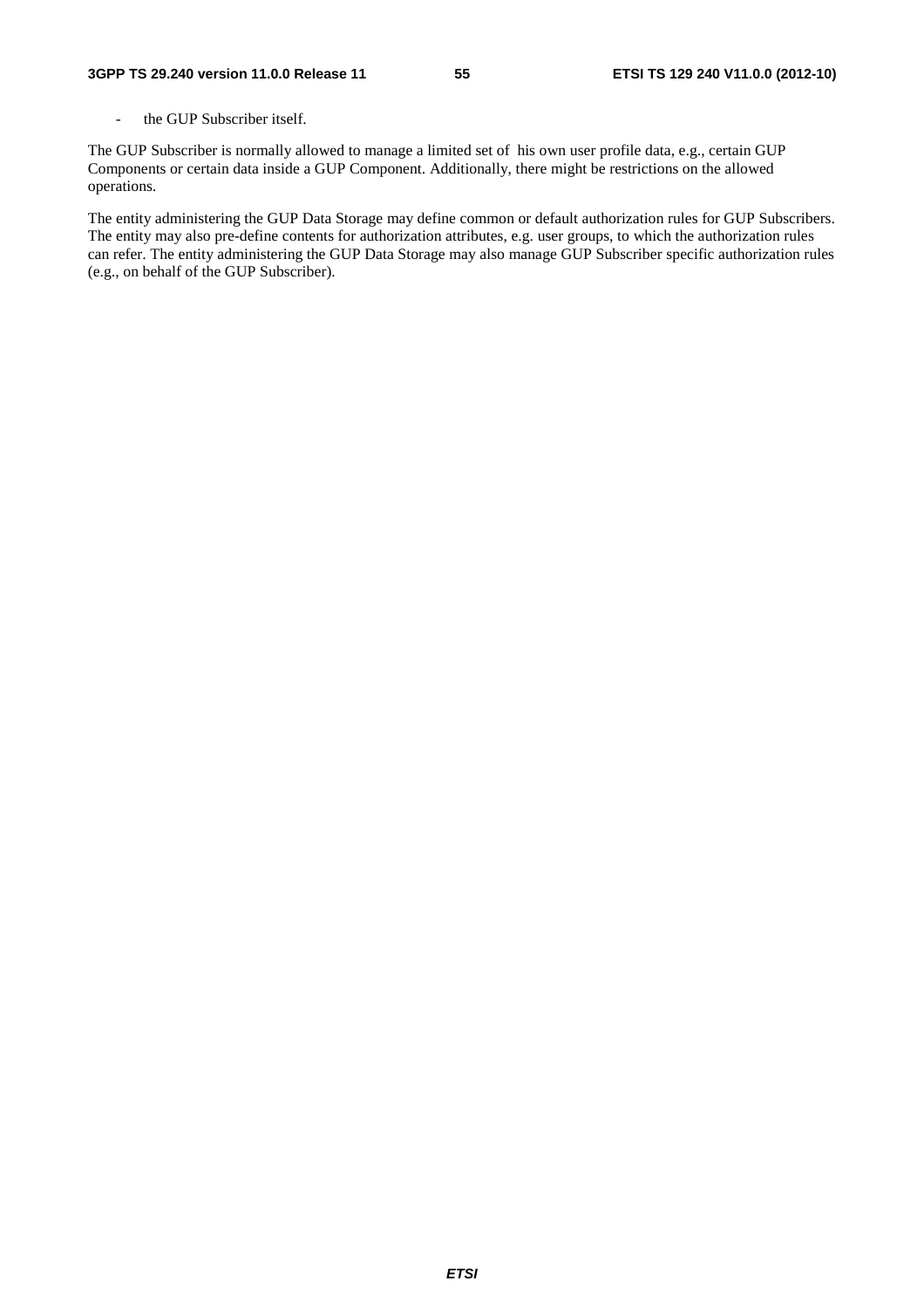# Annex A (normative): Component Data Definitions

According to Section 5 of TS23.240 [1], a Generic User Profile consists of a number of independent GUP Components. This Annex defines the content, semantics and specific processing rules of the different GUP Data Components.

Note: For Rel-6 only the HSS IMS GUP component is defined. Further releases of this specification will define additional components.

# A.1 HSS IMS GUP Component definition

The purpose of this annex is to provide GUP Profile Component definition for the IMS data of the HSS.

# A.1.1 General description

The following Figure A.3 gives an outline of the UML model of the logical view of the HSS IMS GUP Components. The main Component is called HSSIMSData.

Each element in that figure represents a part of the XML Schema structure, either a GUP Component or a lower level block of data contained in a GUP Component. Elements marked with the same background colour make up an independently manageable GUP Component, whose root is marked with "<<GUP Component>>".

All HSS IMS GUP Components can be managed with the procedures provided by GUP.

Component and attribute naming has been taken mainly from 3GPP TS 23.008 [8] where appropriate. The details about the specific attributes shown in the picture are described in others specs. The ones related Cx protocol are described in the 3GPP TS 29.228 [7] and the ones related Sh interface are described in the 3GPP TS 29.328 [10].

The identified set of GUP data elements with regard to the IMS HSS component should receive different treatment (only read or both read/write access rights), depending on the nature of the data and the nature of the application requesting the data (e.g. provisioning application). In order to provide such differentiated treatment access control mechanisms shall be applied. These access control mechanisms should take into consideration the rights that can be offered over each attribute.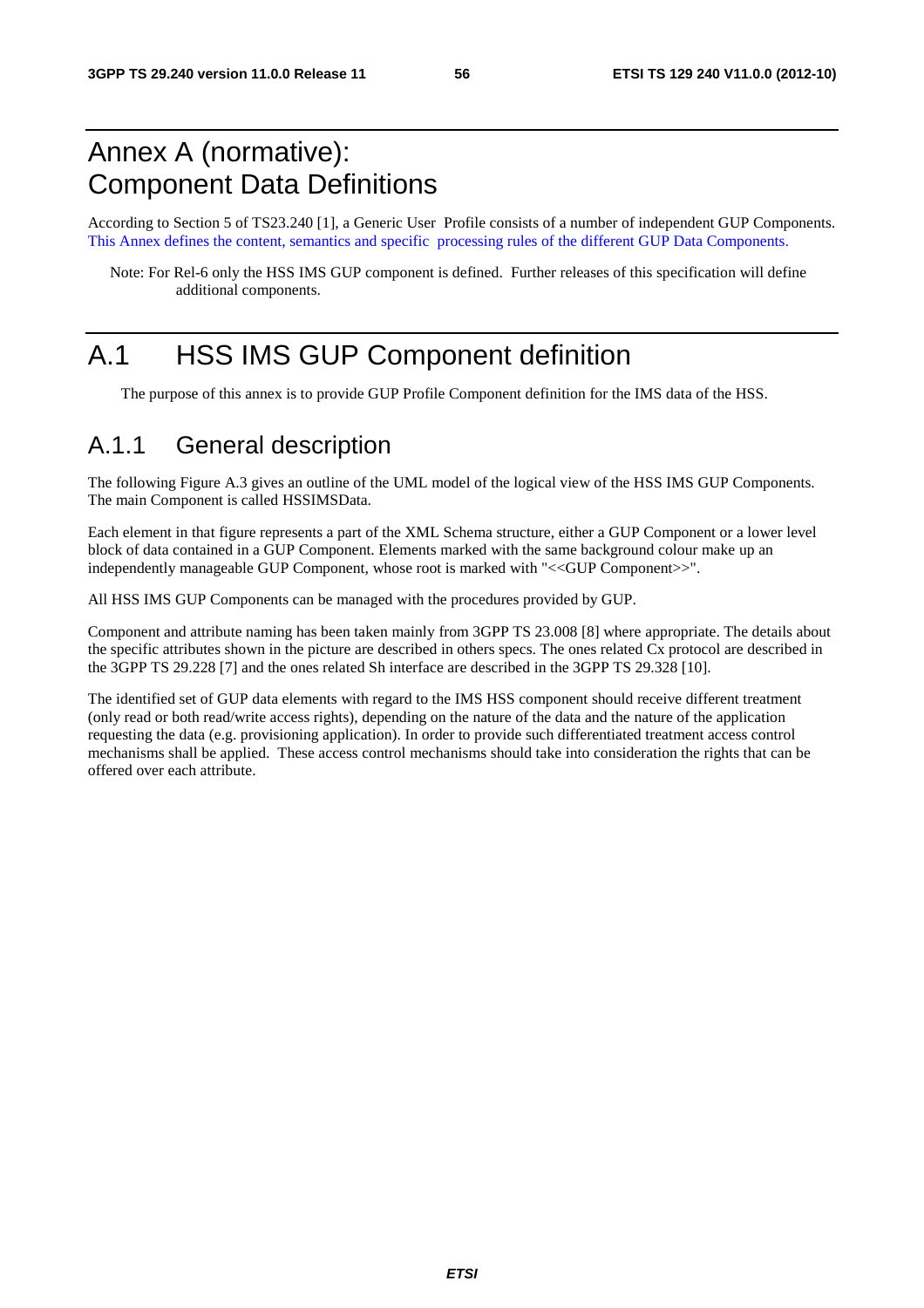

### **Figure A.3 Logical data model of the HSS IMS GUP Components**

# A.1.1.1 XML Schema files for HSS IMS GUP Components

XML Schema files attached to this specification combine together whole HSS IMS GUP Component data. XML Schema files are intended to be used by an XML parser.

Table A.1 lists HSS IMS GUP Components and XML Schema files that include those. CommonDataTypes file contains common data types, i.e. it is not a stand alone GUP Component on its own.

#### **Table A.1 HSS IMS GUP Components in XML Schema files**

| <b>HSS IMS GUP Component</b> | XML Schema file                |
|------------------------------|--------------------------------|
| AuthenticationAndCiphering   | AuthenticationAndCiphering.xsd |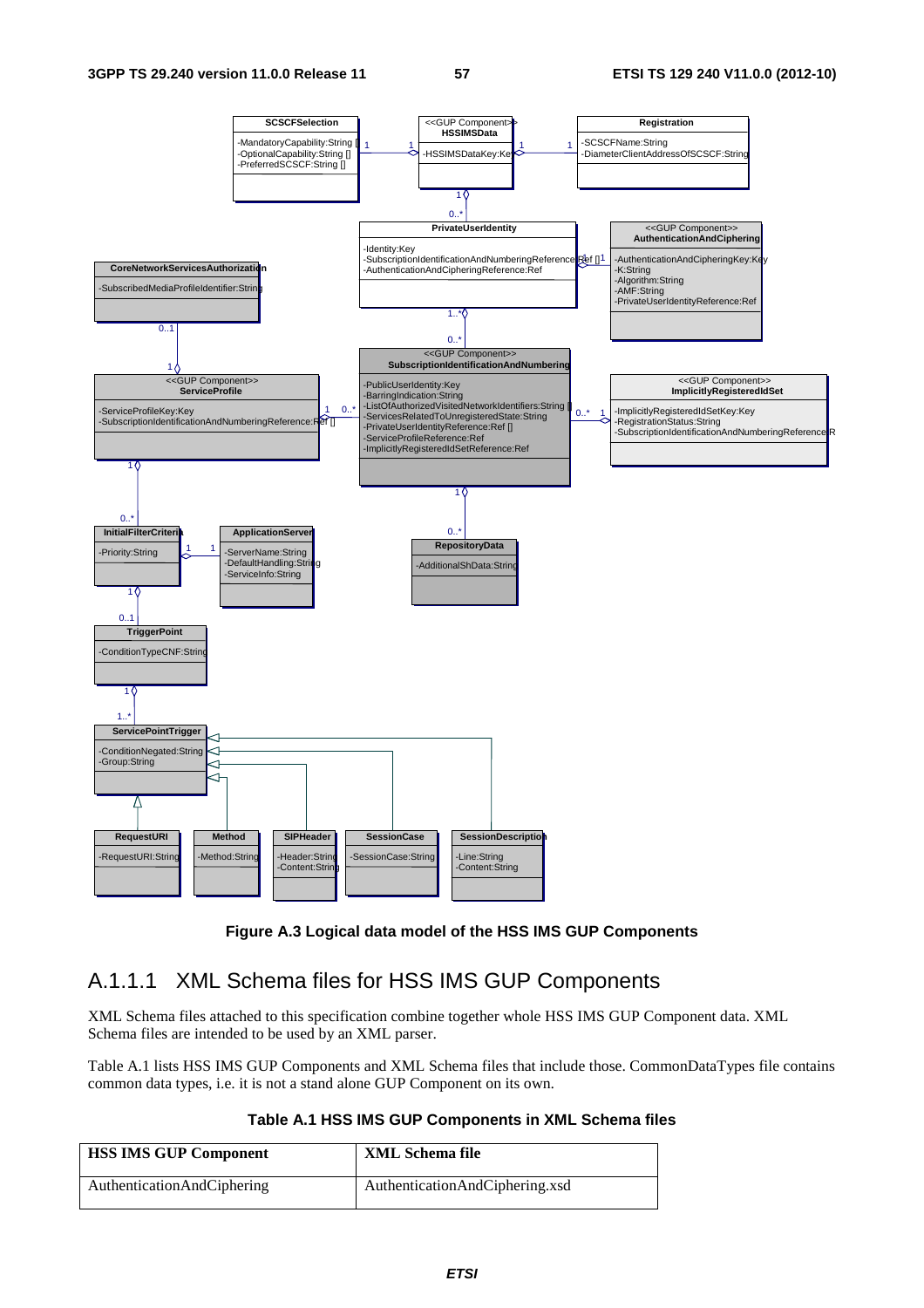| <b>HSSIMSData</b>                      | HSSIMSData.xsd                             |
|----------------------------------------|--------------------------------------------|
| ImplicitlyRegisteredIdSet              | ImplicitlyRegisteredIdSet.xsd              |
| SubscriptionIdentificationAndNumbering | SubscriptionIdentificationAndNumbering.xsd |
|                                        |                                            |
| <b>ServiceProfile</b>                  | ServiceProfile.xsd                         |
| Component independent data             | <b>XML Schema file</b>                     |
|                                        | CommonDataTypes.xsd                        |

# A.1.2 Element addressing

Contents for HSS IMS GUP Components can be addressed with XPath representation format as an input parameter for select clauses. Each GUP Component has a unique key.

#### **Example**

Following Select element addresses the BarringIndication element in the SubscriptionIdentificationAndNumbering GUP Component. Public User Identity is specified by ResourceID in the procedure message element, e.g. Query.

<Select>

<ComponentType>

http://3gpp/gup/ns/comp/SubscriptionIdentificationAndNumbering

</ComponentType>

<GCLRef>

//SubscriptionIdentificationAndNumbering/BarringIndication

</GCLRef>

</Select>

# A.1.3 Void

# A.2 HSS IMS GUP Component structure

HSS IMS GUP Component model includes following Components:

- HSSIMSData
- AuthenticationAndCiphering
- SubscriptionIdentificationAndNumbering
- ServiceProfile

This model is mainly based on the HSS data described in 3GPP TS 23.008 [8]. Authentication information is described in TS 33.203 [12] and TS 33.102 [11]. Data relationships are mainly based on descriptions from 3GPP TS 23.228 [9], 3GPP TS 29.328 [10] and 3GPP TS 29.228 [7].

# A.2.1 HSSIMSData GUP Component

HSS IMS Data contains S-CSCF Selection-, IMS location, charging- and Private User Identity information.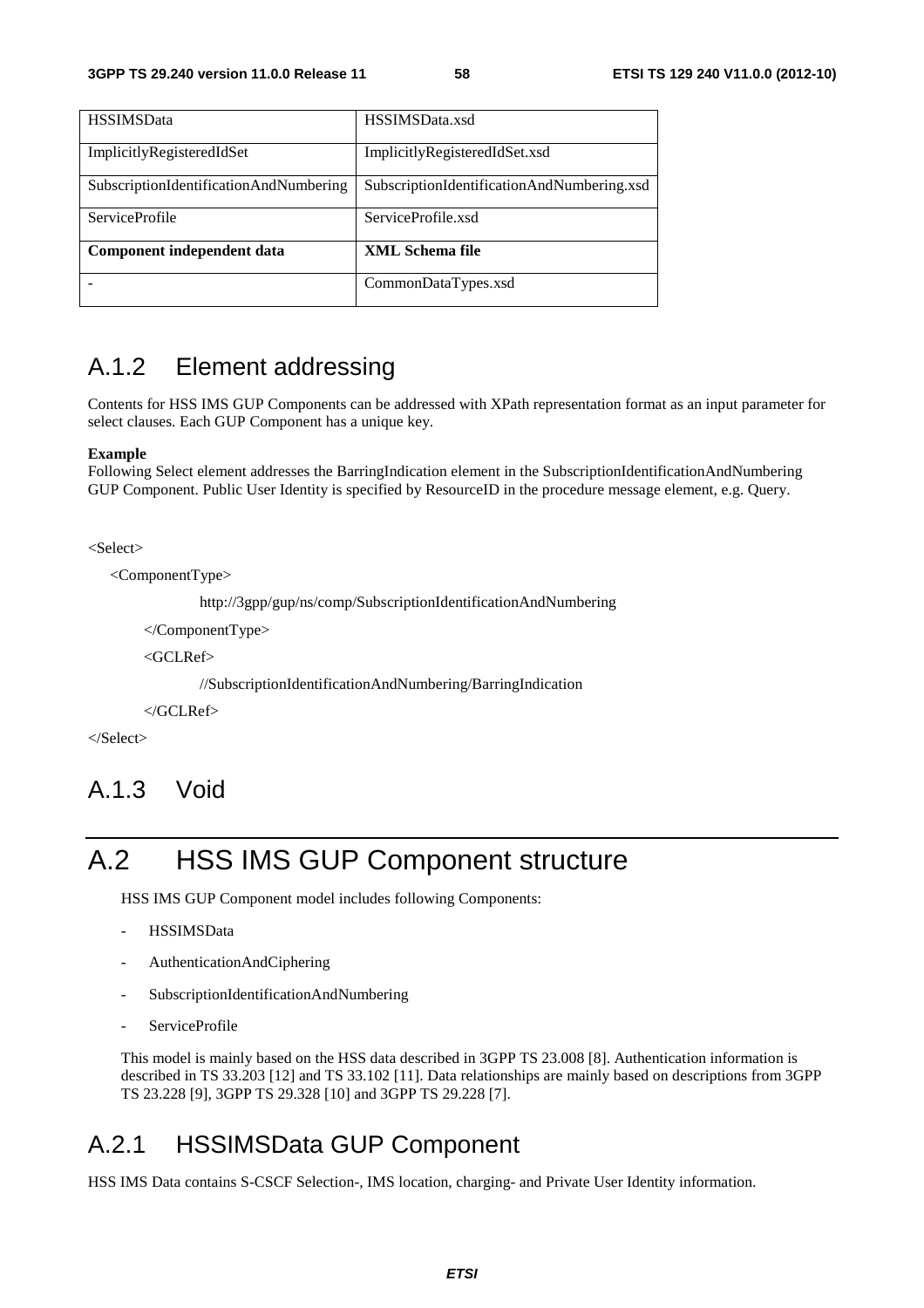HSS IMS Data contains also following data for Component linking purposes.

- HSSIMSDataKey
	- o HSS IMS Data Key is a primary key to uniquely identify HSS IMS Data Component.
	- o This value must be unique within all HSS IMS Data Components.

# A.2.1.1 SCSCFSelection

S-CSCF Selection contains the following data, which are described in 3GPP TS 23.008 [8].

- MandatoryCapability
- OptionalCapability
- PreferredSCSCF (optional parameter)

These data shall be offered only for provisioning purposes.

# A.2.1.2 IMS Location

IMS Location contains the following data, which are described in 3GPP TS 23.008 [8].

- SCSCFName
- DiameterClientAddressOfSCSCF (optional parameter)

# A.2.1.3 PrivateUserIdentity

Private User Identity contains the following data, which is described in 3GPP TS 23.008 [8].

- Identity (Private User Identity)
	- This data shall be offered only for provisioning purposes.

# A.2.2 AuthenticationAndCiphering GUP Component

Authentication and Ciphering contains the following data, which are described in 3GPP TS 33.102 [11].

- $\mathbf K$
- Algorithm
- AMF

K parameter can contain either Secret Key or Encrypted Secret Key value. The encryption algorithm is implementation specific.

These data shall be offered only for provisioning purposes.

# A.2.3 SubscriptionIdentificationAndNumbering GUP Component

Subscription Identification And Numbering Component contains the following data, which are described in 3GPP TS 23.008 [8].

- PublicUserIdentity
- BarringIndication (This data shall be offered only for provisioning purposes)
- ListOfAuthorizedVisitedNetworkIdentifiers (This data shall be offered only for provisioning purposes)
- ServicesRelatedToUnregisteredState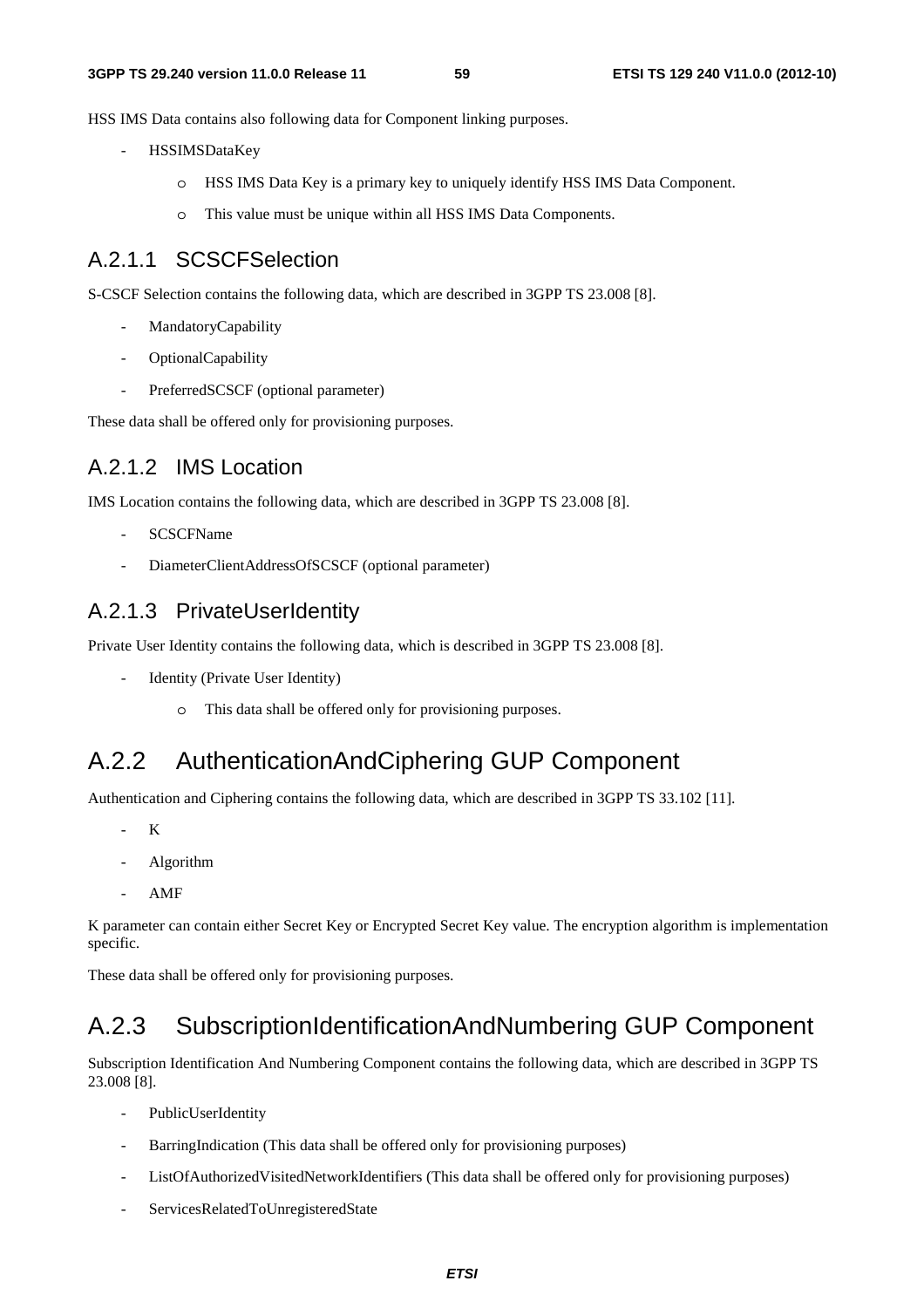Public User Identity is a primary key element for the Subscription Identification And Numbering Component.

# A.2.3.1 RepositoryData

Repository Data contains additional Sh-interface data, which are described in 3GPP TS 29.328 [10].

- AdditionalShData

# A.2.4 ServiceProfile GUP Component

The present sub clause presents the Service Profile GUP Component contents, which are defined based on the 3GPP TS 29.228 [7].

# A.2.4.1 CoreNetworkServiceAuthorization

Core Network Service Authorization contains the following data, which are described in 3GPP TS 29.228 [7].

- SubscribedMediaProfileIdentifier

This data shall be offered only for provisioning purposes

## A.2.4.2 InitialFilterCriteria

Initial Filter Criteria contains the following data, which are described in 3GPP TS 29.228 [7]. All data under Initial Filter Criteria are described in 3GPP TS 29.228 [7].

- Priority

### A.2.4.2.1 ApplicationServer

The present sub clause presents the Application Server element contents, which are defined based on the 3GPP TS 29.228 [7].

- ServerName
- DefaultHandling
- ServiceInfo

### A.2.4.2.2 TriggerPoint

The present sub clause presents the Trigger Point element contents, which are defined based on the 3GPP TS 29.228 [7].

- ConditionTypeCNF

#### A.2.4.2.2.1 ServicePointTrigger

The present sub clause presents the Service Point Trigger element contents, which are defined based on the 3GPP TS 29.228 [7].

Corresponding data element in Cx reference point is SePoTri.

- ConditionNegated
- **Group**

Service Point Trigger contains one of the following data structures described below.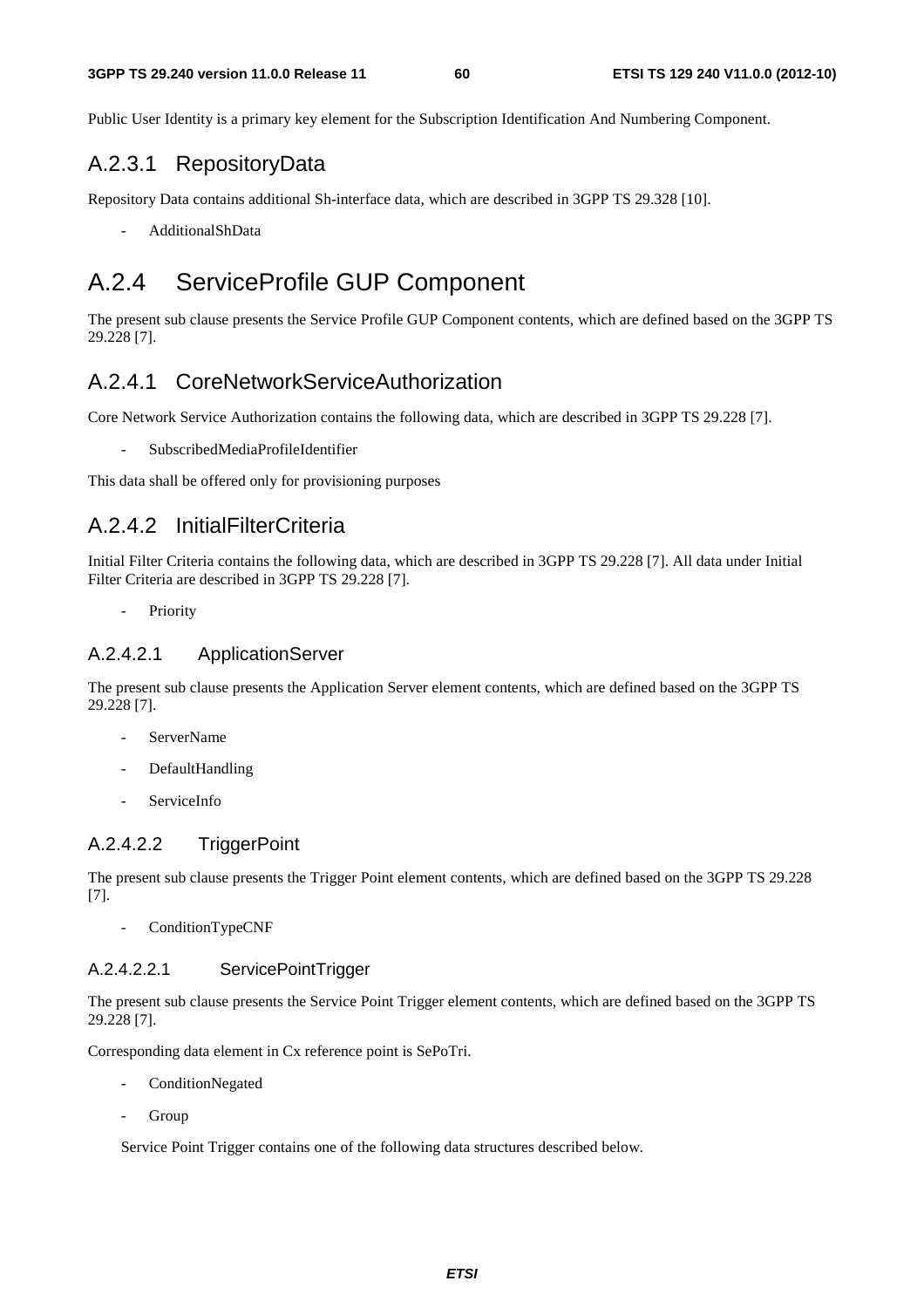#### **3GPP TS 29.240 version 11.0.0 Release 11 61 ETSI TS 129 240 V11.0.0 (2012-10)**

### A.2.4.2.2.1.1 RequestURI

The present sub clause presents the Request URI element contents, which are defined based on the 3GPP TS 29.228 [7].

RequestURI

### A.2.4.2.2.1.2 Method

The present sub clause presents the Method element contents, which are defined based on the 3GPP TS 29.228 [7].

Method

#### A.2.4.2.2.1.3 SIPHeader

The present sub clause presents the SIP Header element contents, which are defined based on the 3GPP TS 29.228 [7].

- **Header**
- **Content**

#### A.2.4.2.2.1.4 SessionCase

The present sub clause presents the Session Case element contents, which are defined based on the 3GPP TS 29.228 [7].

SessionCase

### A.2.4.2.2.1.5 SessionDescription

The present sub clause presents the Session Description element contents, which are defined based on the 3GPP TS 29.228 [7].

- Line
- **Content**

# A.3 Common Data Types

GUP Components share some common data types defined in the CommonDataTypes.xsd - XML Schema file.

That XML Schema file includes the following elements or element types used by other GUP XML Schema files:

- **Extension** 
	- o Will be used as an extension element
- ExtensionType
	- o Extension element type
- GenericDataType
	- o Will be used as a generic data type
- GenericComponentReferenceType
	- o Will be used as a generic Component reference type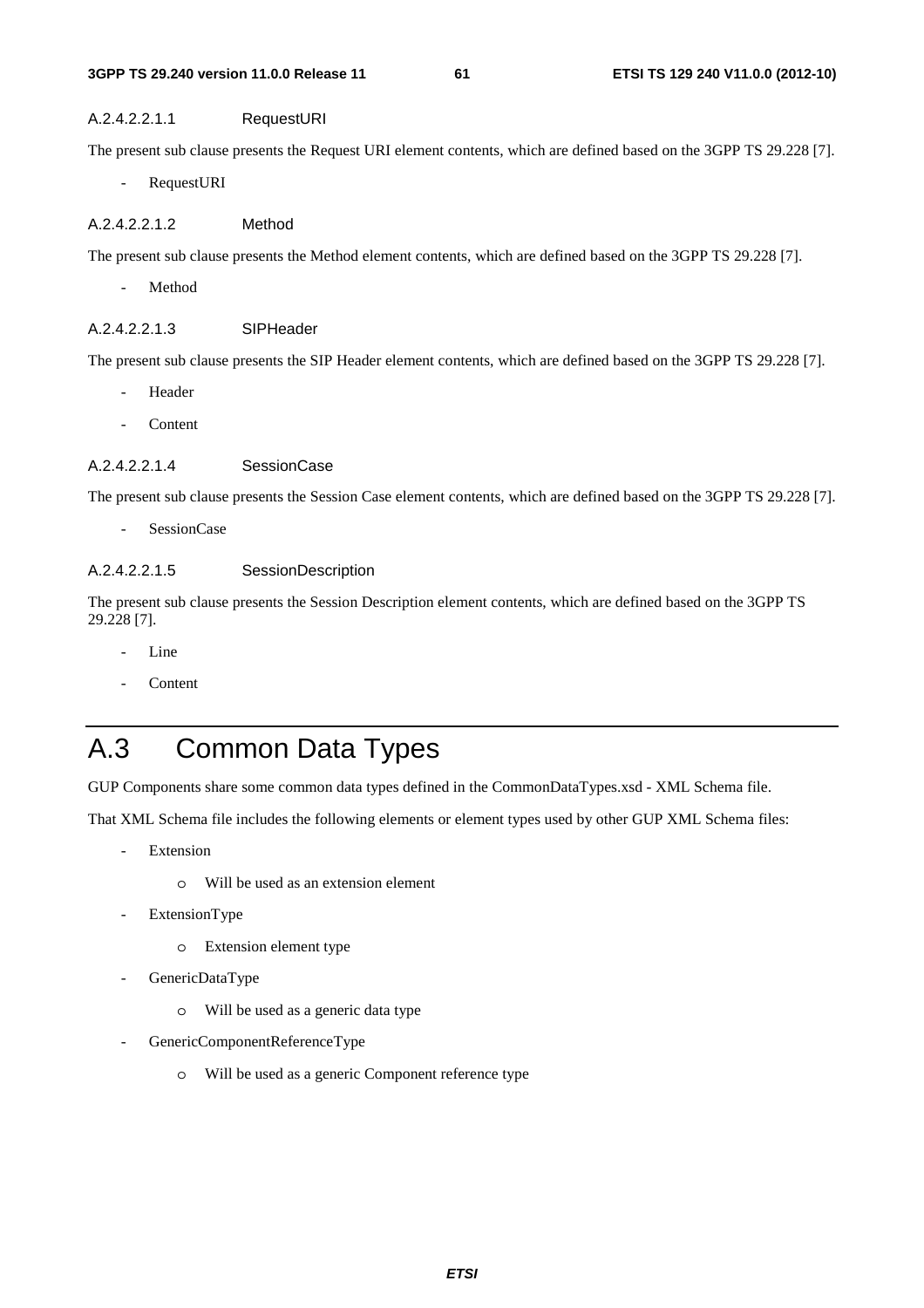# A.4 Data Services Template Checklist tables

GUP is an instance of a data service as described by Liberty Alliance Data Services Template [13] specification and all its stipulations are hereby incorporated unless expressly waived or modified in this specification.

This section presents the checklist tables as defined in Liberty Alliance Data Service Template [13] specification filledin with the values corresponding of the use of defined GUP Data component.

| <b>Parameter</b>                               | <b>Value</b>                                                                                                                                                                                                                                                                                                                                                                                                                                                                                                                                                                                                                                                                                                                                                                                               |
|------------------------------------------------|------------------------------------------------------------------------------------------------------------------------------------------------------------------------------------------------------------------------------------------------------------------------------------------------------------------------------------------------------------------------------------------------------------------------------------------------------------------------------------------------------------------------------------------------------------------------------------------------------------------------------------------------------------------------------------------------------------------------------------------------------------------------------------------------------------|
| <servicetype></servicetype>                    | $urn:3qpp:qp-hss-ims:2005-04$                                                                                                                                                                                                                                                                                                                                                                                                                                                                                                                                                                                                                                                                                                                                                                              |
| Discovery Options                              | Discovery Options MAY be supported<br>If a Discovery Service is employed, the following<br>Discovery Option Keywords as defined by Liberty ID-WSF<br>Data Services Template Specification [13] MAY be used:<br>urn:liberty:dst:allPaths<br>urn:liberty:dst:can:extend<br>urn:liberty:dst:changeHistoryS upported<br>urn:liberty:dst:extend<br>urn:liberty:dst:fullXPath<br>urn:liberty:dst:multipleResources<br>urn:liberty:dst:multipleQueryItems<br>urn:liberty:dst:multipleModification<br>urn:liberty:dst:noModify<br>urn:liberty:dst:noPaqination<br>urn:liberty:dst:noQuery<br>urn:liberty:dst:noQuerySubscriptions<br>urn:liberty:dst:noSorting<br>urn:liberty:dst:noStatic<br>urn:liberty:dst:noSubscribe<br>No specific Discovery Option Keyword is defined for the<br>HSS-IMS GUP Data Componet. |
| Data Schema                                    | See Apendix C in this specification                                                                                                                                                                                                                                                                                                                                                                                                                                                                                                                                                                                                                                                                                                                                                                        |
| SelectType Definition                          | The select Type definition for the HSS-IMS GUP data component is<br>described in the subclause 9.3.2.                                                                                                                                                                                                                                                                                                                                                                                                                                                                                                                                                                                                                                                                                                      |
| Semantics of the <select><br/>element</select> | See Chapter 6.5 in this specification                                                                                                                                                                                                                                                                                                                                                                                                                                                                                                                                                                                                                                                                                                                                                                      |

#### **Table A.4.1/1: General Service Parameters (1/2)**

#### **Table A.4.1/2: General Service Parameters (2/2)**

| <b>Parameter</b>         | <b>Value</b>                                                                  |
|--------------------------|-------------------------------------------------------------------------------|
| Element uniqueness       | Not applicable. No multiple elements with same name used.                     |
| Data Extension Supported | The <extension> element MAY be used to add additional HSS-IMS GUP</extension> |
|                          | elements, but the use is not specified by this specification.                 |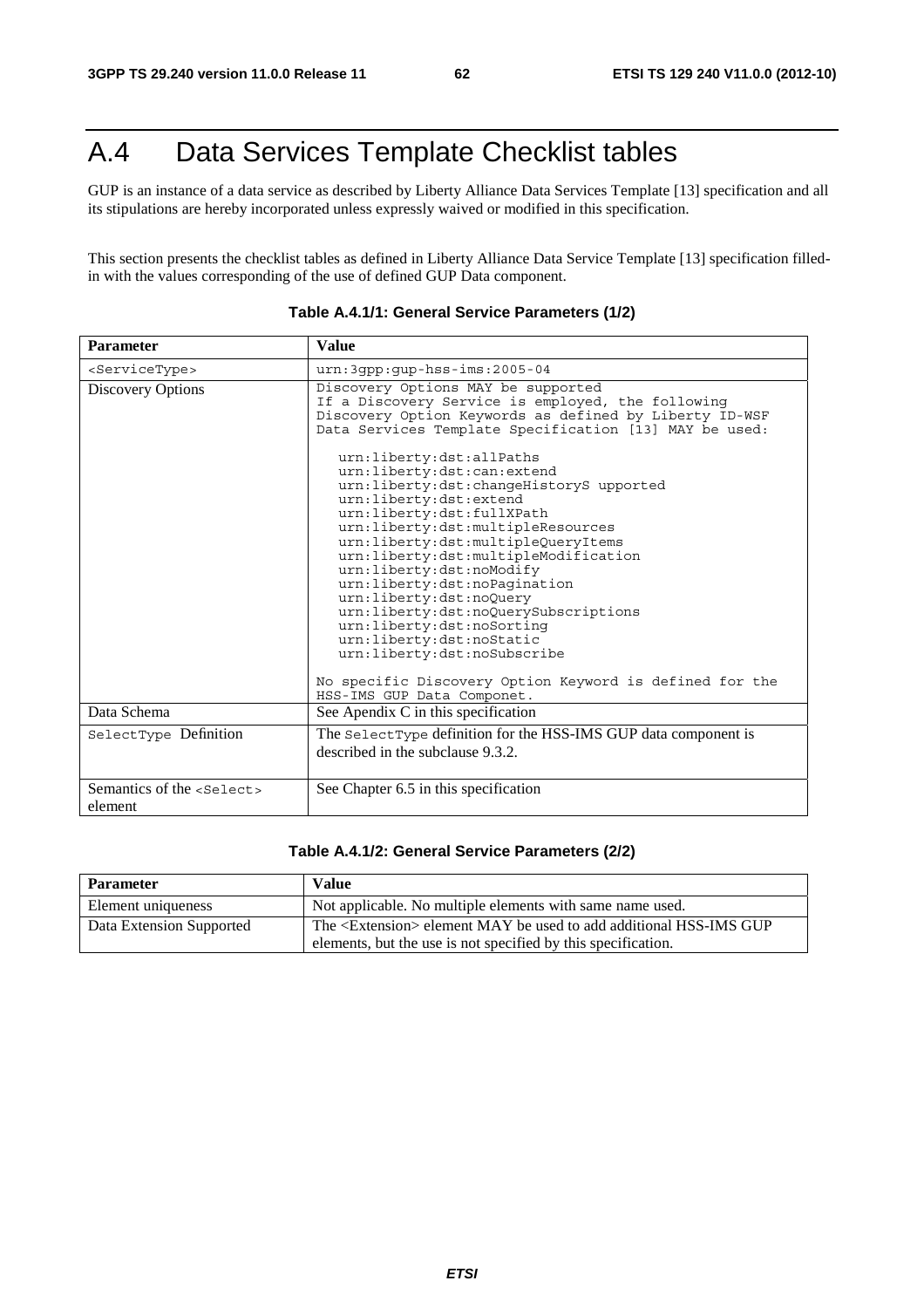| <b>Parameter</b>                              | <b>Value</b>                                                                                                                                                                                                                                                           |
|-----------------------------------------------|------------------------------------------------------------------------------------------------------------------------------------------------------------------------------------------------------------------------------------------------------------------------|
| Support querying                              | Queries MUST be supported                                                                                                                                                                                                                                              |
| Multiple <query> elements</query>             | Multiple $\langle$ Query $\rangle$ elements MAY be supported.                                                                                                                                                                                                          |
| Multiple <queryitem><br/>elements</queryitem> | Multiple <queryitem> elements MAY be supported.</queryitem>                                                                                                                                                                                                            |
| Support sorting                               | Not Applicable                                                                                                                                                                                                                                                         |
| SortType definition                           | Not Applicable as sorting is not supported, empty definition used:<br><xs:complextype name="SortType"><br/><xs:complexcontent><br/><xs:restriction base="EmptyType"></xs:restriction><br/></xs:complexcontent><br/></xs:complextype><br>changedSince MAY be supported. |
| Support changedSince                          | All<br>Queries MUST be supported                                                                                                                                                                                                                                       |
| Supported formats                             | Multiple <query> elements MAY be supported.</query>                                                                                                                                                                                                                    |

# **Table A.4.2/1: Query Parameters (1/2)**

# **Table A.4.2/2: Query Parameters (2/2)**

| <b>Parameter</b>                           | <b>Value</b>                                                                                   |
|--------------------------------------------|------------------------------------------------------------------------------------------------|
| Support includeCommon                      | Common Attributes MUST be supported. See Chapter 6.4 in this                                   |
| Attributes                                 | specification.                                                                                 |
| Support pagination                         | Not Applicable. MUST NOT be used.                                                              |
| Support static sets                        | Not Applicable. MUST NOT be used.                                                              |
| <extension> in <query></query></extension> | The $\leq$ Extension $\geq$ element in $\leq$ Query $\geq$ MAY be used for new parameters, but |
|                                            | the use is not specified by this specification.                                                |

### **Table A.4.3: Modify Parameters**

| <b>Parameter</b>                       | <b>Value</b>                                                                        |
|----------------------------------------|-------------------------------------------------------------------------------------|
| Support modification                   | Modifications MUST be supported.                                                    |
|                                        | Multiple <modify> elements MAY be supported.</modify>                               |
| Multiple <modify></modify>             | Multiple <modification> elements MAY be supported.</modification>                   |
| elements                               |                                                                                     |
| Multiple <modification></modification> | Partial Success MAY be supported.                                                   |
| elements                               |                                                                                     |
| Support partial success                | not Changed Since MAY be supported.                                                 |
| Support                                | The <extension> element in <modify> MAY be used to specify new</modify></extension> |
| notChangedSince                        | parameters, but the use is not specified by this specification.                     |
|                                        |                                                                                     |
| <extension> in</extension>             | Modifications MUST be supported.                                                    |
| <modify></modify>                      |                                                                                     |
|                                        | Multiple <modify> elements MAY be supported.</modify>                               |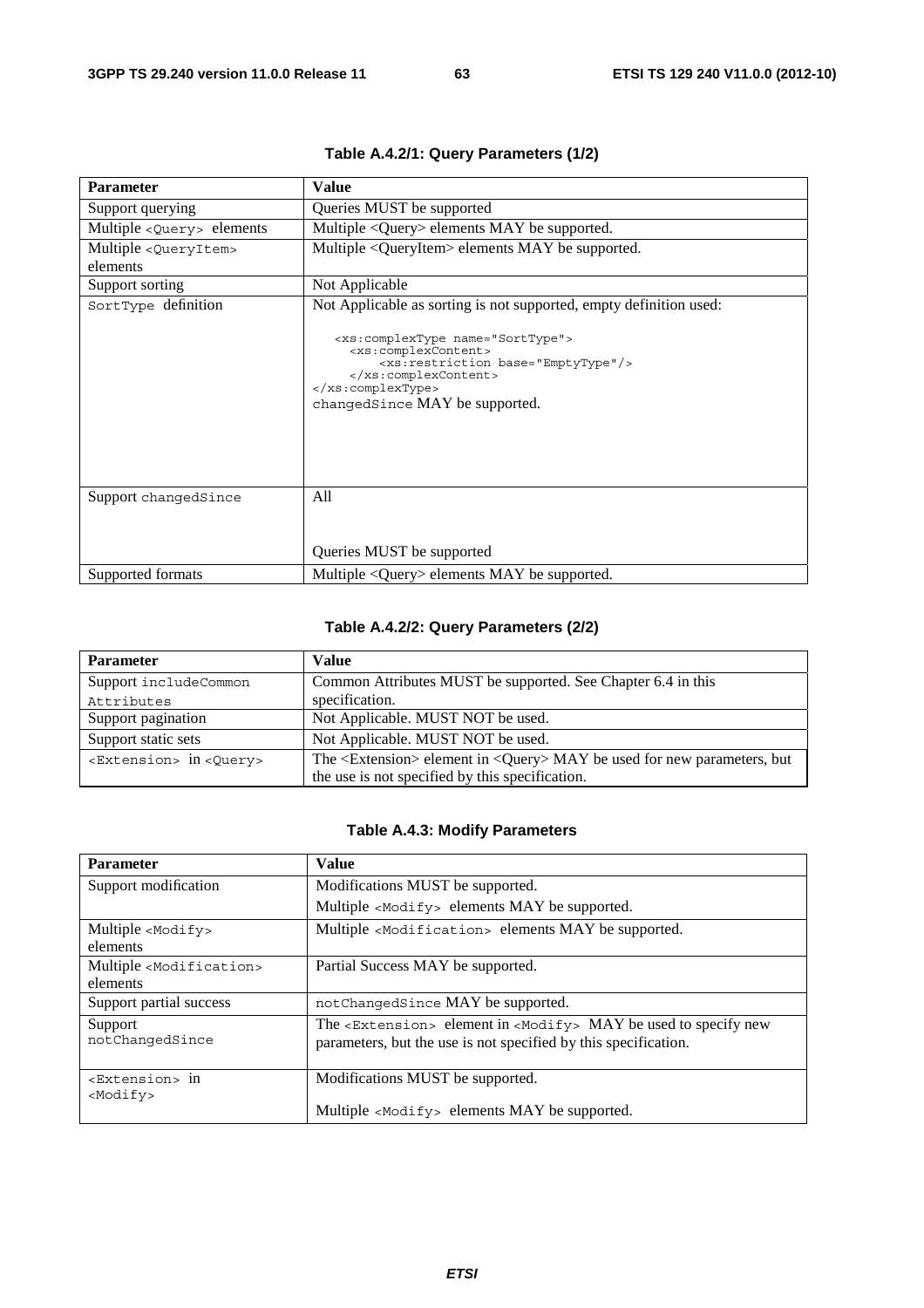| <b>Parameter</b>                            | <b>Value</b>                                                                                                                                                                                              |
|---------------------------------------------|-----------------------------------------------------------------------------------------------------------------------------------------------------------------------------------------------------------|
| Support subscribing to                      | Subscriptions to Notifications MUST be supported.                                                                                                                                                         |
| notifications                               |                                                                                                                                                                                                           |
| Use of the <subscribe></subscribe>          | Creation, Renewal, Cancellation and Modification of subscriptions MUST be                                                                                                                                 |
| element for modifying and                   | supported.                                                                                                                                                                                                |
| renewing subscriptions.                     |                                                                                                                                                                                                           |
| Multiple <subscribe></subscribe>            | Multiple <subscribe> elements MAY be supported.</subscribe>                                                                                                                                               |
| elements                                    |                                                                                                                                                                                                           |
| Multiple <subscription> ele-</subscription> | Multiple <subscription> elements MAY be supported.</subscription>                                                                                                                                         |
| ments                                       |                                                                                                                                                                                                           |
| Use of the <notifyendedto></notifyendedto>  | The <notifyendedto> element MUST be supported, if end notifications are</notifyendedto>                                                                                                                   |
| element                                     | used.                                                                                                                                                                                                     |
| TypeType definition                         | The $\langle \text{Type} \rangle$ element is not used, so an empty definition is used for it:                                                                                                             |
|                                             | <xs:complextype name="TypeType"><br/><xs:complexcontent><br/><xs:restriction base="EmptyType"></xs:restriction><br/></xs:complexcontent><br/><math>\langle xs:complexType \rangle</math></xs:complextype> |

### **Table A.4.4/1: Subscribe Parameters (1/2)**

## **Table A.4.4/2: Subscribe Parameters (2/2)**

| <b>Parameter</b>            | <b>Value</b>                                                                                   |
|-----------------------------|------------------------------------------------------------------------------------------------|
| TriggerType definition      | The <trigger> element is not used for the HSS-IMS GUP Data Component</trigger>                 |
|                             | (just default change notifications are supported).                                             |
|                             | An empty type definition shall be used:                                                        |
|                             | <xs:complextype name="TriqqerType"></xs:complextype>                                           |
|                             | <xs:complexcontent><br/><xs:restriction base="EmptyType"></xs:restriction></xs:complexcontent> |
|                             |                                                                                                |
|                             |                                                                                                |
| Start of a subscription     | starts attribute MUST be supported.                                                            |
| Subscription expiration     | Subscription expiration MUST be used.                                                          |
| Use of expires and duration | Both expires and duration MUST be supported.                                                   |
| attributes                  |                                                                                                |
| Support expires==starts     | The same value for both the starts and the expires attribute MUST be                           |
|                             | supported.                                                                                     |
| Support zero duration       | The value zero MUST be supported for the duration attribute.                                   |
| <extension> in</extension>  | The <extension> element in <subscribe> MAY be used for new parameters,</subscribe></extension> |
| <subscribe></subscribe>     | but the use is not specified by this specification.                                            |

| <b>Parameter</b>                                                                                                                                                                                                                                    | Value                                                                                                                                                                |
|-----------------------------------------------------------------------------------------------------------------------------------------------------------------------------------------------------------------------------------------------------|----------------------------------------------------------------------------------------------------------------------------------------------------------------------|
| Support querying existing<br>subscriptions                                                                                                                                                                                                          | Query Subscriptions MAY be supported.                                                                                                                                |
| Multiple<br><querysubscriptions><br/>elements</querysubscriptions>                                                                                                                                                                                  | Multiple <querysubscriptions> elements MAY be supported.</querysubscriptions>                                                                                        |
| <extension> in<br/><querysubscrip< td=""><td><extension> element in <querysubscriptions> MAY be used for new<br/>parameters, but the use is not specified by this specification.</querysubscriptions></extension></td></querysubscrip<></extension> | <extension> element in <querysubscriptions> MAY be used for new<br/>parameters, but the use is not specified by this specification.</querysubscriptions></extension> |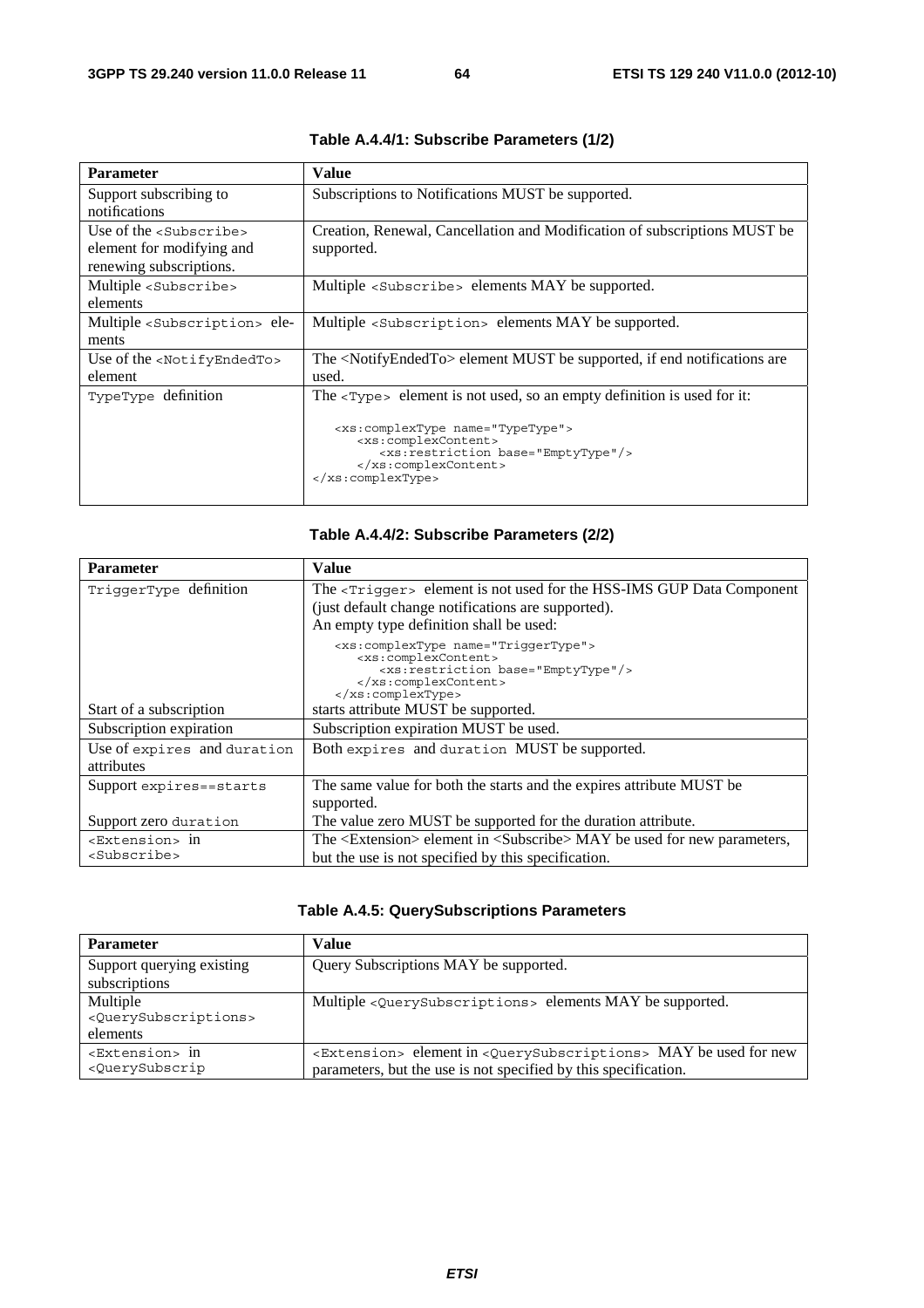| <b>Parameter</b>                             | <b>Value</b>                                                                            |
|----------------------------------------------|-----------------------------------------------------------------------------------------|
| Support notifications                        | Notifications MUST be supported.                                                        |
| Are notifications acknowledged               | End notifications MUST be acknowledged.                                                 |
| <extension> in <notify></notify></extension> | The <extension> element in <notify> MAY be used to pass additional</notify></extension> |
|                                              | data, but the use is not specified by this specification.                               |

## **Table A.4.6: Notify Parameters**

# **Table A.4.7: EndNotify Parameters**

| <b>Parameter</b>                           | <b>Value</b>                                                                                                                                        |
|--------------------------------------------|-----------------------------------------------------------------------------------------------------------------------------------------------------|
| Support end notifications                  | End notifications MAY be supported.                                                                                                                 |
| Are end notifications<br>acknowledged      | End notifications SHOULD be acknowledged.                                                                                                           |
| <extension> in <ended></ended></extension> | The <extension> element in <ended> MAY be used to pass additional<br/>data, but the use is not specified by this specification.</ended></extension> |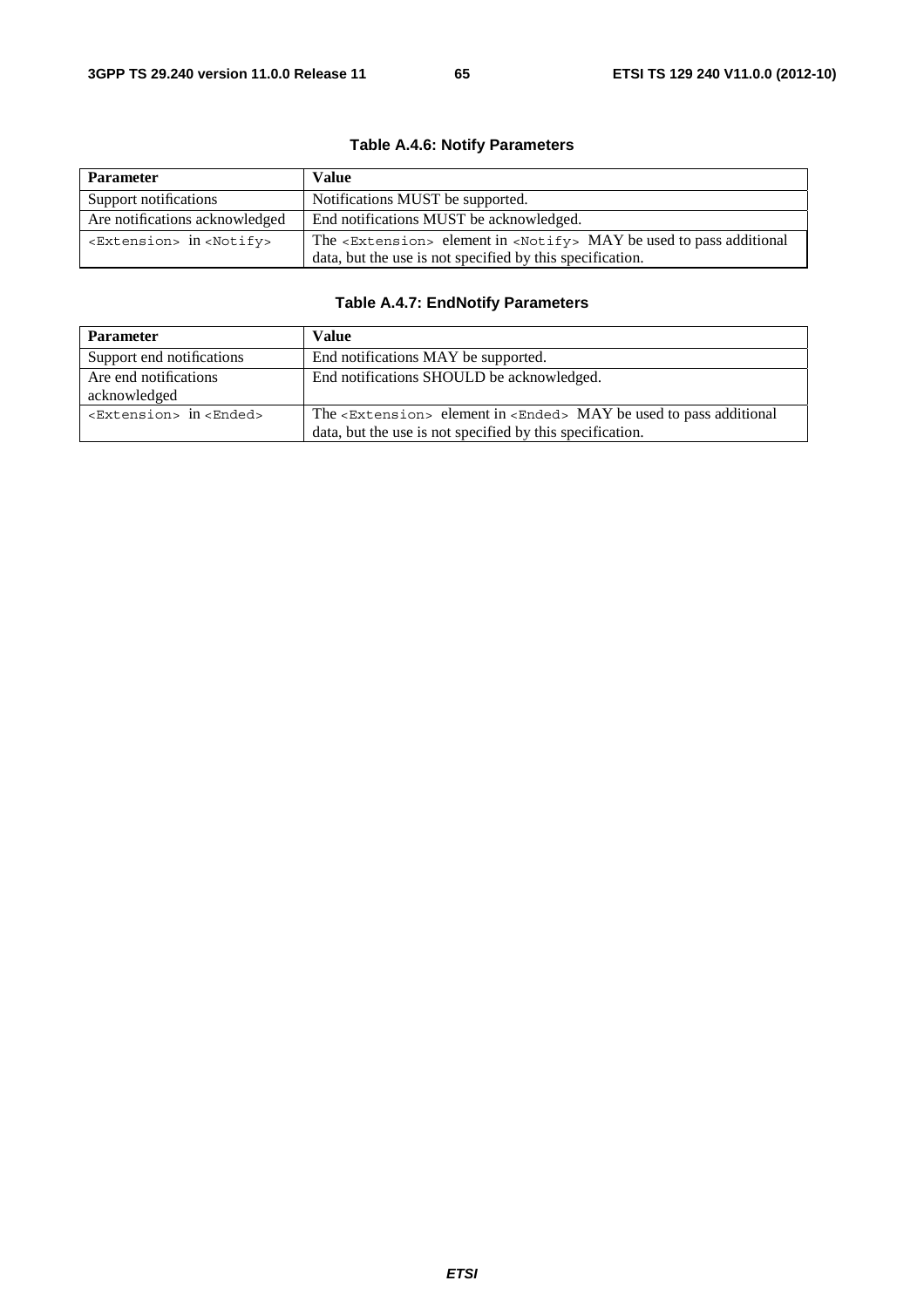# Annex B (normative): WSDL Definitions

Ediror"s note: This shall include operations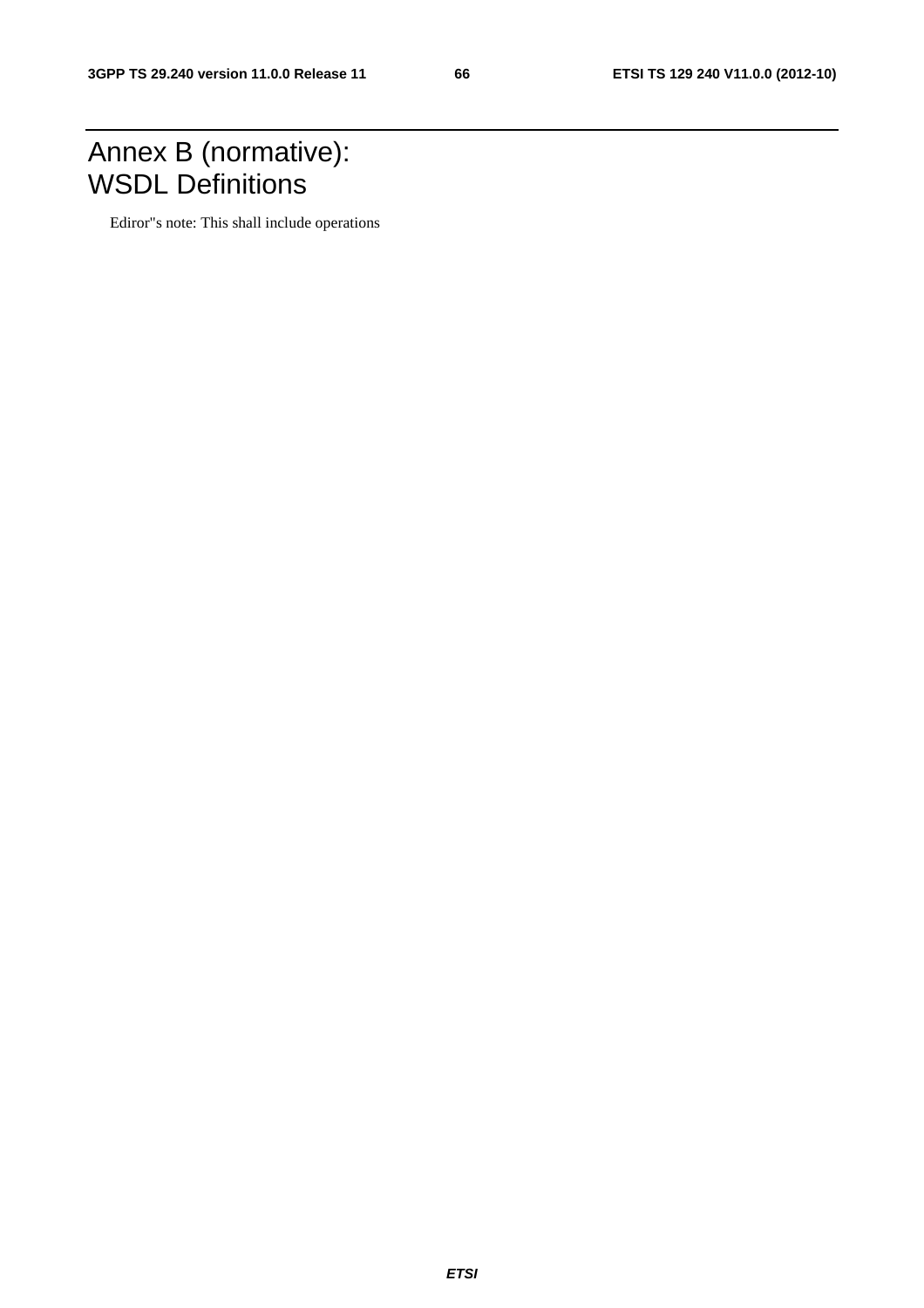# Annex C (normative): XML Schema Definitions

Ediror"s note: This shall include content for operations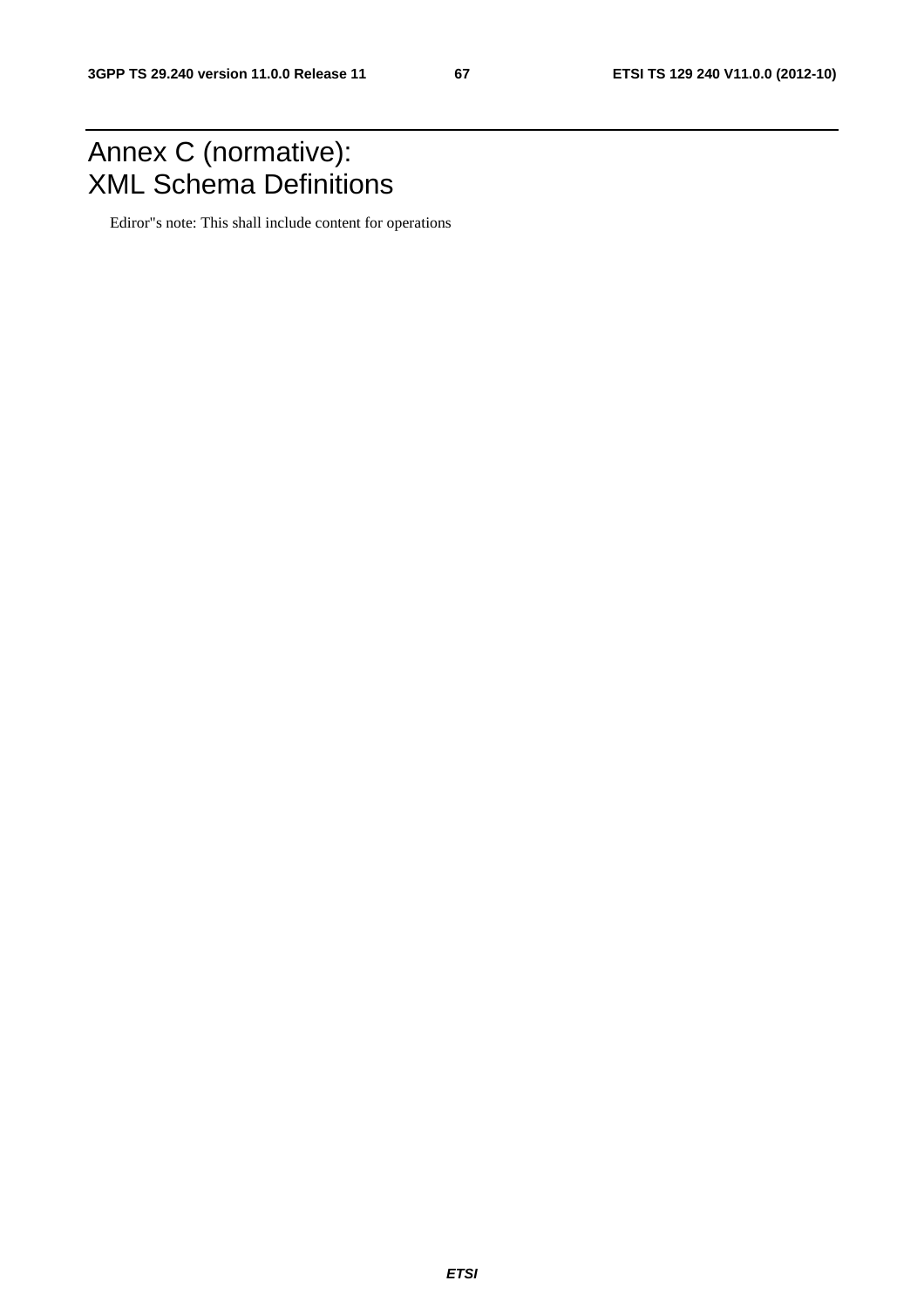# Annex D (informative): XML Schema Structure

There are several different XML Schemas needed for different purposes in GUP. One set of schemas is needed to describe the procedure level data (procedure names and their parameters) while another set of schemas are used to describe the profile data carried with different procedures.

The following figure describes different kind of XML Schemas and their relations.



**Figure D.1. XML Schemas and their relations** 

The purpose of the GUP Procedure Schema is to describe all the GUP procedures and their parameters.

The XML Schemas of the GUP procedures include pre-defined places for conveying the actual profile data which have XML Schemas of their own. E.g., the XML Schema definition of the Query procedure (the response element) includes the 'Data' element for placing data of GUP Components.

The following data specific schemas are defined:

- Profile Component Schema Template
- Component type specific Profile Component Schemas
- GUP Common Definitions Schemas.

The purpose of the Profile Component Schema Template is to give an example how guidelines of this specification are implemented in practise in defining a new XML Schema. The template describes different items of definition. It is recommended to check the definitions from the template when defineing Profile Component Schemas in order to have a uniform structure for all Profile Components.

For each type of GUP Component there is one Profile Component Schema, which may contain or refer to other XML Schemas. GUP specifies certain Profile Component Schemas, e.g., HSS specific Profile Component Schema(s), and guidelines on how to specify additional GUP compatible Profile Component schemas. The Profile Component Schema Template gives an example of a generic Profile Component Schema and shows how the guidelines are implemented in practise.

The GUP Common Definitions Schemas describe sets of XML items and XML data type definitions commonly used by other GUP specific schemas. Also the needed metadata items are defined. The GUP Common Definitions Schemas have no usage of their own, but they are utilized by most of the GUP specific schemas.

There is no separate XML Schema describing the whole User Profile needed for the Rg reference point. However, the present document shows how the profile XML document containing data from several GUP Components is composed from a number of separate Profile Component Schemas (see Figure 2). Even when there is no XML Schema, the Profile Component Schemas known by both the sending and receiving entity can be used to validate and interpret the data of individual GUP Components. Note that the GUP Components may reference other GUP Components that may be e.g. for common use.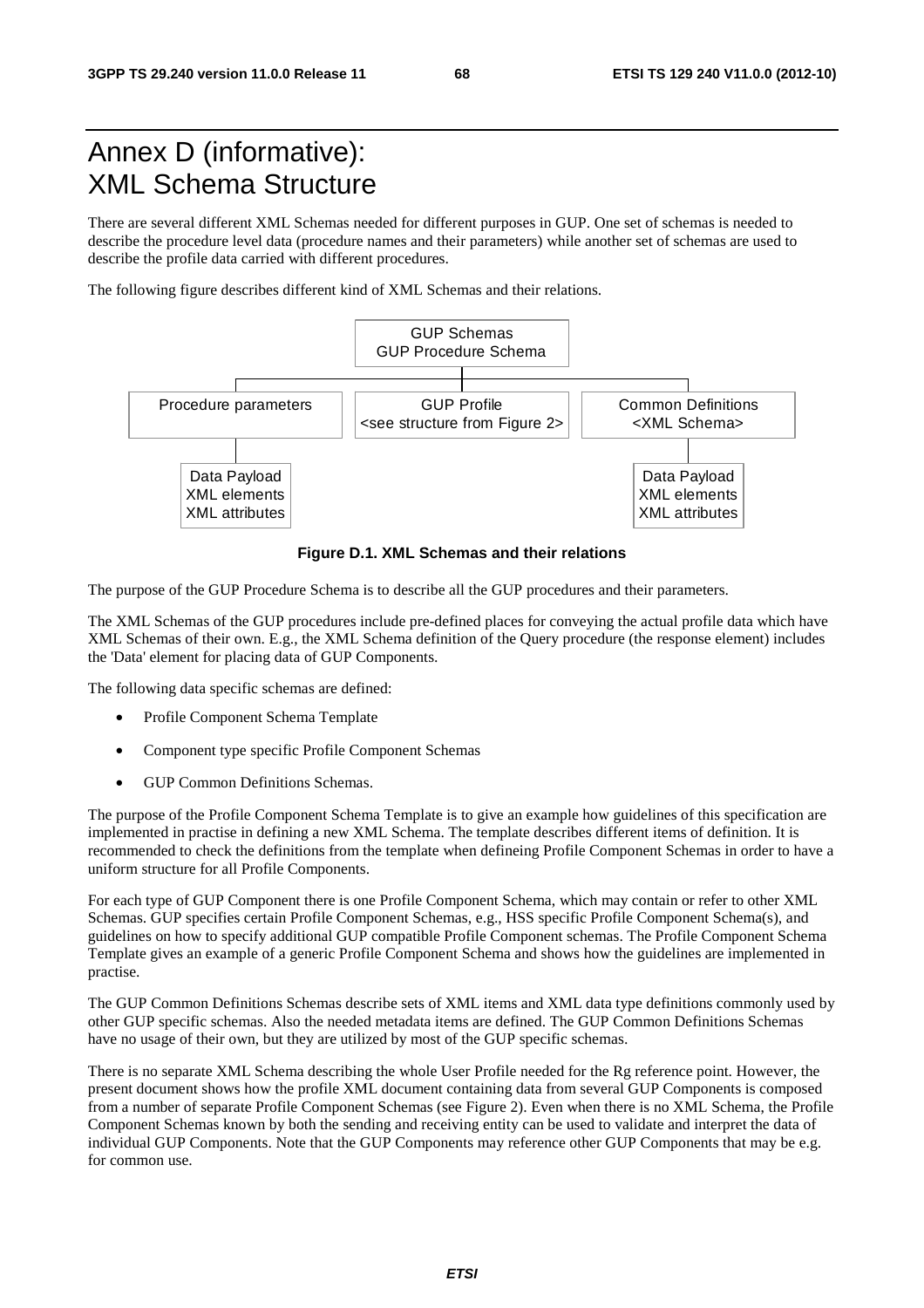

**Figure D.2. XML Schemas composing a GUP Profile** 

More information about the XML Schemas and their structures can be found in clause 6 of the present document.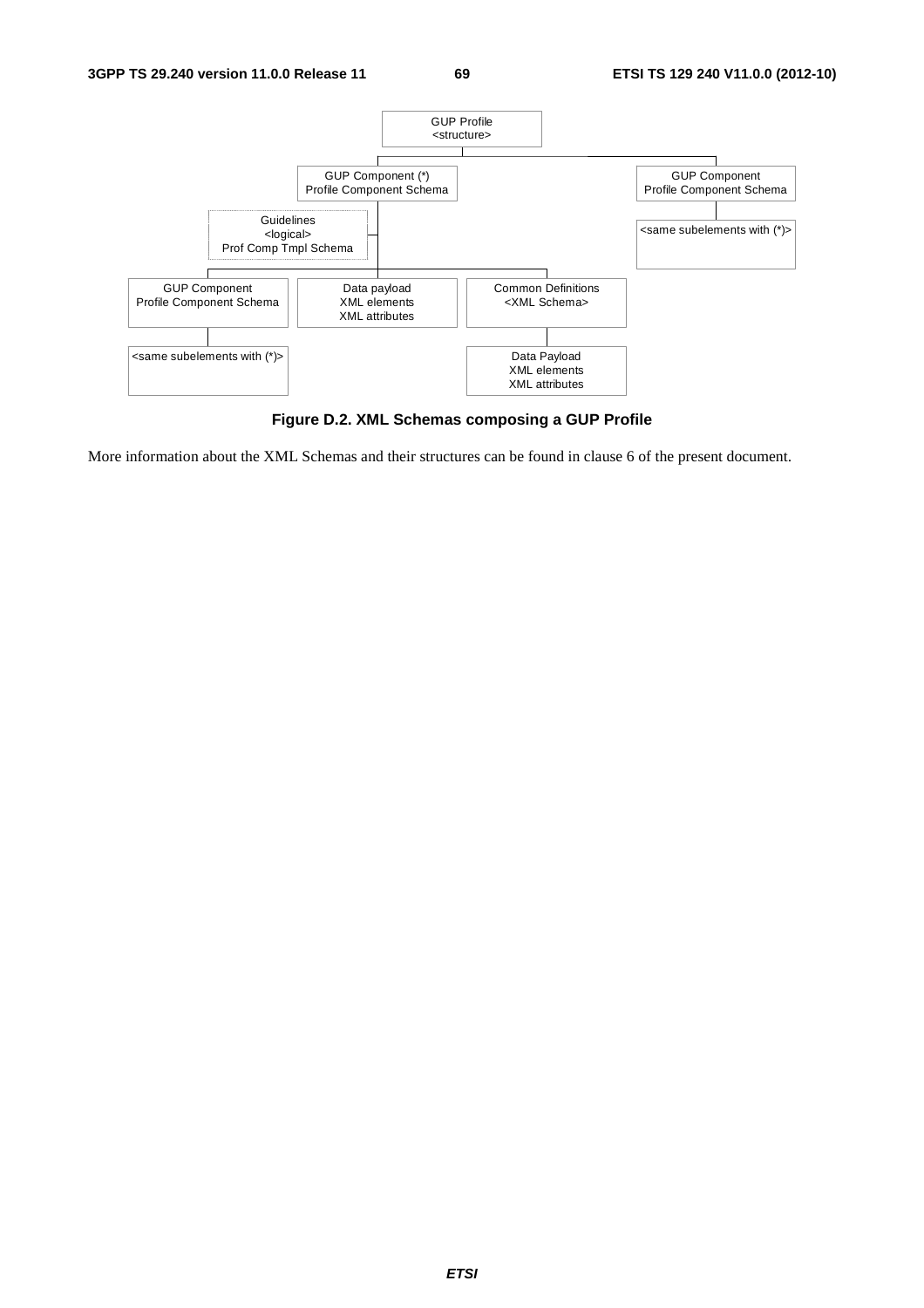# Annex E (normative): SOAP binding for GUP headers

The SOAP protocol provides a mechanism for exchanging structured and typed information between peers using XML. It is a very generic protocol, which can also be used to carry remote procedure calls. Each SOAP message has an element "Envelope" and its immediate child elements "Header" and "Body".

SOAP is applied in the Rp and Rg reference points. SOAP carries the GUP procedure elements in its body part in compliance with the SOAP standard [5]. The GUP Procedure elements are placed immediately below the Body element. If there are several requests or responses, the GUP Procedure elements are carried one after another.

SOAP headers used in the context of GUP shall be as defined by Liberty Alliance ID-WSF SOAP Bindings [14] specification. This Liberty Alliance specification includes the definition of a number of SOAP header blocks for simple message correlation, as well as provider declaration, processing context, consent claims, usage directives and a number of other optional headers. Liberty Alliance ID-WSF SOAP Bindings [14] specification also defines how messages are bound into SOAP message bodies, and how the Liberty defined SOAP header blocks are bound into SOAP message headers.

Additionally, other SOAP header blocks defined by other Liberty Alliance specifications (i.e. Liberty Alliance ID-WSF Security Mechanisms [15] and Liberty Alliance ID-WSF Interaction Service [23]) shall be also applicable in the context of GUP and may be used concurrently with the header blocks defined in Liberty Alliance ID-WSF SOAP Bindings [14] specification.This Annex presents a brief description of the different SOAP header blocks used in the context of GUP. Other sections in this specification also refer to the use of such headers in the context of GUP.

# E.1 Correlation header

SOAP does not define a mechanism to correlate one SOAP message with another message, such as in a request-

response paradigm. The **correlation** header block provides a means for being able to correlate one SOAP message with another SOAP message. Message correlation is achieved by inserting a <Correlation> element in SOAP-bound GUP message headers and using a messageID attribute to identify individual messages. Additionally, a message may refer to another message by setting its refToMessageID attribute to the value of the messageID of the message of interest.

Normative semantics, definitions, schemas and processing rules for the correlation header block are defined in Liberty Alliance ID-WSF SOAP Bindings [14] specification.

# E.2 Provider header

A Provider in the context of GUP is an entity that is able to handle (issue and/or receive) SOAP messages, and which is univocally identified at the SOAP level by its providerID. This header block provides means for a sender to claim that it is represented by a given providerID value.

Normative semantics, definitions, schemas and processing rules for the provider header block are defined in Liberty Alliance ID-WSF SOAP Bindings [14] specification.

# E.3 ProcessingContext header

A GUP requestor may need to express additional context for a given request, for example indicating that the

requester expects to make such requests in the future when the end-user may or may not be online. This header block may be employed by a sender to signal to a receiver that the latter should add a specific additional facet to the overall *processing context* in which any action(s) are invoked as a result of processing any message also conveyed in the overall message.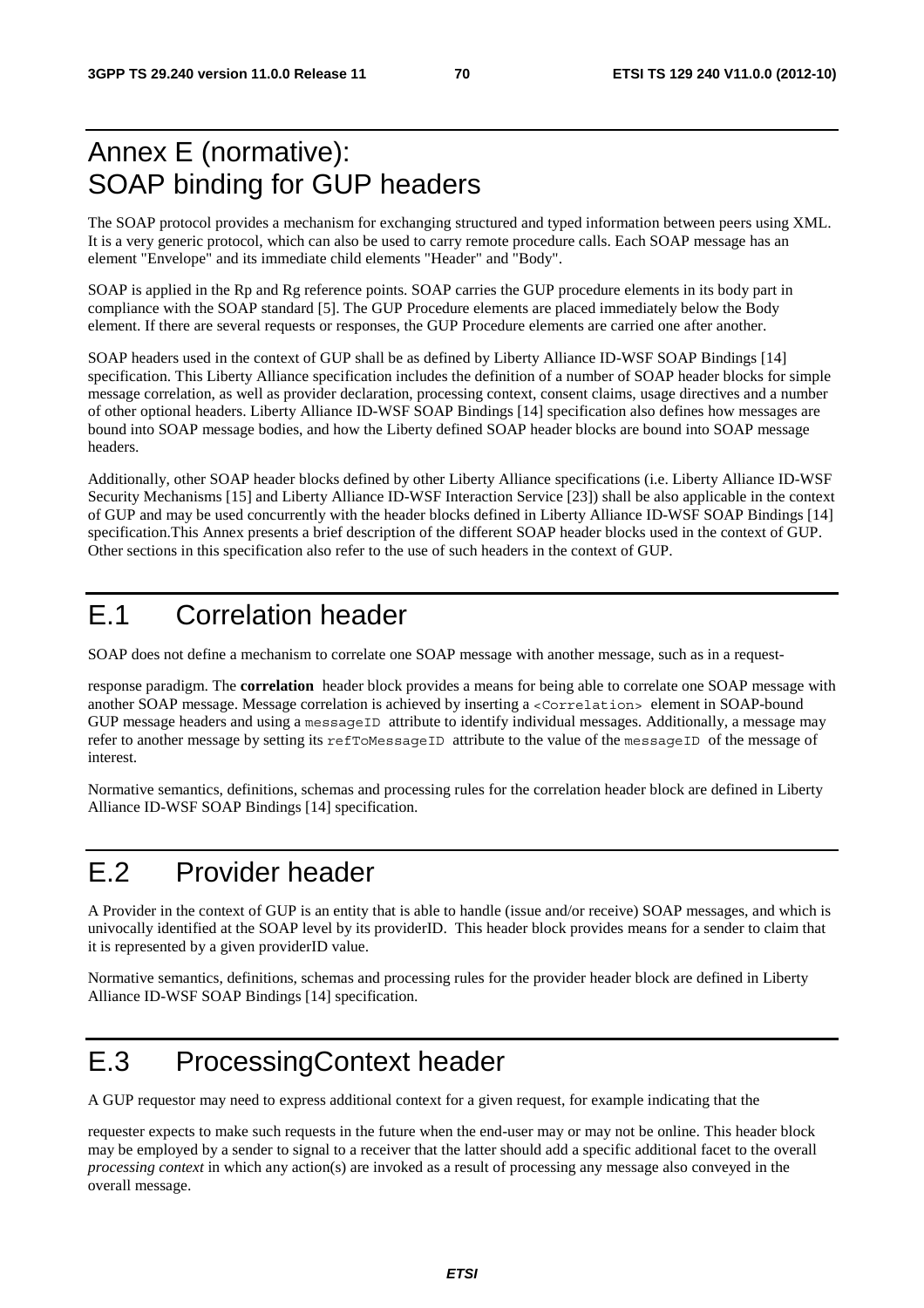Normative semantics, definitions, schemas and processing rules for the processing context header block are defined in Liberty Alliance ID-WSF SOAP Bindings [14] specification.

# E.4 Consent header

GUP applications may wish to claim whether they obtained the end-user"s consent for carrying out any given operation. This header block is used to explicitly claim that the Principal consented to the present interaction.

Normative semantics, definitions, schemas and processing rules for the consent header block are defined in Liberty Alliance ID-WSF SOAP Bindings [14] specification.

# E.5 UsageDirective header

GUP requestors may wish to indicate their policies for handling data at the time of data request, while GUP server and RAFs may wish to specify their policies for the subsequent use of data at the time of data release. To facilitate this, GUP requestors may add one or more UsageDirective header blocks to the message being sent. A UsageDirective header appearing in a request message expresses *intended usage*. A UsageDirective header appearing in a response expresses *how*  the receiver of the response is to use the response data.

Normative semantics, definitions, schemas and processing rules for the usage directive header block are defined in Liberty Alliance ID-WSF SOAP Bindings [14] specification.

# E.6 ServiceInstanceUpdate header

It may be necessary for an entity receiving a message to indicate that messages from the sender should be directed to a different endpoint, or that they wish a different credential to be used than was originally specified by the entity for access to the requested resource.

The ServiceInstanceUpdate header allows a message receiver to indicate that a new endpoint, new credentials, or new security mechanisms should be employed by the sender of the message.

The use of this header block allows the sender of the message to convey updates to security tokens, essentially providing a token renewal mechanism. This is not discussed further in this specification.

Normative semantics, definitions, schemas and processing rules for the service instance update header block are defined in Liberty Alliance ID-WSF SOAP Bindings [14] specification.

# E.7 Timeout header

A requesting entity may wish to indicate that they would like a request to be processed within some specified amount of time. Such an entity would indicate their wish via the Timeout header block.

Normative semantics, definitions, schemas and processing rules for the timeout header block are defined in Liberty Alliance ID-WSF SOAP Bindings [14] specification.

# E.8 CredentialsContext header

The receiver of a GUP message might indicate that credentials supplied in the request did not meet its policy in

allowing access to the requested resource. The <CredentialsContext> header block allows such policies to be expressed to a GUP requester.

Normative semantics, definitions, schemas and processing rules for the credentials context header block are defined in Liberty Alliance ID-WSF SOAP Bindings [14] specification.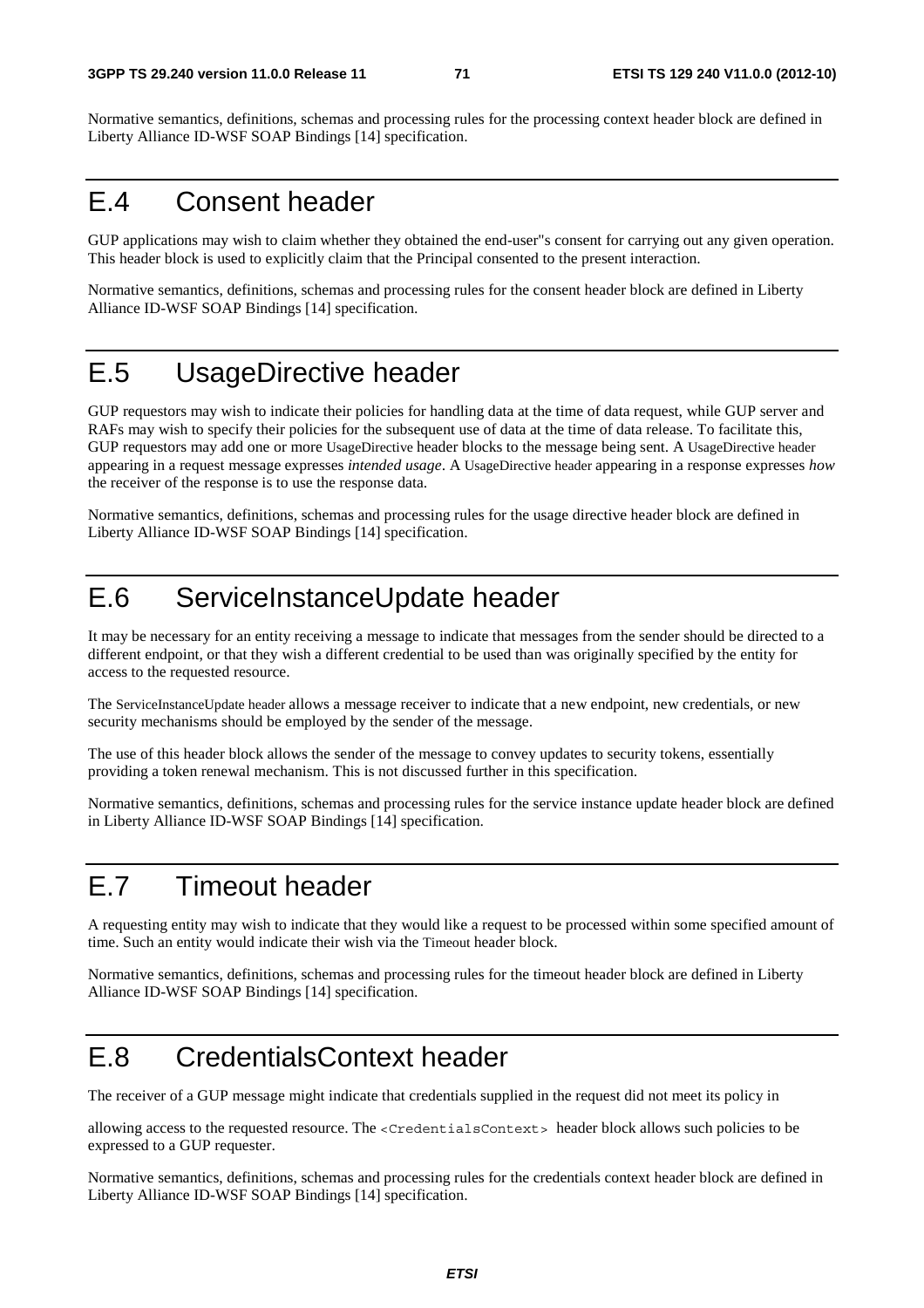## E.9 Security header

OASIS WS-Security compliant header elements as defined in OASIS SOAP Message Security [24] specification communicate the relevant security information in SOAP.

The construction and decoration of the <wsse:Security> header element in the context of GUP MUST adhere to the rules specified in OASIS SOAP Message Security [24] specification.

Additionally the construction, decoration and usage of the <wsse:Security> header element in the context of GUP MUST also adhere to the mechanisms defined in Liberty Alliance Security Mechanisms [15] specification.

Normative semantics, definitions, schemas and processing rules for the security header block are defined both in OASIS SOAP Message Security [24] and Liberty Alliance ID-WSF Security Mechanisms [15] specifications.

## E.10 UserInteraction header

In some scenarios it might be necessary for GUP Servers and/or RAFs to interact with the owner of GUP component data exposed in order to e.g. ask for explicit end-user consent for the release of the requested information. To this end, GUP messages may include a <UserInteraction> SOAP header, which controls the possibilities that GUP Servers and/or RAFs have to engage in interactions with end-users when serving a request from a GUP Requestor.

Normative semantics, definitions, schemas and processing rules for the user interaction header block are defined in Liberty Alliance ID-WSF Interaction Service [23] specification.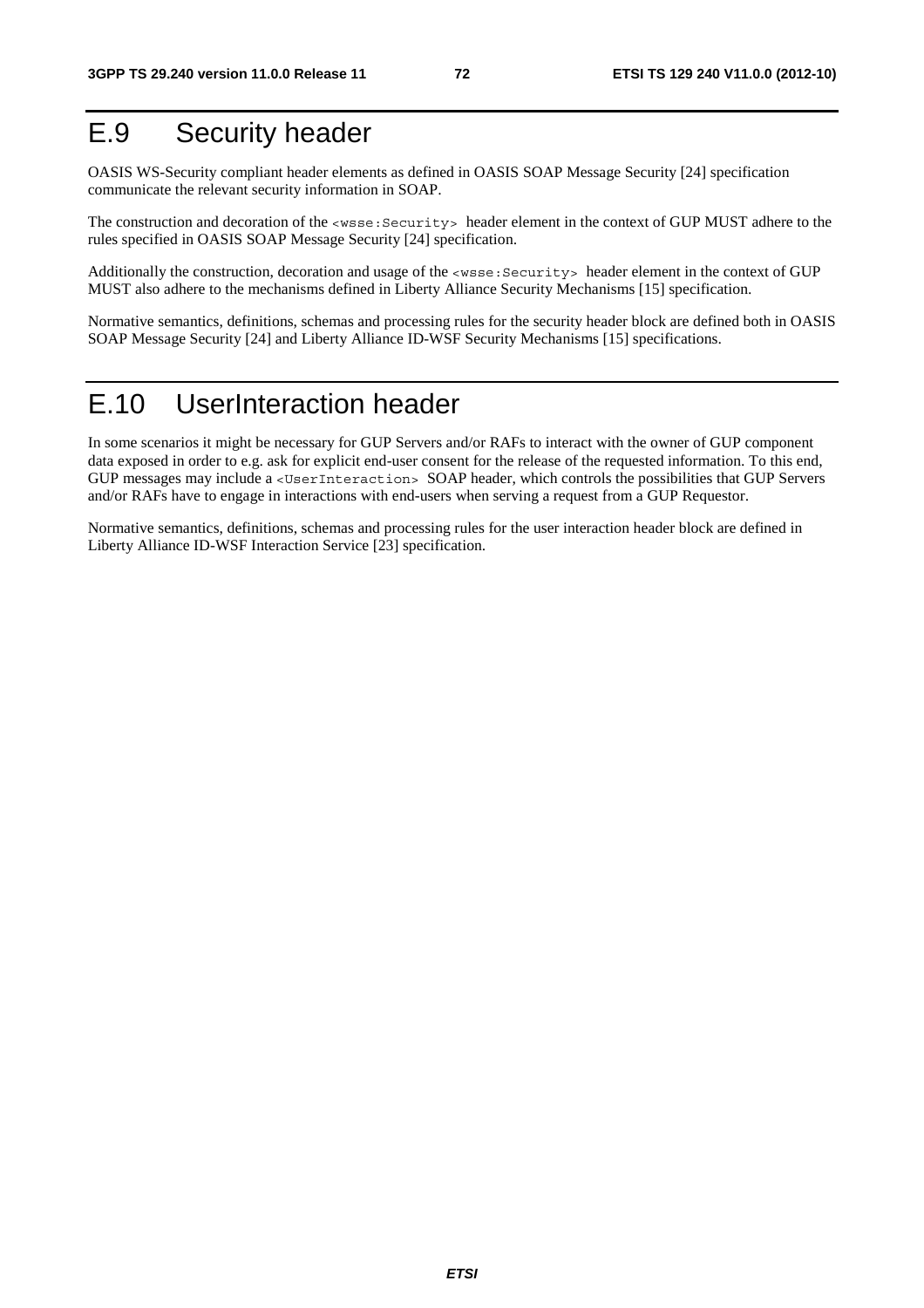## Annex G (informative): Change history

| <b>Date</b> | TSG#         | <b>TSG Doc.</b> | <b>CR</b> | l R       | Subject/Comment                               | <b>Old</b> | <b>New</b> |
|-------------|--------------|-----------------|-----------|-----------|-----------------------------------------------|------------|------------|
|             |              |                 |           | <b>ev</b> |                                               |            |            |
| 2005-03     | <b>CN#27</b> | NP-050043       |           |           | TS 29.240 Rel-6 approved at CN#27             | 2.0.0      | 6.0.0      |
| 2005-06     | CT#28        | CP-05009110003  |           |           | <b>GUP HSS-IMS Component Definition</b>       | 6.0.0      | 6.1.0      |
|             |              | CP-05009110004  |           |           | Clarification of the content of Annex <a></a> |            |            |
|             |              | CP-05009110005  |           |           | <b>GUP Security and Authentication</b>        |            |            |
|             |              | CP-05009110006  |           |           | <b>GUP SOAP Headers</b>                       |            |            |
| 2007-06     | CT#36        |                 |           |           | Upgraded unchanged from Rel-6                 | 6.1.0      | 7.0.0      |
| 2008-12     | CT#42        |                 |           |           | Upgraded unchanged from Rel-7                 | 7.0.0      | 8.0.0      |
|             |              |                 |           |           |                                               |            |            |
| 2009-12     |              |                 |           |           | Update to Rel-9 version (MCC)                 | 8.0.0      | 9.0.0      |
| 2011-03     |              |                 |           |           | Update to Rel-10 version (MCC)                | 9.0.0      | 10.0.0     |
| 2012-09     |              |                 |           |           | Update to Rel-11 version (MCC)                | 10.0.0     | 11.0.0     |